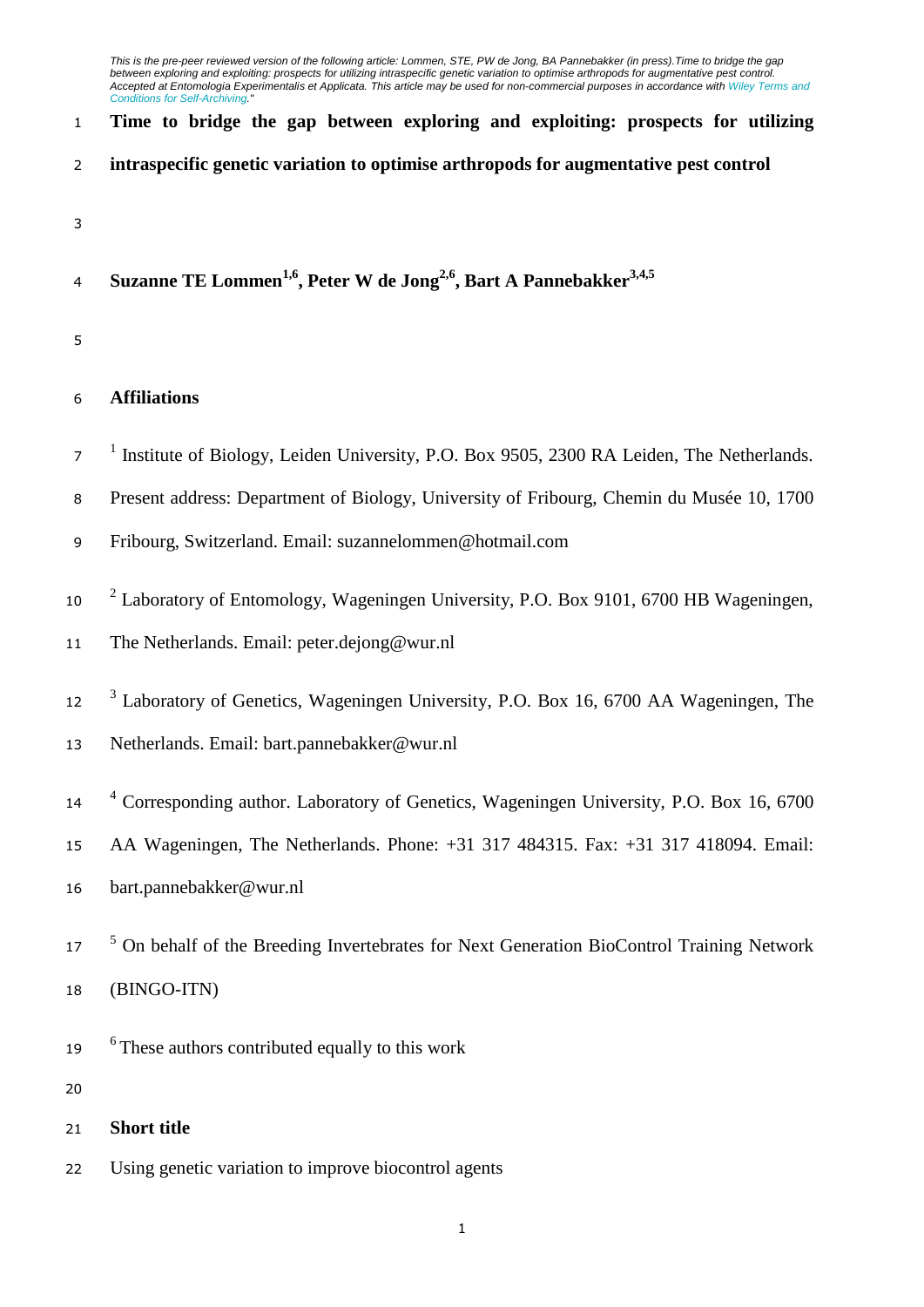### **Abstract**

 Intraspecific genetic variation in arthropods is often studied in the context of evolution and ecology. Such knowledge, however, can also be very usefully applied for biological pest control. Selection of genotypes with optimal trait values may be a powerful tool to develop more effective biocontrol agents. Although it has repeatedly been proposed in the past, this approach is currently still hardly applied in the commercial development of arthropod agents for pest control. In this perspective paper, we call to take advantage of the increasing knowledge on the genetics underlying intraspecific variation to improve biological control agents. We first argue that it is timely now, because at present both the need and technical possibilities for implementation exist, there is an: (1) increased economic importance of biocontrol; (2) reduced availability of exotic biocontrol agents due to stricter legislation; and (3) increased availability of genetic information on non-model species. We then present a step-by-step approach towards the exploitation of intraspecific genetic variation for biocontrol, outline that knowledge of the underlying genetic mechanisms is essential for success, and indicate how new molecular techniques can facilitate this. Finally, we exemplify this procedure by two case studies, one focussing on a target trait, offspring sex ratio, across different species of hymenopteran parasitoids, and the other on a target species, the two-spot ladybird beetle, where wing length and body colouration can be optimized for aphid control. With this overview, we aim to inspire scientific researchers and biocontrol agent producers to start collaborating on the use of genetic variation for the improvement of natural enemies.

### **Keywords**

 augmentative biological control; genetics; genetic improvement; genomics; native natural enemies; selective breeding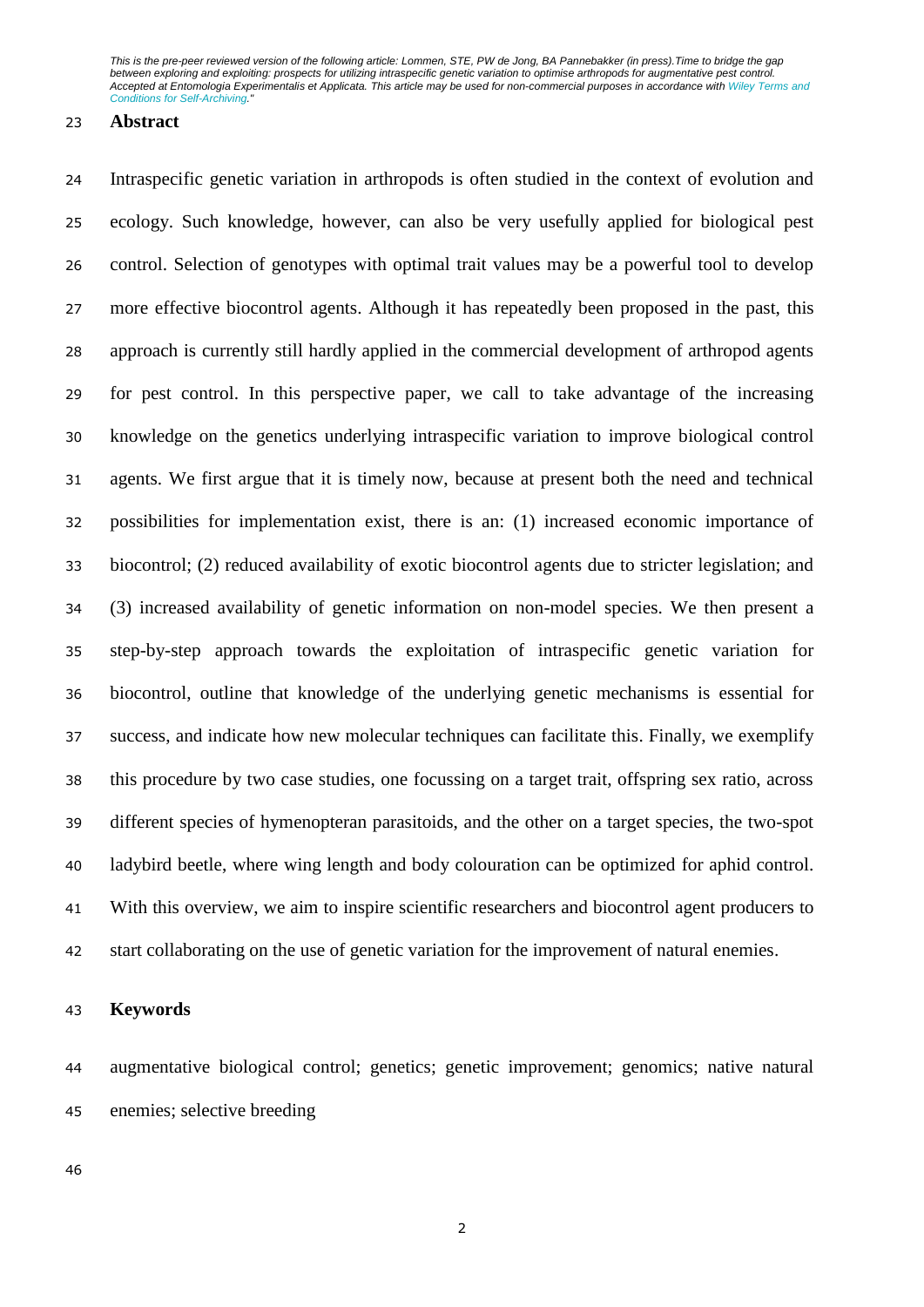#### **Introduction**

 In the development of new biological control agents, the *variation between species*, or interspecific variation, has traditionally been used to select the most effective natural enemy. In other words, different species are compared for their suitability as biological control agents. Another source of variation is that *within species*, or intraspecific variation, but this is hardly assessed in the current practice of augmentative biological pest control when selecting for, or developing, arthropod natural enemies. There is ample evidence of such intraspecific variation for traits important in biological control (Hopper et al., 1993; Lozier et al., 2008; Wajnberg, 2010; Tabone et al., 2010; Nachappa et al., 2010; Wajnberg et al., 2012) which may exist *between populations*, as well as *within populations*. In some species, this variation is studied intensively to answer basic questions in ecology and evolution. Knowledge on intraspecific variation could well be exploited to optimise the efficacy of existing natural enemies, or to make new natural enemies more suitable for application in biological control. This may be necessary when the characteristics desired for the application of a species in biological control deviate from the average trait values in nature, for instance when the climatic conditions of production or release of the biological control agent are different from those that the organisms adapted to in their natural environment (e.g. White et al., 1970). However, the presence of natural genetic variation in these traits provides the potential to select for lower or higher trait values desired in biocontrol applications. The variation *between* natural populations can be used to initiate the rearing with individuals from those populations with properties closest to the desired ones ('strain selection or -choice'). In addition, or alternatively, optimization of the performance can be reached by selecting those genotypes across or *within* populations that are best suitable for biological control ('breeding selection'). Depending on the heritability of a trait (the proportion of the total variation between individuals that is due to additive genetic variation, see Figure 1), prolonged selection over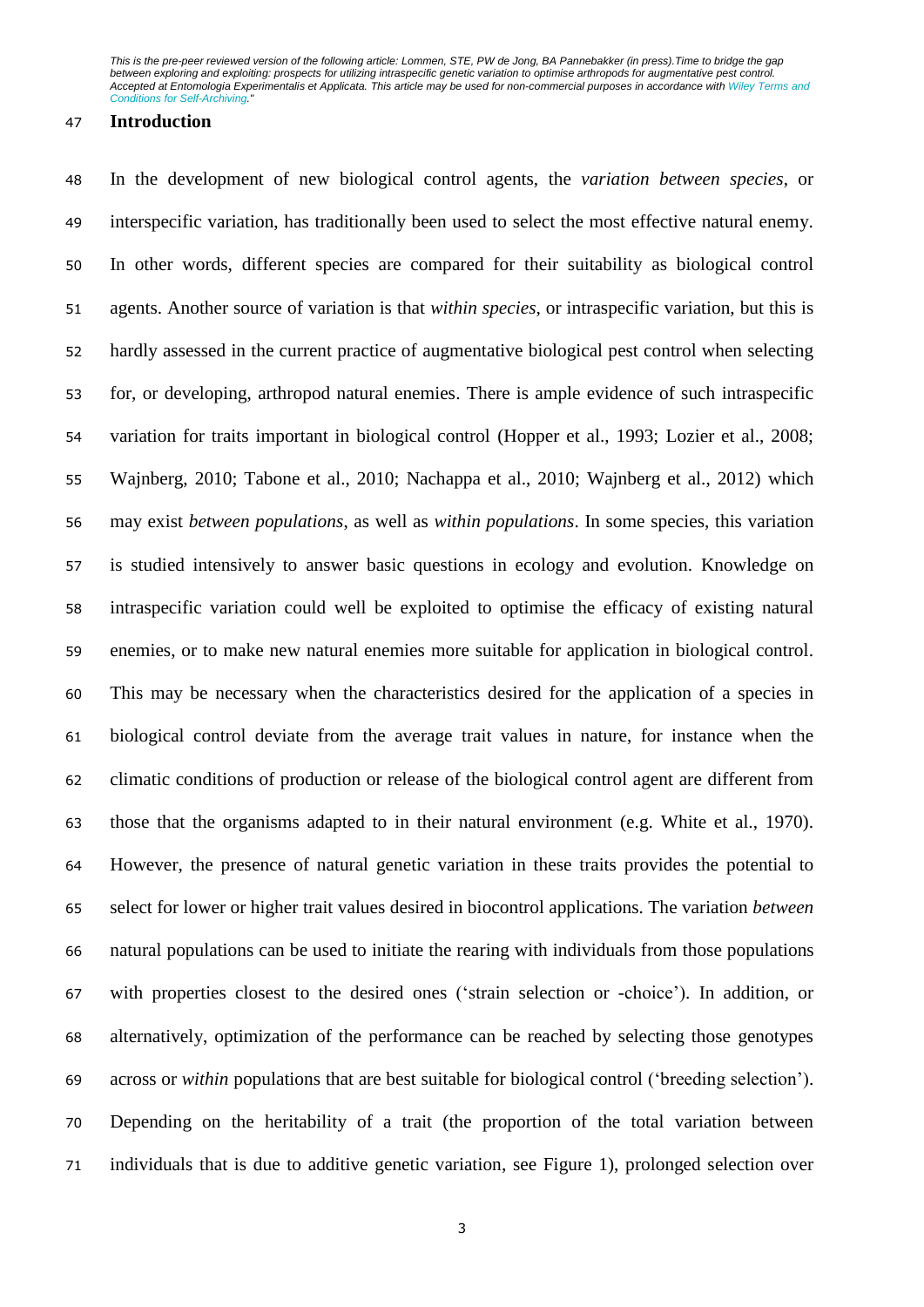generations can potentially shift the mean trait value in the cultured population to the value desired for biological control (Figure 1). This response of trait value to selection is described 74 by the "breeder's equation" (Lush, 1943):  $R=h^2S$ , relating the change in mean trait value over one generation of selection (*R*) to the selection differential (*S*) and the narrow sense 76 heritability  $(h^2)$ .

 This vintage idea of 'selective breeding' has been widely and successfully applied to breed edible plants, animals, and ornamentals that are more productive, tasty, beautiful, or resistant. The selection of strains or isolates is also a standard and crucial procedure in the development of bacterial biopesticides (overviews in Kaushik, 2004; Chandler et al., 2010; recent examples in Niassy et al., 2012). In contrast, this concept is hardly being used in the mass-production of arthropod biological control agents (Hoy, 1990), despite the fact that is has been repeatedly suggested to apply such 'genetic improvement' in the past decades (Hoy, 1986; Hopper et al., 1993; Narang et al., 1993; Nunney, 2003). Several reasons might have hampered this development, including financial, technical and legal limitations.

 We state that it is currently time to reinvigorate the interest in this approach. We would like to stimulate scientists working on fundamental questions regarding intraspecific natural variation in arthropods to apply their knowledge for biocontrol and to inspire producers of biological control agents to seek collaboration with such scientists to find solutions for the current limits to biocontrol. Of course, selective breeding is only attractive and economically feasible if no suitable natural enemies are available already. For example, in the 1970s a strain of the parasitoid wasp *Aphitis lignanensis* tolerant to extreme temperatures was developed for release in areas of California with such climate (White et al., 1970). The effectiveness of this strain could never be properly tested because the species *Aphitis melinus*, which is naturally adapted to such climatic conditions had already established in the area. White et al. (1970) concluded that selective breeding should not be attempted when other adapted species or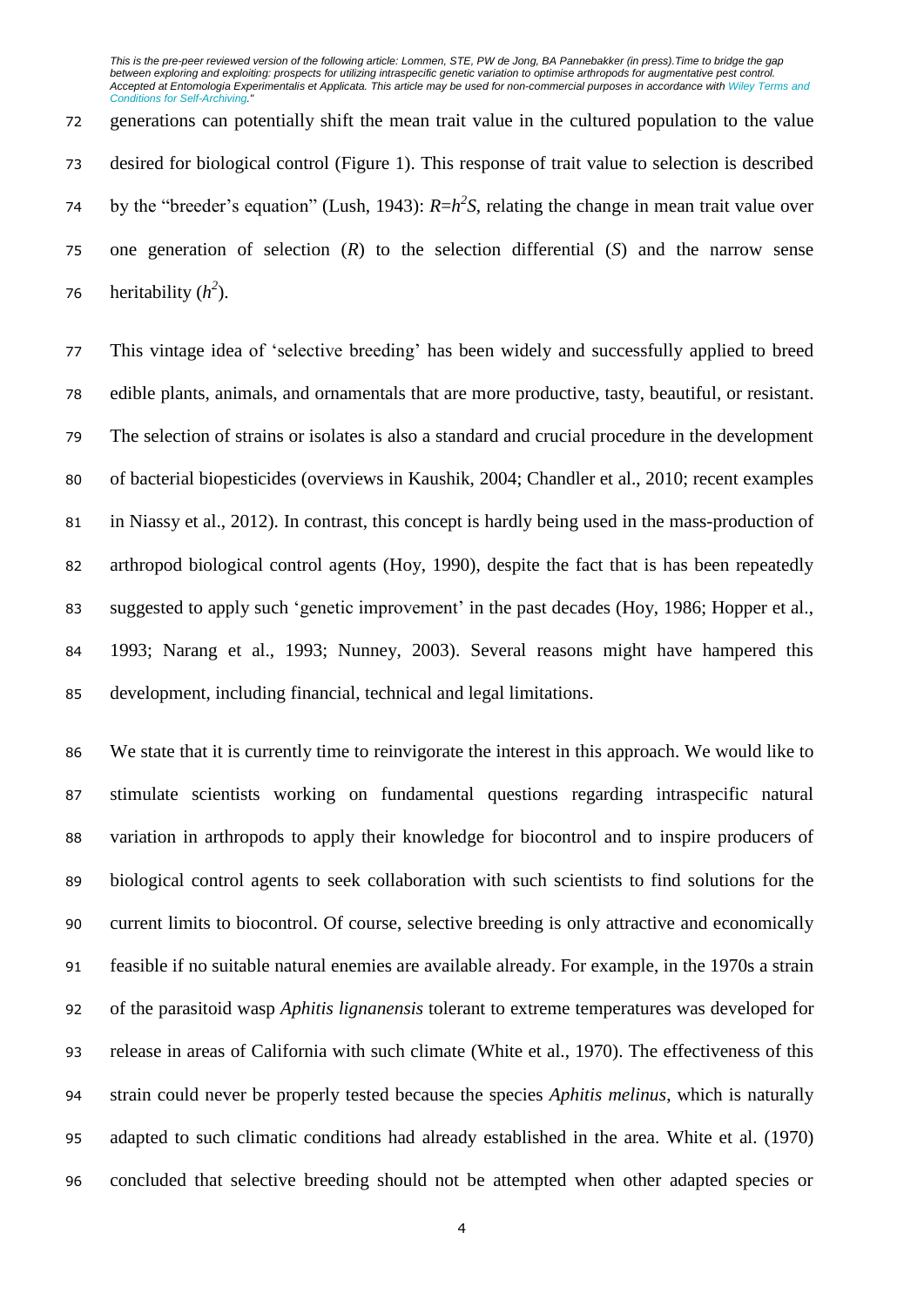strains are available. However, in cases where native natural enemies are suboptimal in controlling a certain pest, selective breeding is can be economically feasible as long as the benefits gained from the enhanced phenotype outweigh the costs of the selection- and breeding programme.

 We limit our perspective to the augmentative control, in which natural enemies are mass- reared in biofactories for repeated releases in large numbers to obtain an immediate control of pests (Van Lenteren, 2012). In contrast, classical biological control programs encompass the long-term establishment of natural enemies in (agro)ecosystems. Although the methods presented may be used to improve agents for classical biocontrol, the more complex dynamics of natural ecosystems, and the evolutionary changes that may take place in the years after release, make the targeted improvement of traits in these biological control agents more challenging. Furthermore, we only consider the *exploitation of natural standing genetic variation* (not epigenetic), and do not discuss the *generation of genetic variation*. The latter may be induced by mutagenesis and transgenesis, whose application in biological control recently has become technically more feasible with the development of CRISPR-Cas9 genome editing technologies (Sander & Joung, 2014). However, these approaches are subject to stringent legislation and ecological risks, and are not expected to be applied widely in the short term (Hoy, 2013; Webber et al., 2015).

 We will first argue why it is currently necessary and feasible to implement this approach in the development and production of mass-reared biological control agents. We then discuss steps involved in the process from exploring to exploiting intraspecific genetic variation for biological control, indicating how recent knowledge and techniques in genetics and genomics can facilitate this. This approach is illustrated using two case studies of biological control agents. As an example of an important biological control trait for which natural variation is well studied, but only marginally applied, we then elaborate on offspring sex ratios in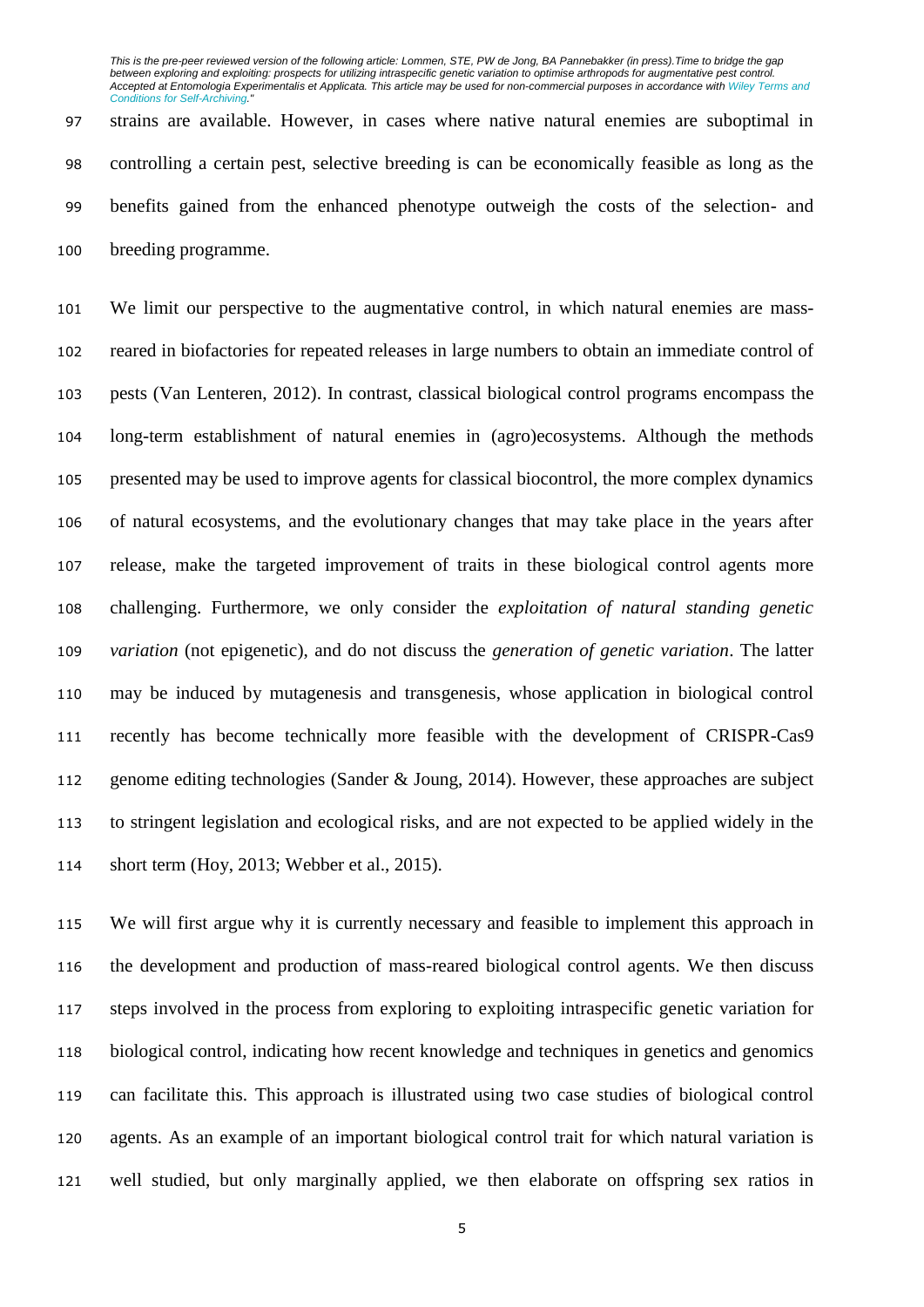hymenopteran parasitoids. We also use this topic to illustrate that advanced knowledge of the underlying mechanisms regulating genetic variation is essential to successfully change trait values for practical purposes. We finally present a case of an existing native biological control agent, which has become more important since the ban of its exotic alternative, to illustrate how selection on different traits can potentially improve this native species for its performance in biocontrol. Hence, this paper will propose research avenues for collaborative work on biocontrol agents, rather than providing tailor-made answers for every specific problem.

## **Timeliness**

# *A rising demand for biological control agents…*

 Augmentative biological control, and the integration of this method into traditional pest control, has increased in popularity in the fight against arthropod pests in agriculture and has professionalised in the last two decades (Van Lenteren, 2012). This is reflected by the growing number of species of natural enemies available on the market, the development of technologies to distribute natural enemies, and the refinement of biological control, for example by combining different natural enemies (Van Lenteren, 2003, 2012). This trend is likely to continue, because of (1) the growing awareness of undesirable effects on human- and ecosystem health of pesticides (Enserink et al., 2013), and the associated more stringent legislation on the use of these pesticides, (2) the evolution of pesticide-resistance in pest species (Whalon et al., 2011), (3) the emergence of novel pests, by accidental or climate- change associated introduction of exotic pest insects (Gornall et al., 2010) and (4) a positive feedback loop of the use of biological control: when natural enemies are more commonly released against one pest species, chemical control of another pest species may negatively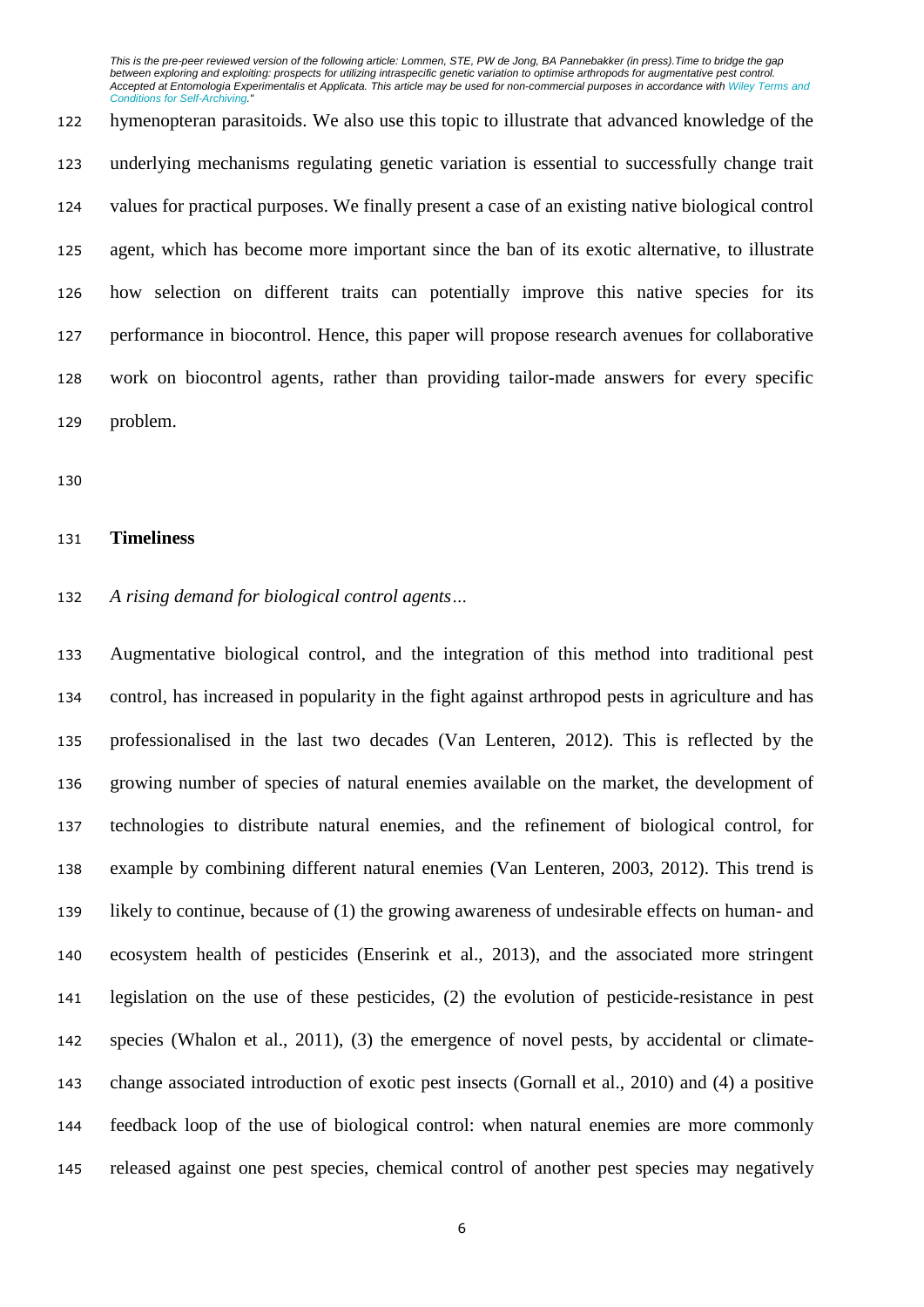affect the performance of these biological control agents (Hussey & Bravenboer, 1971; Van Lenteren, 2012).

# *…but decreasing availability of species*

 However, the number of species available for the development of new biological control agents for augmentative release is becoming more and more restricted. Since many pests have an exotic origin, and biocontrol agents are sourced from the native area of the pest, traditional biocontrol agents are also often exotic. The recent Convention on Biological Diversity (see [www.cbd.int\)](http://www.cbd.int/), which has resulted in the Nagoya protocol for Access and Benefit Sharing (Secretariat of the Convention on Biological Diversity, 2011), limits the export of natural enemies for biological control from many countries that have been a rich source of natural enemies in the past (Cock et al., 2010; Van Lenteren et al., 2011). In addition, the United Nations Food and Agriculture Organization guidelines for the export, shipping, import and release of biological control agents demands a critical evaluation of imported species with regard to the potential risks of releasing exotic natural enemies (IPPC, 2005). This legislation results in increased costs of using exotic natural enemies. As a result, there is an on-going trend towards utilizing more indigenous species for augmentative biological control: this century, the number of indigenous natural enemies introduced to the market outnumbered the exotic ones, reversing the trend of the past century (Van Lenteren, 2012).

## *Improved knowledge and technology*

 From a scientific perspective, the fields of genetics and genomics are developing rapidly, and the costs of associated molecular methods are decreasing accordingly. This development is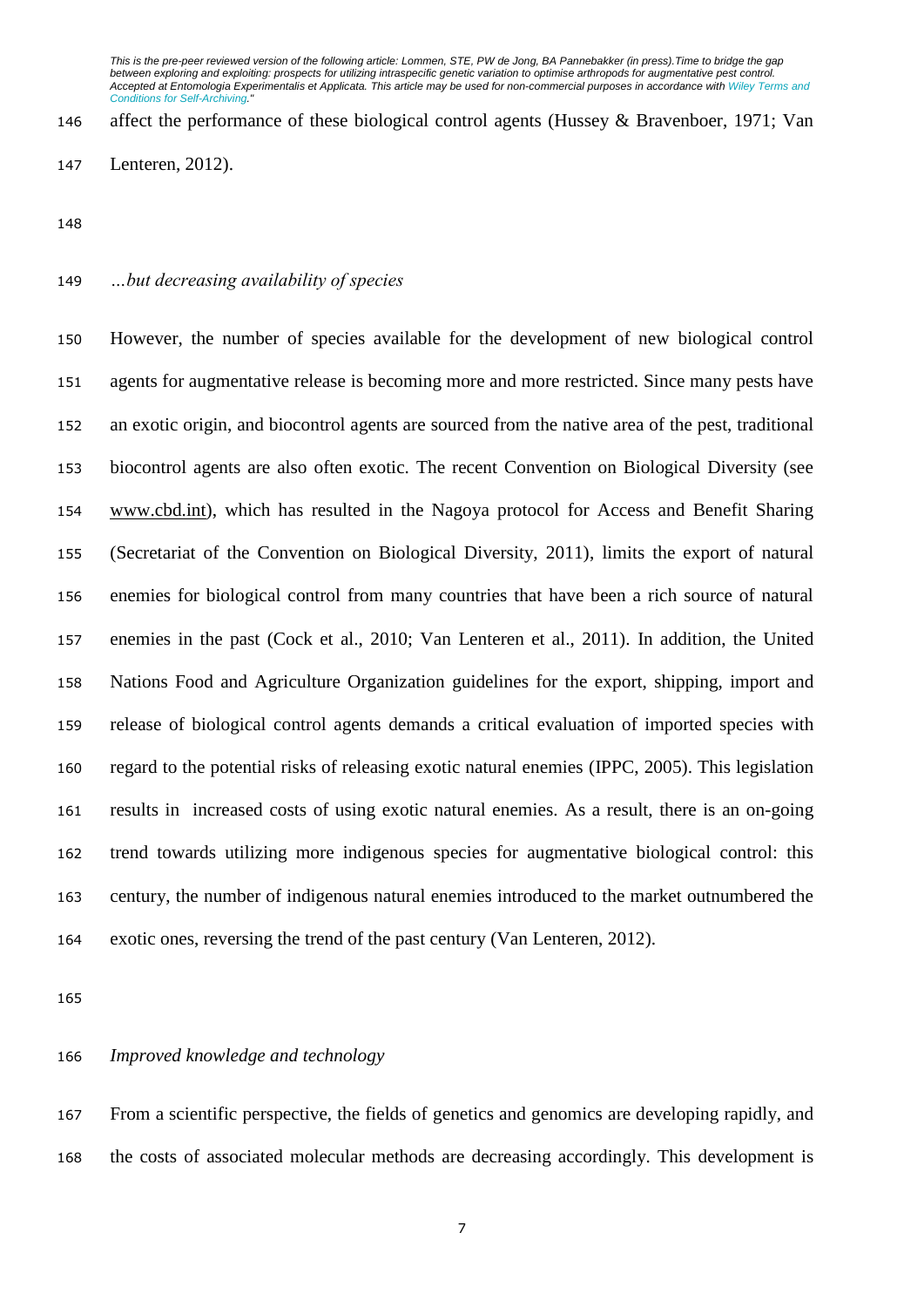speeding up the exploration of natural genetic variation of interest, and will also facilitate the implementation of selection on this variation in the practice of biological control. From an applied perspective, with an increased market, there is currently more money and knowledge for the implementation of the required methods. This is reflected in the funding of initiatives such as the Breeding Invertebrates for Next Generation BioControl Training Network (BINGO-ITN, [http://www.bingo-itn.eu/en/bingo.htm\)](http://www.bingo-itn.eu/en/bingo.htm), in which academia, public and private partners collaborate to improve the production and performance of natural enemies in biological control by the use of genetic variation for rearing, monitoring and performance. However, the current possibilities for industry to apply for intellectual property rights (IPR) to protect insect strains improved by selective breeding are often limited to rearing and application methods, which is an obstacle to industry investment in improving natural enemies (Saenz-de-Cabezon et al., 2010). Similar difficulties regarding IPR on biological material have been solved in the protection of new plant varieties using a system of breeders rights (Plants, 1962). Developing an analogous insect breeders right system would help to increase industry investment in improved strains and boost the application of genetic techniques in biological control.

# **How to exploit intraspecific variation**

### *What source material?*

 Utilizing natural variation to improve biological control is especially feasible for species whose genetics and ecology have been extensively studied (Hoy, 1986), including many predatory mites, parasitoids, and predatory ladybird beetles. Selecting genotypes best suited for biological control requires a good characterization of standing intraspecific genetic diversity for the traits of interest (Narang et al., 1993; Wajnberg, 2010) and the presence of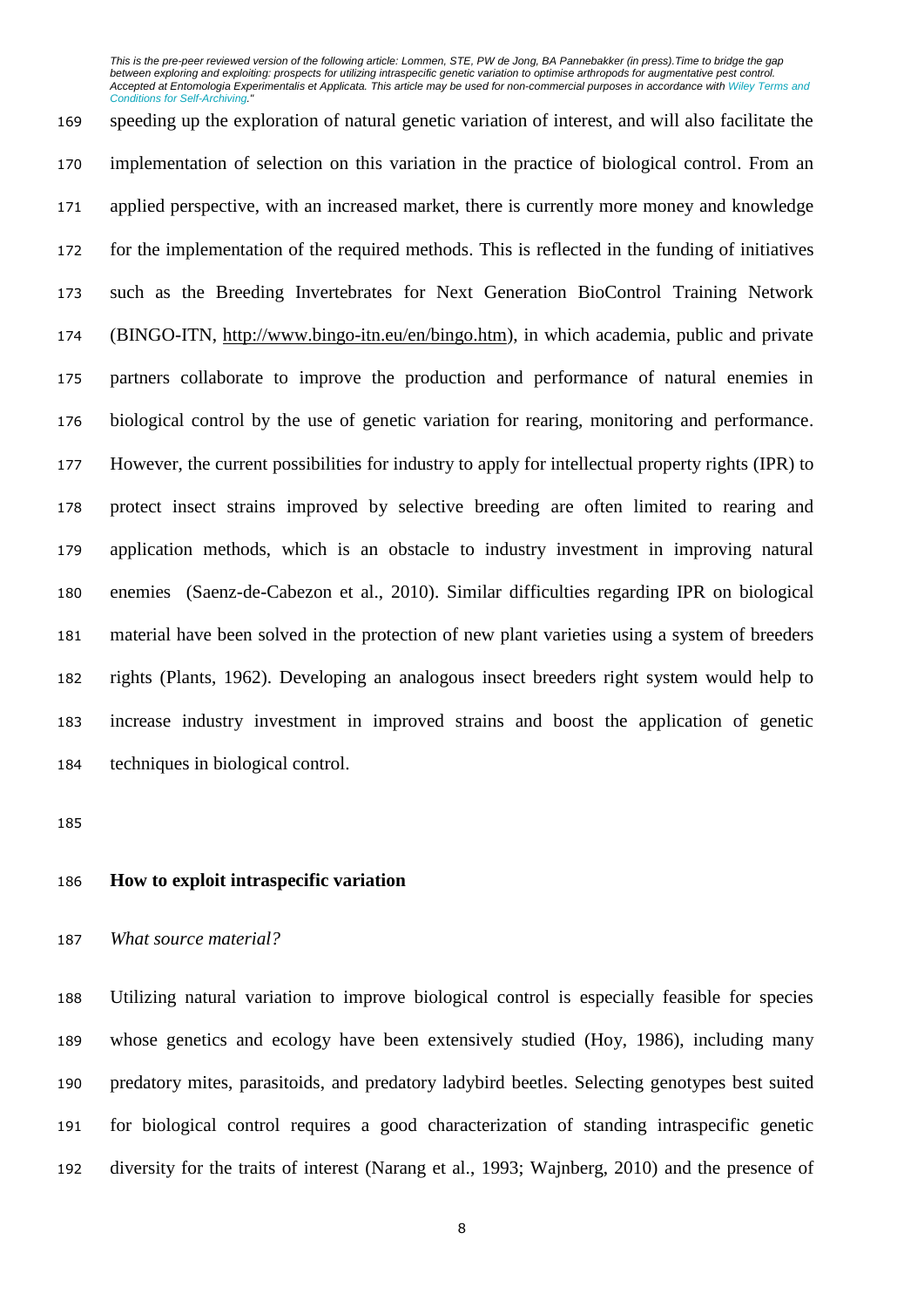adequate genetic variation in the initial rearing culture is of key importance to the success of selective breeding programmes (Johnson & Tabashnik, 1993). In that light, populations from different geographical locations have sometimes been compared for their efficacy in biological control, after which the most effective populations were selected for development as biological control agents (Wajnberg, 2004). While this approach is useful to select biological control agents that match the climatic conditions where they will be deployed (McDonald, 1976), it ignores the variation in standing genetic variation between populations, limiting the potential for selective breeding. Instead, new cultures for selective breeding should be founded by mixing large numbers of specimens from multiple geographical locations, host species, host plants, or different habitats to maximise genetic variation ((McDonald, 1976; Rhodes & Kawecki, 2009). Care should be taken to closely monitor the fitness of newly established rearing cultures, to detect problems that could arise due to the disruption of co-adapted gene complexes upon integrating individuals from diverse sources (Mackauer, 1976; Nunney, 2003). Once a culture has established, additional measures are likely needed to limit adaptation to the rearing environment (Sørensen et al., 2012). Several authors have suggested methods to prevent this adaptation, such as the introduction of extra biological stimuli (e.g. alternative hosts/prey) or the use of abiotic variation (e.g. temperature fluctuations), all aiming to match the selection pressures in the culture to those experienced in the field (Boller, 1972; Hopper et al., 1993; Nunney, 2003).

*Which traits to target?*

 What trait to target for improvement in biocontrol has been one of the major questions in the past (Hoy, 1986; Hopper et al., 1993; Whitten & Hoy, 1999) and may have hampered the implementation of targeted selective breeding programs in biocontrol. To be successful for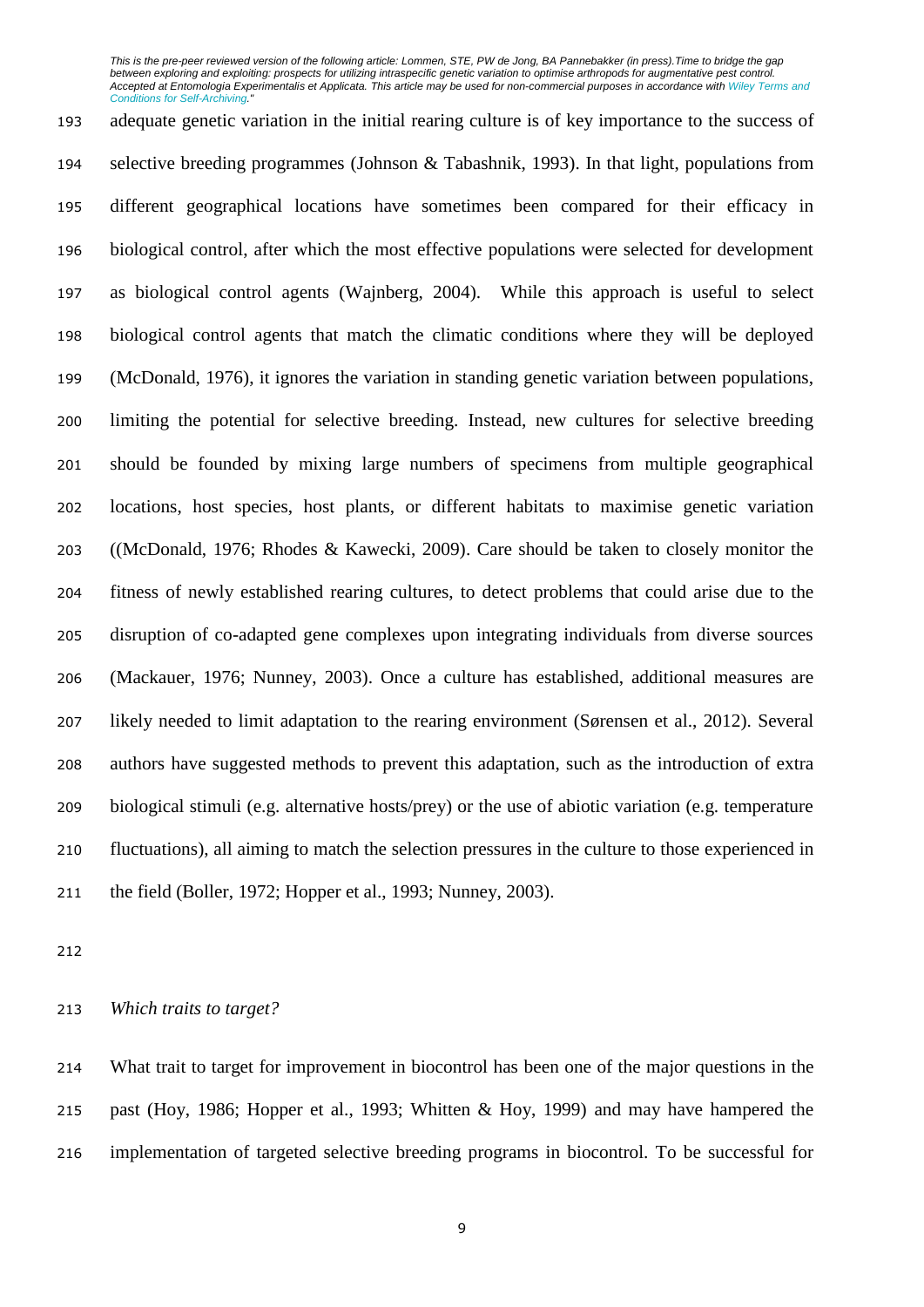augmentative biological control, biological control agents require efficient mass-rearing before release, and should also be effective in controlling the pest species after release. Optimisation will thus target traits related to their quality during production, to their pest- control efficacy (resulting in a maximum reduction of pest population growth), or to both (but sometimes there is a conflict of interest) (Bigler, 1989; Van Lenteren & Bigler, 2010). The optimal set of trait values has often been debated in literature (e.g. Hoy 1986; Hopper et al. 1993; Whitten & Hoy 1999), and will vary according to 1) the biology of the natural enemy; 2) the biology of the pest; and 3) the agricultural system into which it is released (crop type, pest species, target environment). To find target traits for selective breeding, the experience of biocontrol producers could be complemented with sensitivity analyses of demographic biocontrol agent-pest models (Godfray & Waage, 1991). Traits commonly featured for optimisation are: climatic adaptation, habitat preference, synchrony with hosts, host-searching capacity, specificity, dispersal ability, attack rate, longevity, non-diapause, female fecundity and offspring sex ratio (Wajnberg, 2004, 2010). For many of these traits, genetic variation has indeed been observed between and within populations for several biological control agents (for reviews see Hopper et al. 1993; Wajnberg, 2004, 2010), providing scope for selective breeding programs.

# *How to analyse the genetic architecture of a target trait*

 Once the target trait(s) for a species have been identified, knowledge of their genetic architecture is essential to design the optimal selection programme that will yield the desired trait values (Narang et al., 1993; Wajnberg, 2010). For example, when only a few loci affect the trait, identification of these will help to select suitable individuals to start breeding from, speeding up the selection process. Further information about interactions between alleles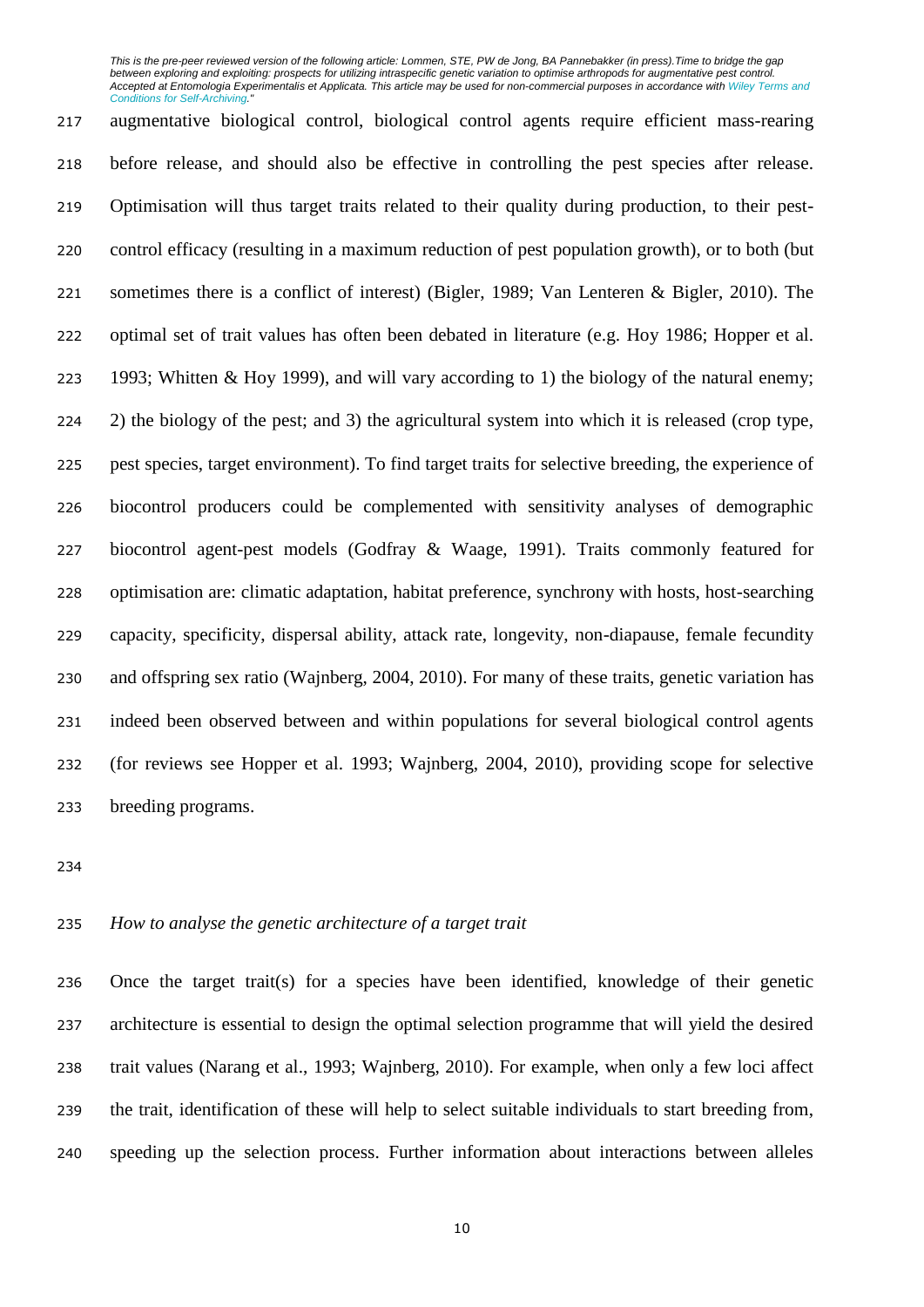(dominance, epistasis), will help to design efficient crossing schemes. In contrast, when variation in the trait is controlled by multiple genetic loci and environmental conditions, assessing the heritability will allow prediction of the response to selection in a breeding program (i.e. the effective change in the phenotypic trait value in the next generation, see Figure 1, for methods see: Falconer & Mackay, 1996; Wajnberg, 2004; Zwaan & Beukeboom, 2005). For a full comprehension of the heritability of a trait, it could be necessary to consider the effects of other heritable factors as well, such as epigenetic effects and endosymbiotic organisms, which may interact with the gene to determine the phenotype (e.g. Xie et al., 2008).

 Knowledge on the genetic architecture is also needed to determine the scope for the selection on a combination of target traits. The most efficient procedure (simultaneous selection, sequential selection, or in parallel followed by crossing) depends on the nature of the relationships between the traits, such as genetic linkage (genes are on the same chromosome), pleiotropy (different traits are influenced by the same genes), and physical and energetic trade-offs, which may hamper simultaneous selection on the combination (Davidowitz et al., 2005).

 Identification of the genetic architecture of traits is not a trivial task and involves several different molecular and statistical tools, depending on the system that is being studied. A prerequisite is the availability of genetic markers, such as the traditional but laborious microsatellites or Amplified Fragment Length Polymorphisms (AFLPs) or the more modern single nucleotide polymorphisms (SNPs) for the species under study. Current high-throughput sequencing technologies now allow the fast and affordable generation of large amounts of genomic information for any species (Ellegren, 2014), facilitating the discovery of such markers. SNP discovery for non-model species can be even more effective when a pool of individuals is sequenced at the same time (Pool-seq; Futschik & Schlötterer, 2010; Schlötterer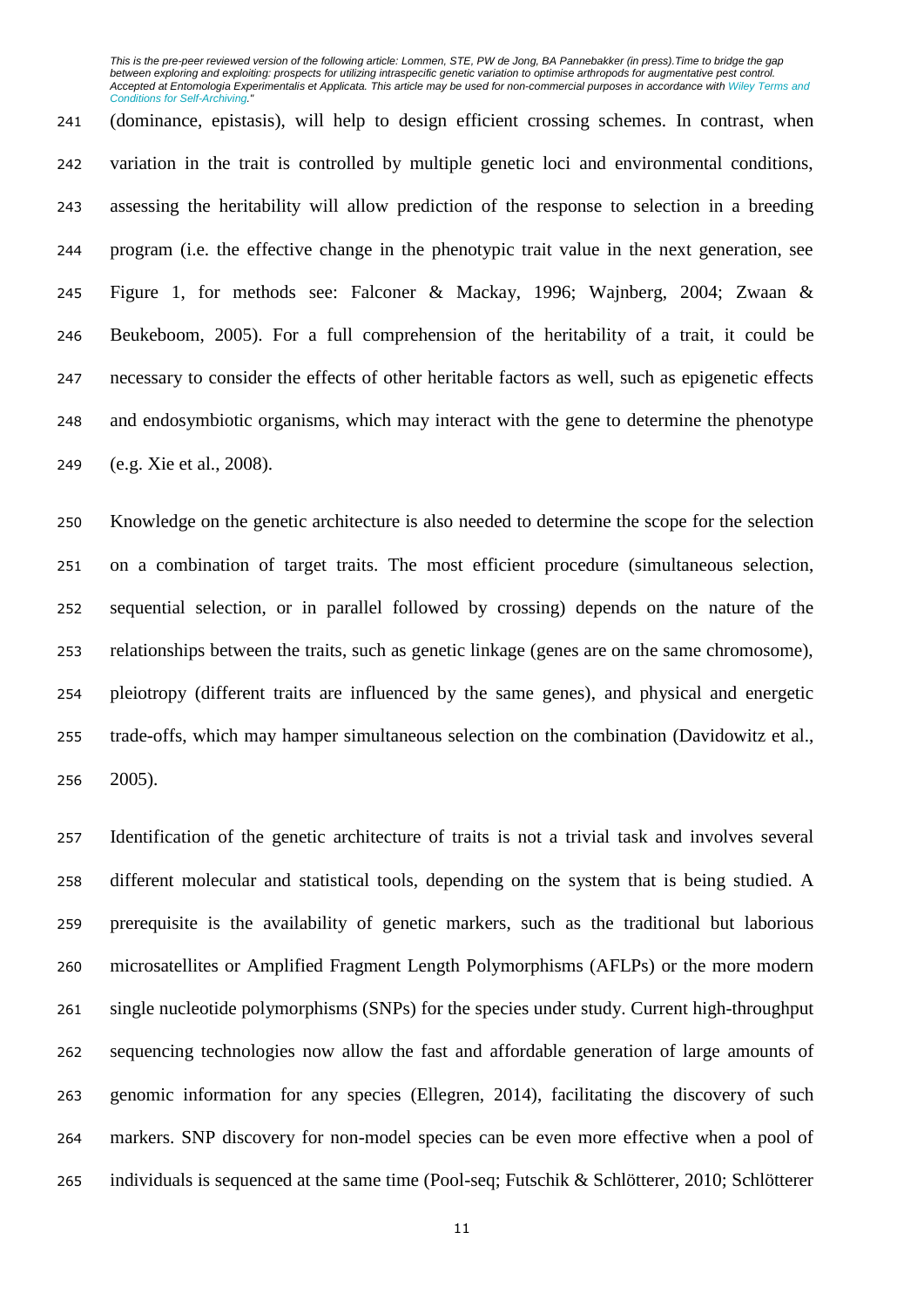et al., 2014). A recent application of this technique to a laboratory population of the fly pupal parasitoid *Nasonia vitripennis*, yielded more than 400,000 SNPs (van de Zande et al., 2014). These markers are needed to link genomic regions to the phenotypes of interest, using either classical quantitative trait loci mapping (QTL mapping, e.g. Lynch & Walsh, 1998), or more advanced genetic mapping methods, such as Genome-Wide Association Studies (GWAS, e.g. Gondro et al., 2013). While these linkage analyses involve complex statistic methodlogies, they have sucessfully identified genomic regions associated with many traits (Mackay 2001; for methods see Liu (1997), Lynch & Walsh, (1998), de Koning & Haley (2005). However, care should be taken as QTL and GWAS studies can give an unrealistically simple view of the genetic architecture (for critiques see Erickson et al. (2004) and Rockman (2012)), which can complicate this step in selective breeding programs.

### *How to select for the desired trait value?*

 When the genetic architecture of the target trait is known, a suitable method can be chosen to select and breed individuals with the desired trait values. Selection methods include the selection of specific strains from a larger set of strains, artificial selection for a trait value, hybridization of populations/strains, or introgression of a the desired trait or heritable element (e.g. endosymbiont) in a different genetic background by targeted crossings and selection of the offspring. Classical breeding techniques, based on the artificial selection of the most optimal phenotypes, have the potential to greatly improve the performance of biological control agents analogous to the results of animal and plant breeding in other agricultural systems. However, this is a laborious procedure for complex life-history or behavioural traits, which lack easily recordable morphological phenotypes (i.e. life-time fecundity, longevity, egg maturation rates). In such cases, knowledge of the genomic regions underlying the traits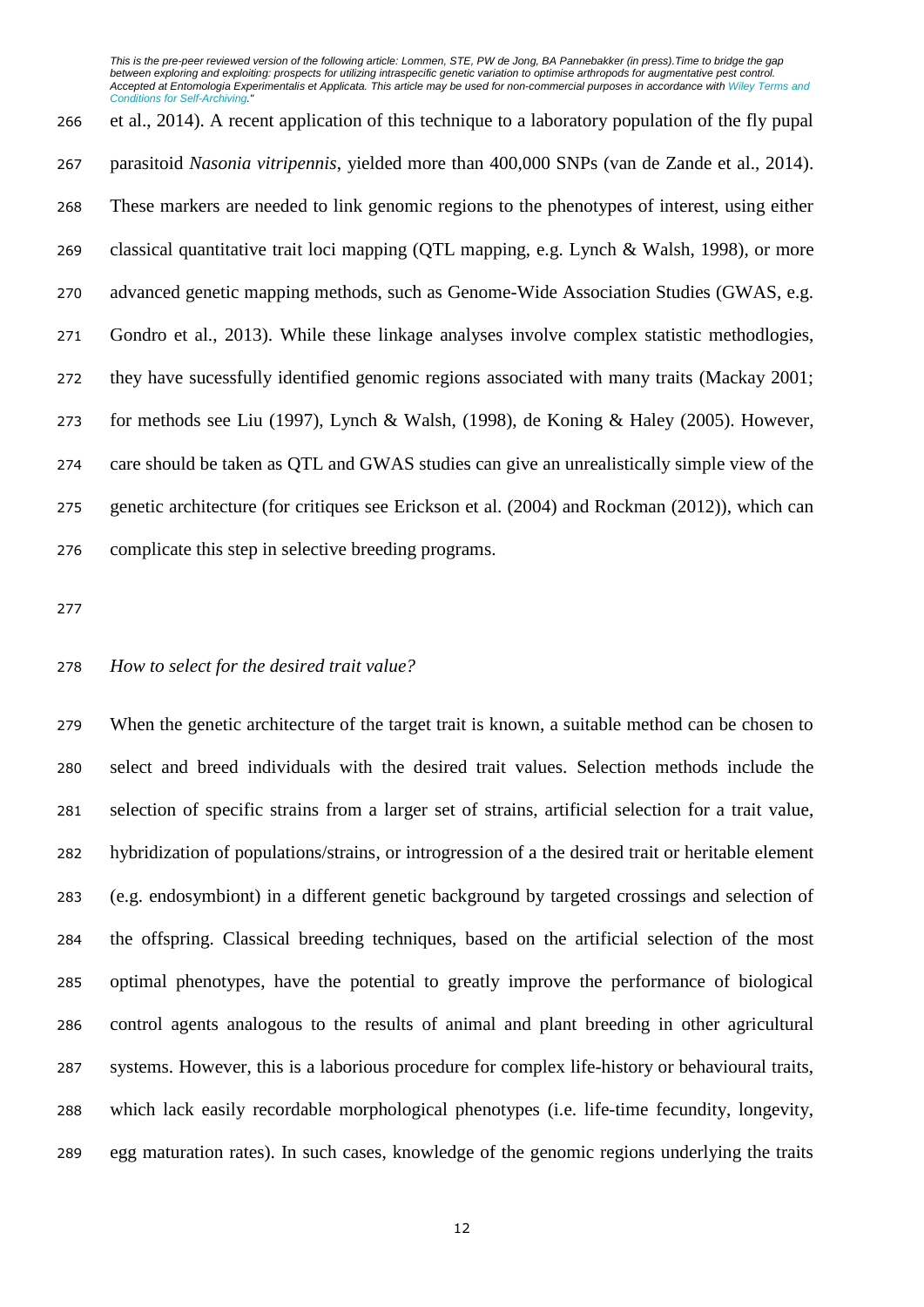can facilitate the screening and selection process. Genetic markers linked to the trait of interest can be used, both in an inventory of the natural variation for these traits among field isolates, and in selecting the individuals used in breeding programs, i.e. marker-assisted selection (MAS, Ribaut & Hoisington, 1998; Dekkers & Hospital, 2002) potentially saving a lot of time. Genomic selection is an even more advanced way of using genomic data, in which markers covering the whole genome (typically >50,000 markers) help to select the best individuals to breed from (Meuwissen et al., 2001; Goddard & Hayes, 2009), thereby increasing the accuracy of selection. Although this is a promising approach towards more efficient breeding in future, the costs of large scale genome-wide genotyping are currently still too high to be attractive for biological control producers.

# *How to maintain genetic variation while selecting?*

 Both in the process of the selection of individuals to start breeding from and in the maintenance of the obtained selected culture, the loss of genetic variation is a risk. This is inherent to all captive populations (Mackauer, 1976), but there are several ways to reduce loss of genetic diversity, other than that of the target trait. These include starting with a large population, keeping large numbers during breeding, outcrossing events, hybridization of strains, and crossing inbred lines (Wajnberg, 1991; Bartlett, 1993; Hoekstra, 2003; Nunney, 2003). An example of a simple maintenance schedule that maximizes effective population size in parasitoid cultures in the laboratory is given in Van de Zande et al. (2014) for the fly pupal parasitoid *Nasonia vitripennis*. By keeping the population separated in multiple vials that were mixed each generation (compartmentalization), the effective population size (*Ne*) was kept at 236. This exceeds the recommendation to initiate and maintain natural enemy cultures with an effective population size of *Ne*>100 (Roush, 1990; Bartlett, 1993; Nunney,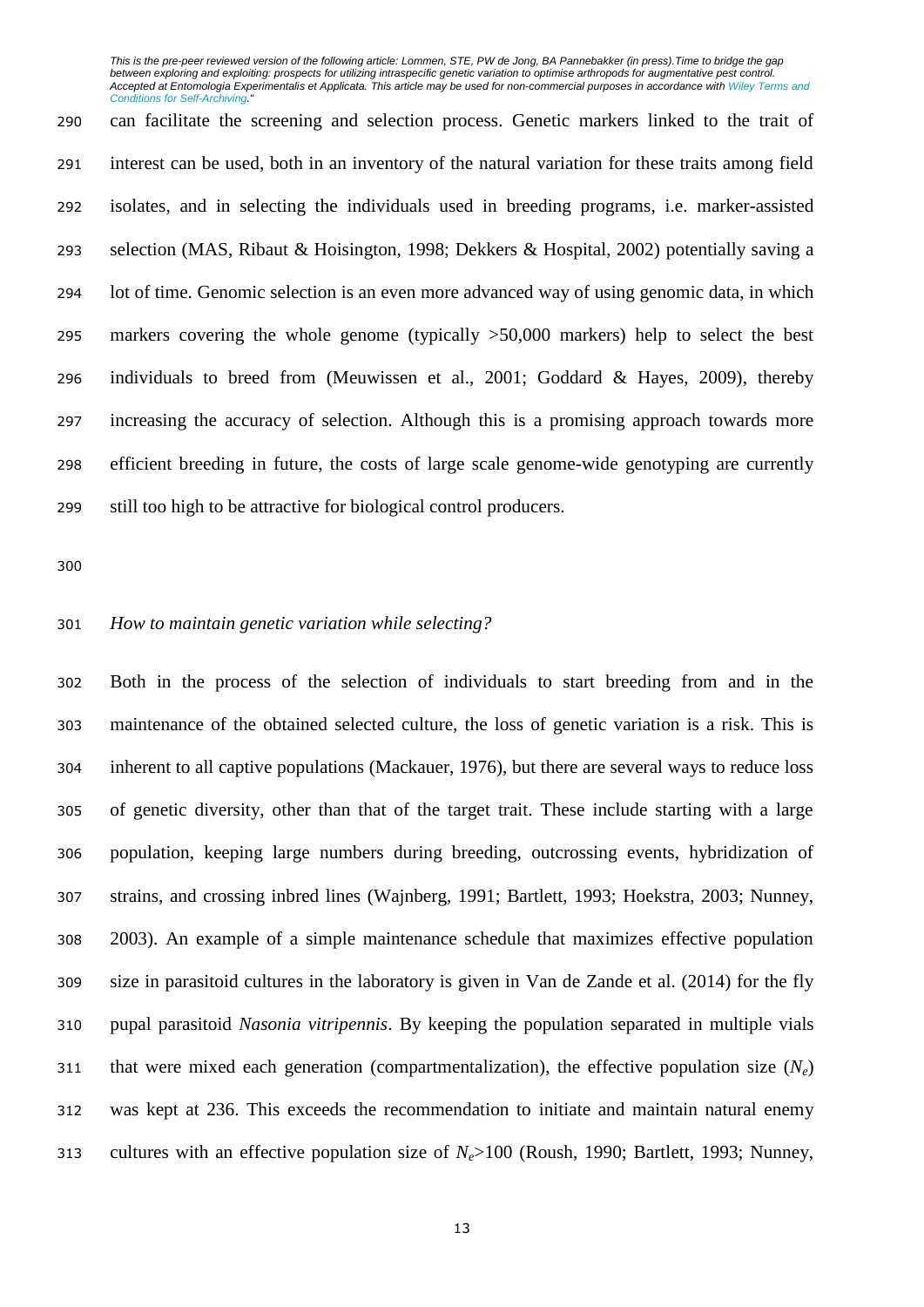2003). This compartmentalization can readily be scaled to mass-breeding systems used by biocontrol producers. When available, neutral genetic markers, such as microsatellites or SNPs can be used to efficiently monitor genetic variation in natural enemy cultures. Current trends in biological control regarding the quality of biological control agents can further minimize the problem of genetic erosion. Advanced quality control procedures include measuring multiple fitness components of the reared individuals, allowing the swift detection of qualitative flaws (Leppla, 2003; Van Lenteren et al., 2003). When genetic erosion results in lower fitness, this would soon be detected and interventions could be undertaken to restore the genetic variation (e.g. by outcrossing).

## *How to evaluate the success of selection?*

 Several studies indeed report successful genetic improvement of desired traits in the laboratory, indicating the feasibility of selective breeding (Whitten & Hoy, 1999). Examples include the resistance to chemical pesticides in predatory mites and parasitoid wasps, allowing their use in conjunction with insecticide treatments (Hoy, 1986; Rosenheim & Hoy, 1988; Johnson & Tabashnik, 1993), drought and temperature tolerance in predatory mites and entomopathogenic nematodes (Hoy, 1985; Shapiro et al., 1997; Strauch et al., 2004; Salame et al., 2010; Anbesse et al., 2012), and more female-biased sex ratios in parasitoids (Hoy & Cave, 1986; Ode & Hardy, 2008). However, the efficacy of the selected strains in biological control was then often not further tested in the field or greenhouse (Hoy, 1985). When a trait of interest has successfully been improved in the laboratory, and a population can be maintained in culture, the final step is to test under production- and field conditions whether this is indeed translated into improved mass-rearing or biological control efficacy. Monitoring the relative performance of improved strains after release has been done using traditional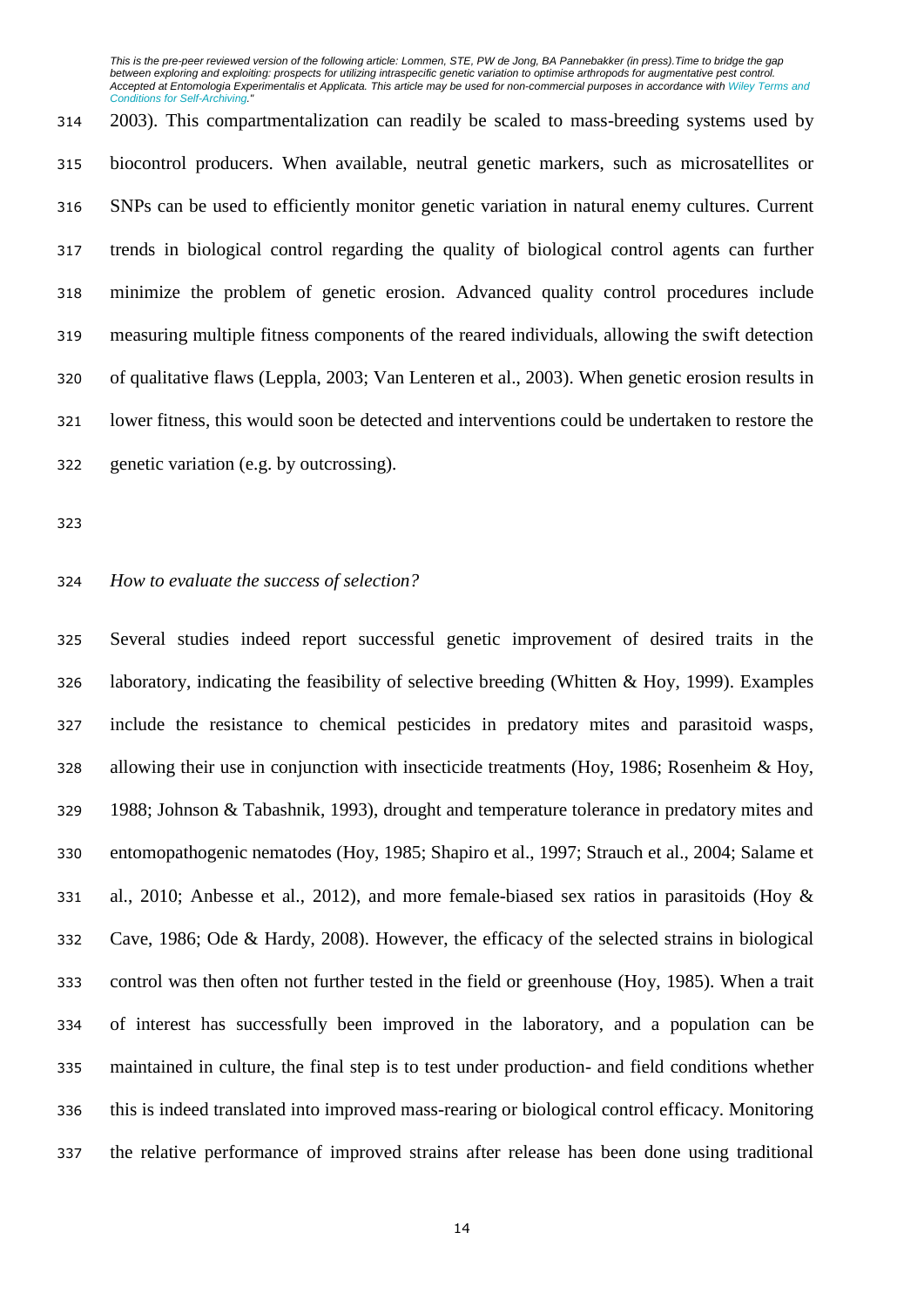neutral nuclear and mitochondrial markers (e.g. Kazmer & Luck, 1995; Hufbauer et al., 2004; Coelho et al., 2016), but new population genomic methods allow for more detailed tracking of the introgression of the genetic material into previously released populations (Stouthamer & Nunney, 2014). Tracking the fate of improved strains and their associated alleles is important to determine the success of selection programmes. Adaptation to laboratory conditions is inherent to the captive breeding (Ackermann et al., 2001), and may alter the performance of the natural enemies in biological control. Nevertheless, selective breeding of natural enemies has produced strains that have proven to be successful in biological control after release by allowing natural enemies to survive despite insecticide treatments (Hoy, 1986) or by improving the responsiveness of entomopathogenic nematodes to their host insect (Hiltpold et al., 2010), and a few examples of commercially available strains exist, including predatory mites that have lost diapause through artificial selection on this trait stretching the season of their application (Van Houten et al., 1995).

## **Example of a target trait: sex ratio in Hymenopteran parasitoids**

 In this section, we will illustrate the use of intraspecific variation in offspring sex ratios in Hymenopteran parasitoids following the approach outlined above. Hymenopteran parasitoids have a haplodiploid sex determination system (females are diploid and males are haploid) which gives females full control over the sex of their offspring by fertilizing an egg or not (Crozier, 1971; Cook & Crozier, 1995; Cook, 2002). This phenomenon is widely studied in an evolutionary ecological context. In biological control programs, the sex of parasitoids is of key importance, as only adult females will locate and parasitize the pest hosts. However, optimizing the sex ratio of parasitoids will not only improve their efficiency when they are released as biological control agents, it will also improve the mass-rearing process. The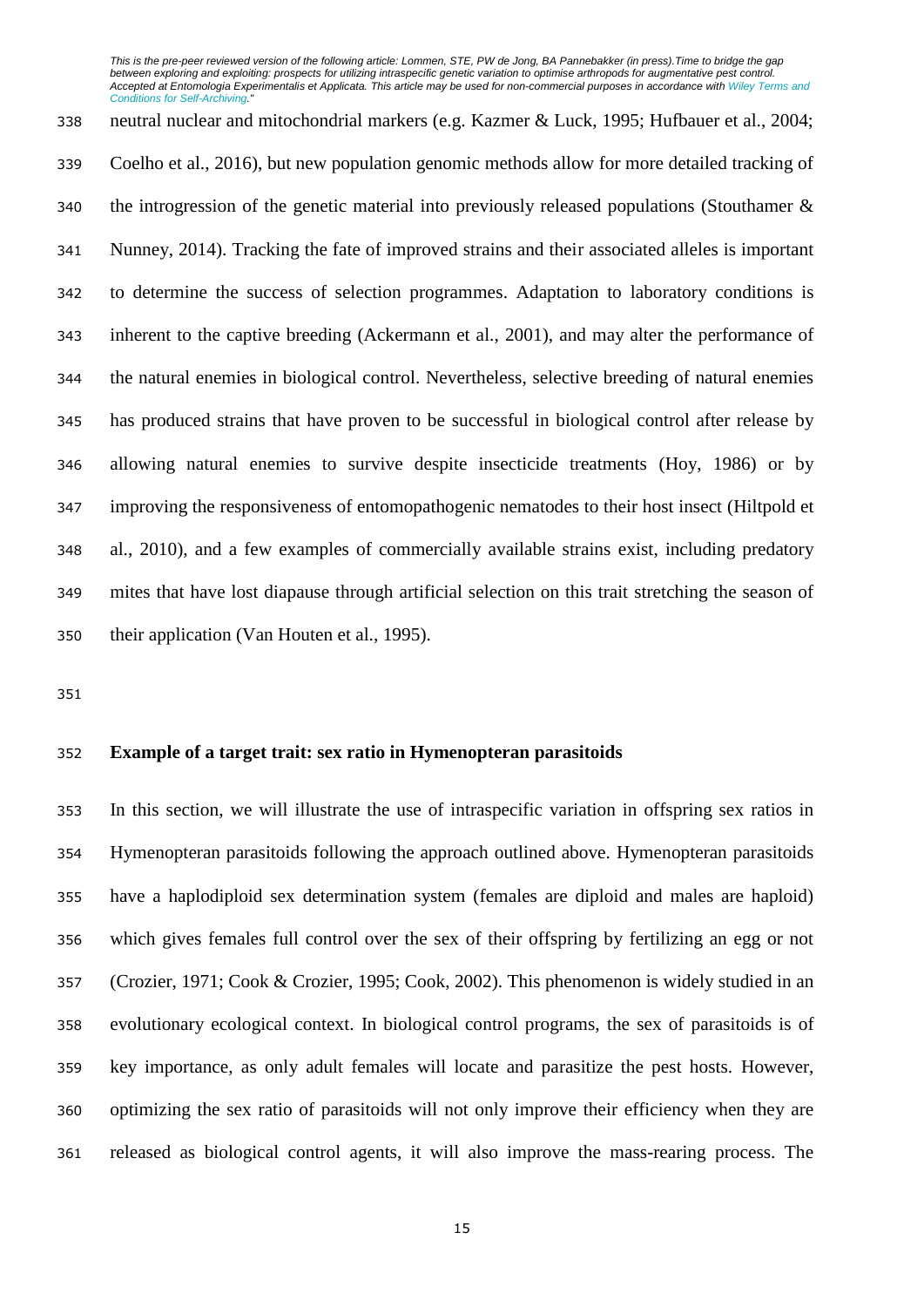production of large numbers of female parasitoids is particularly important for augmentative biological control programs that release large numbers of mass-reared natural enemies to control insect pest populations (Ode & Hardy, 2008). Managing and controlling the sex ratio of parasitoids in augmentative biological control towards female-biased sex ratios can reduce the costs of mass production in commercial insectaries. For example, in the egg parasitoid *Gonatocerus ashmeadi* that attacks the glassy-winged sharpshooter, production costs could be reduced by two-thirds when sex ratio was modified in favour of the number of females (Irvin & Hoddle, 2006). For a plastic trait such as sex ratio, this modification can also be done by altering the rearing conditions. However, in contrast to a genetically anchored modification, such a condition-dependent modification will be lost upon release, reducing its effectiveness in biocontrol practice. In principle, several genetic approaches are available to produce more female-biased sex ratios when mass-rearing parasitoids for augmentative biological control, which will be discussed below.

### *Artificial selection*

 Genetic variation in sex ratio adjustment of females has been found in several parasitoid species (e.g. *N. vitripennis* Parker & Orzack, 1985; Orzack & Parker, 1986, 1990; Pannebakker et al., 2008, 2011); *Muscidifurax raptor* (Antolin, 1992); *Heterospilus prosopidis* (Kobayashi et al., 2003); *Uscana semifumipennis* (Henter, 2004); *Trichogramma* spp. (Wajnberg, 1993; Guzmán-Larralde et al., 2014); *Asobara tabida* (Kraaijeveld & Alphen, 1995)). The presence of genetic variation for sex ratio makes this good source material, for artificial selection on female-biased sex ratios. This has been done repeatedly, but such selection has yielded mixed results. In one of the earliest reports, Wilkes (1947) managed to reduce the number of females that exclusively produced male offspring from 36% to 2% after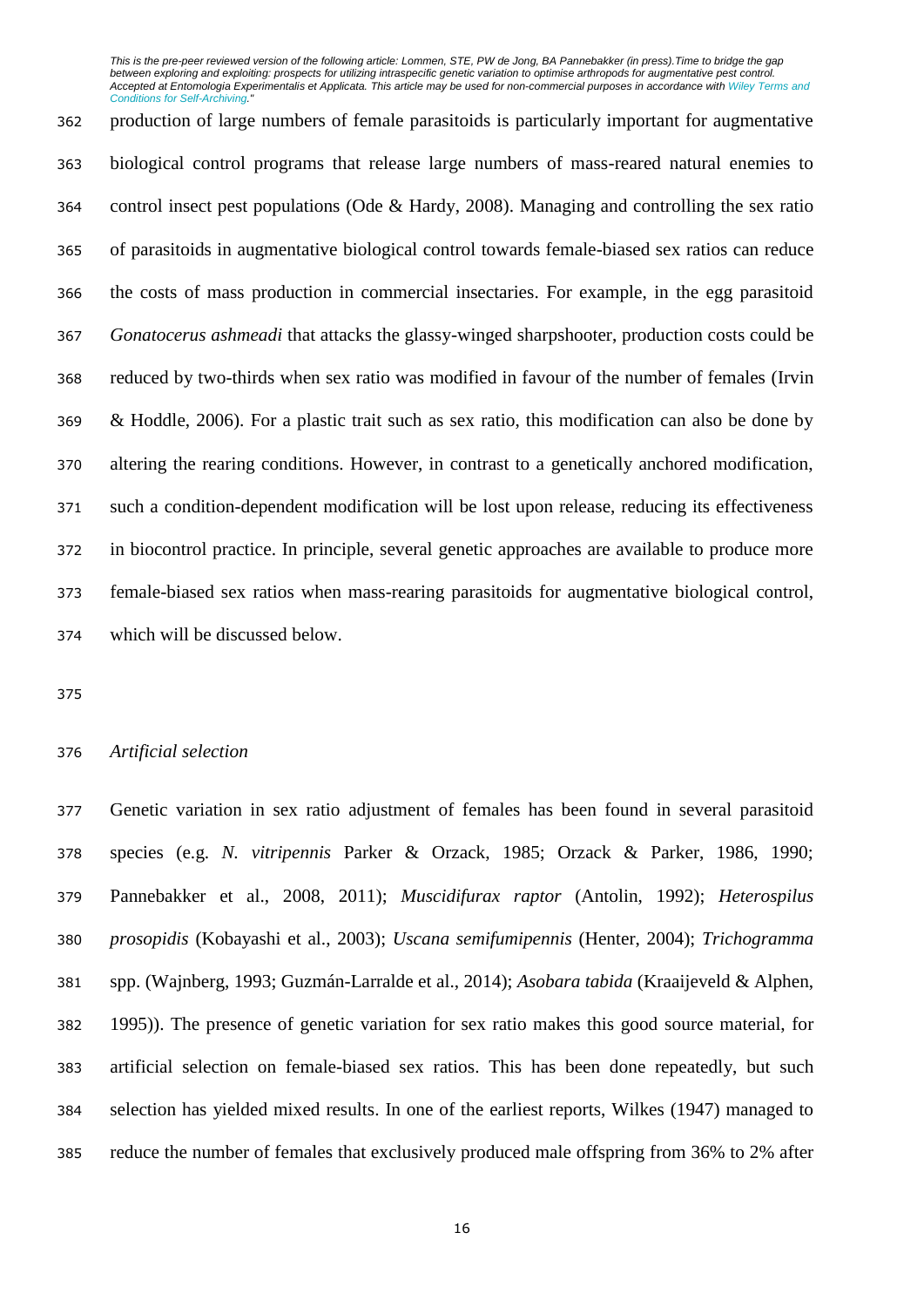8-10 generations of selective breeding in a culture of *Microplectron fuscipennis*, a pupal parasitoid of sawflies. Simmonds (1947) reported a similar increase in the proportion of females after only a few generations of selective breeding of the larval parasitoid *Aenoplex carpocapsae*, and Parker & Orzack (1985) successfully altered the sex ratio of the fly pupal parasitoid *N. vitripennis* in 13-15 generations. In contrast, Ram & Sharma (1977) failed to alter the sex ratio of the egg parasitoid *Trichogramma fasciatum* in strains previously selected for increased fecundity for 16 generations. This may well be explained by pleiotropic effects of the genes coding for fecundity on genes involved in sex ratio, as was observed in *N. vitripennis* when the genetic architecture was determined by QTL analysis (Pannebakker et al., 2008, 2011). Prolonged selection for increased fecundity could have depleted the additive genetic variation for sex ratio, preventing the intended simultaneous optimization of both traits in a single strain. This illustrates the need to: (1) start selective breeding programs with rearing cultures containing sufficient genetic variation for the trait of interest (Johnson & Tabashnik 1993); (2) use a culturing scheme that maintains genetic variation (Nunney, 2003; van de Zande et al., 2014), and (3) the importance of knowledge on interactions between the genetic mechanisms involved.

### *Using sex ratio distorters*

 An alternative genetic approach to produce more female-biased sex ratios is the utilization of natural sex ratio distorters that lead to a female-biased sex ratio (Stouthamer, 1993), i.e. a form of strain choice/-selection. The endosymbiotic bacteria *Wolbachia* is the best studied sex ratio distorter in parasitoid wasps and can manipulate the sex allocation pattern of the wasps in several ways. The most drastic sex ratio alteration by *Wolbachia* is parthenogenesis induction (PI), which results in all-female offspring (Stouthamer et al., 1990). PI-*Wolbachia*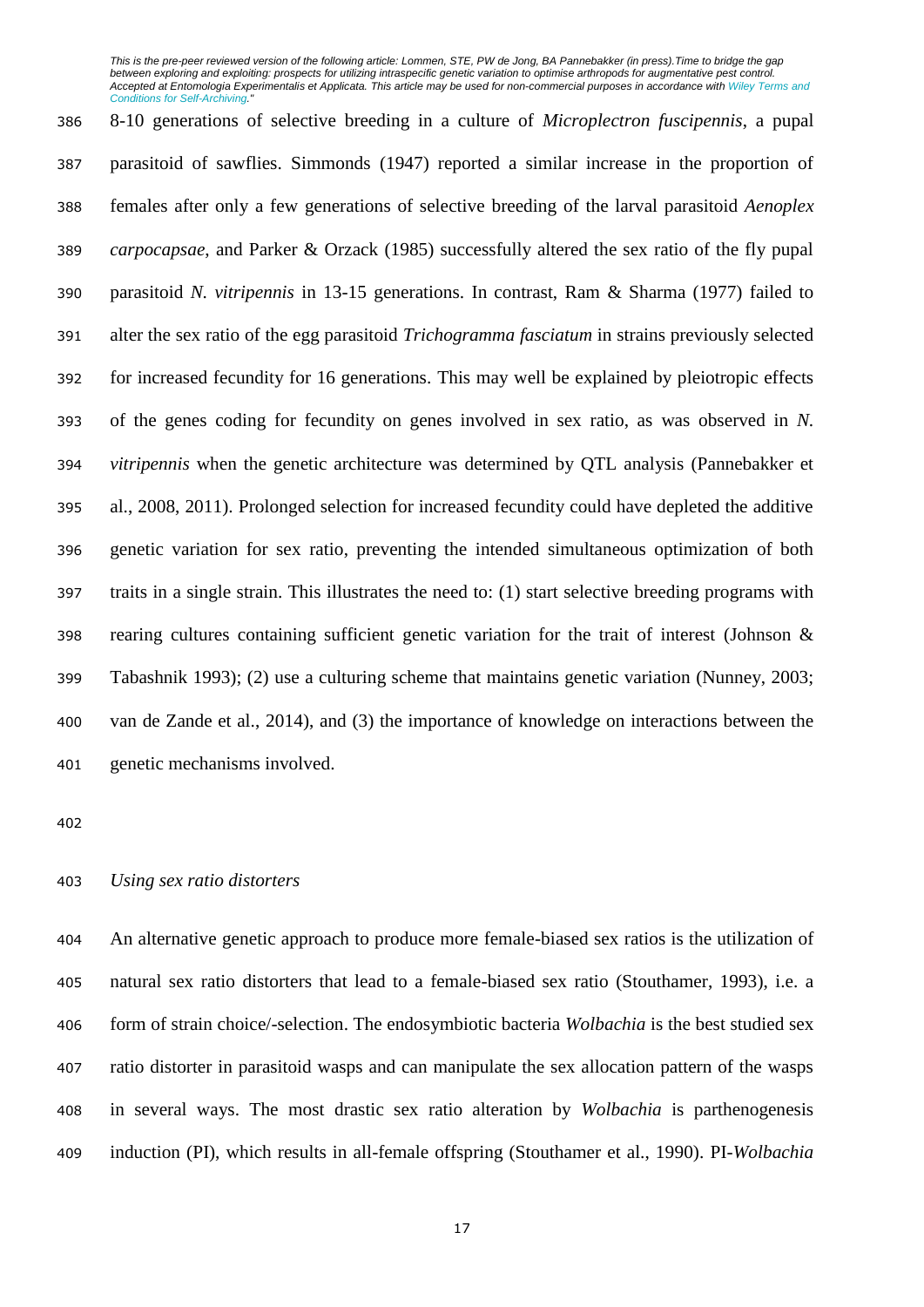are restricted to hosts with haplodiploid modes of reproduction (Stouthamer & Huigens, 2003), in which infected virgin females produce all-female offspring through gamete duplication (Stouthamer & Kazmer, 1994; Gottlieb et al., 2002; Pannebakker et al., 2004), resulting in the production of fully homozygous offspring (Suomalainen et al., 1987). Biological control programs can obtain lines with sex ratio distorters either by selecting lines from the field that carry sex ratio distorters or by artificially transferring sex ratio distorters into preferred uninfected sexual parasitoid lines (Huigens et al., 2000; Tagami et al., 2001; Huigens, de Almeida, et al., 2004). Both intraspecific and interspecific *Wolbachia* transfection have already resulted in stable infections for multiple generations (Huigens, de Almeida, et al., 2004; Zabalou et al., 2004).

 Infection with PI-*Wolbachia* will increase the relative female production of infected lines, providing a clear advantage to biological control programs. However, the potential fitness effects of *Wolbachia* infections are not consistent across species and should be considered in each case in practice (Russell & Stouthamer, 2010). Often, infection with PI-*Wolbachia* results in a fitness costs to the infected female parasitoid (Stouthamer & Luck, 1993; Huigens, Hohmann, et al., 2004). For example, females from infected *Trichogramma cordubensis* and *T. deion* egg parasitoids have a lower fecundity and dispersal ability in the laboratory. In the greenhouse, however, infected females parasitized more eggs than uninfected females, despite the fitness cost of the infection (Silva et al., 2000). Interestingly, transfected lines of the egg parasitoid *Trichogramma kaykai* varied significantly in fitness. While most lines showed a decrease in fitness, several lines showed an increase in all fitness parameters (Russell & Stouthamer, 2010), which would be exceptionally suitable for efficient mass-production.

 In addition to an increased number of pest-controlling females in the population, infection with PI-*Wolbachia* offers the possibility of advanced genotypic selection (Russell & Stouthamer, 2010). Because PI-*Wolbachia* infected eggs will undergo gamete duplication,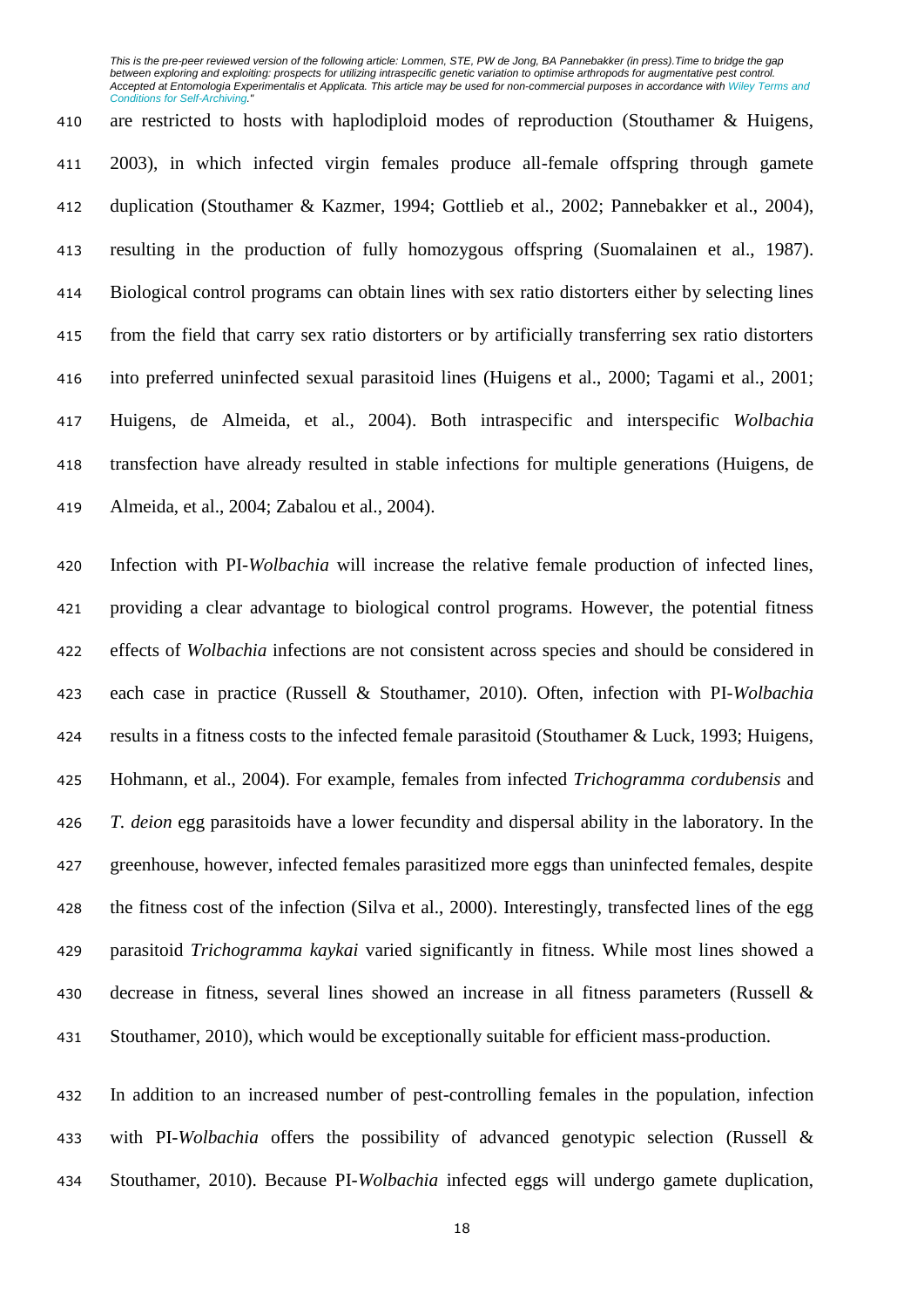fully homozygous females mated to males of a different genotype, will produce identical heterozygous, *Wolbachia*-infected F1 daughters. If unmated, recombination in these daughters 437 will produce F2 daughters that are homozygous for an unlimited number of unique genotypes. This allows selection of beneficial gene combinations in parasitoids for biological control within two generations (Stouthamer, 2003; Russell & Stouthamer, 2010). This promising technique is limited to those PI-*Wolbachia* infected wasps that still mate successfully, which include a range of *Trichogramma* species.

### *Maintaining female-biased laboratory populations*

 The genetic mechanism of sex determination has a direct influence on the sex ratio produced by a female parasitoid. In a number of parasitoids, sex is determined by the allelic complementation at a single genetic locus (single locus Complementary Sex Determination or sl-CSD). Unfertilized eggs always develop into males (hemizygous at the csd sex determination locus), while fertilized eggs develop into females when the csd locus is heterozygous, and into diploid males when homozygous (Cook, 1993b; Beukeboom & Perrin, 2014). The diploid males are often sterile or unviable, and constitute a considerable fitness cost (Cook & Crozier, 1995; Zayed, 2004; Zayed & Packer, 2005). In biological control programs, mass culturing of parasitoids with CSD can lead to the loss of genetic diversity at this sex locus, which leads to an increase in the proportion of males produced in that culture (Ode & Hardy, 2008; West, 2009). Several studies have indeed reported male biased laboratory cultures (Platner & Oatman, 1972; Rappaport & Page, 1985; Smith et al., 1990; Grinberg & Wallner, 1991; Johns & Whitehouse, 2004). This problem can be reduced by maintaining parasitoid cultures at large population sizes to minimize the rate at which diversity at the csd locus is lost (Stouthamer et al., 1992). Another approach is to maintain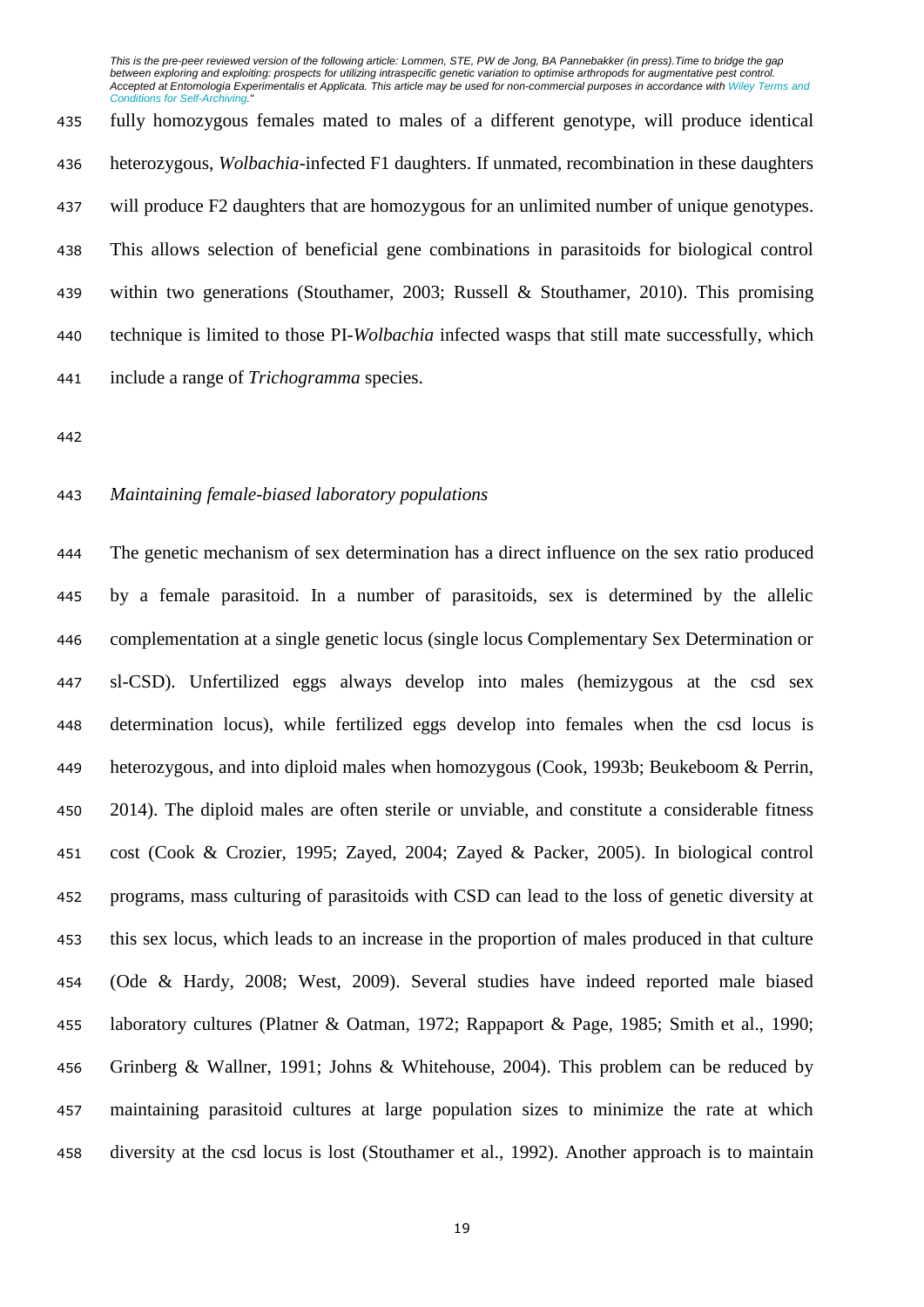parasitoid cultures as a large number of subpopulations. While diversity at the sex locus will be reduced in each subpopulation, genetic diversity will be retained over the total parasitoid culture (Stouthamer et al., 1992; Cook, 1993a; Nunney, 2003; van de Zande et al., 2014), thus allowing the producer to maintain a viable proportion of females in the culture.

# **Example of a target species: the two-spot ladybird beetle**

 Predatory ladybirds are among the main natural enemies of aphids including many important pest species of horticultural and ornamental crops. The use of ladybirds for augmentative control is currently not very popular, due to the expensive mass-rearing and the variable efficacy in biocontrol. However, attempts are ongoing to improve ladybirds for biological control of aphids. Research in the past decade has provided scope for improved mass-rearing by using cheaper artificial food (De Clercq et al., 2005; Jalali et al., 2009), and by altering the rearing environment (Sørensen et al., 2013). Successful control, however, is thought to be constrained by the tendency of the adult beetles to often fly away from the host plants without returning (e.g. Gurney & Hussey, 1970; Hämäläinen, 1977; Lommen et al., 2008). Indeed, the creation of flightless strains of the Asian *Harmonia axyridis* through selective breeding (Ferran et al., 1998; Seko & Miura, 2013) has overcome this problem. However, the recent ban on the use of the exotic *H. axyridis* in Europe, leaves Europe to use native species instead, of which *Adalia bipunctata* is the most popular in biocontrol (Van Lenteren, 2012).

 There are ample opportunities to improve this species as a biocontrol agent by our suggested approach: there is excellent knowledge about its biology, covering its ecology, population dynamics, behavioural and physiological traits (overviews in e.g. Hodek, 1973; Majerus, 1994; Dixon, 2000; Hodek et al., 2012), and the underlying genetics of several traits relevant to biocontrol has been well studied. Below we will describe how selecting on genetic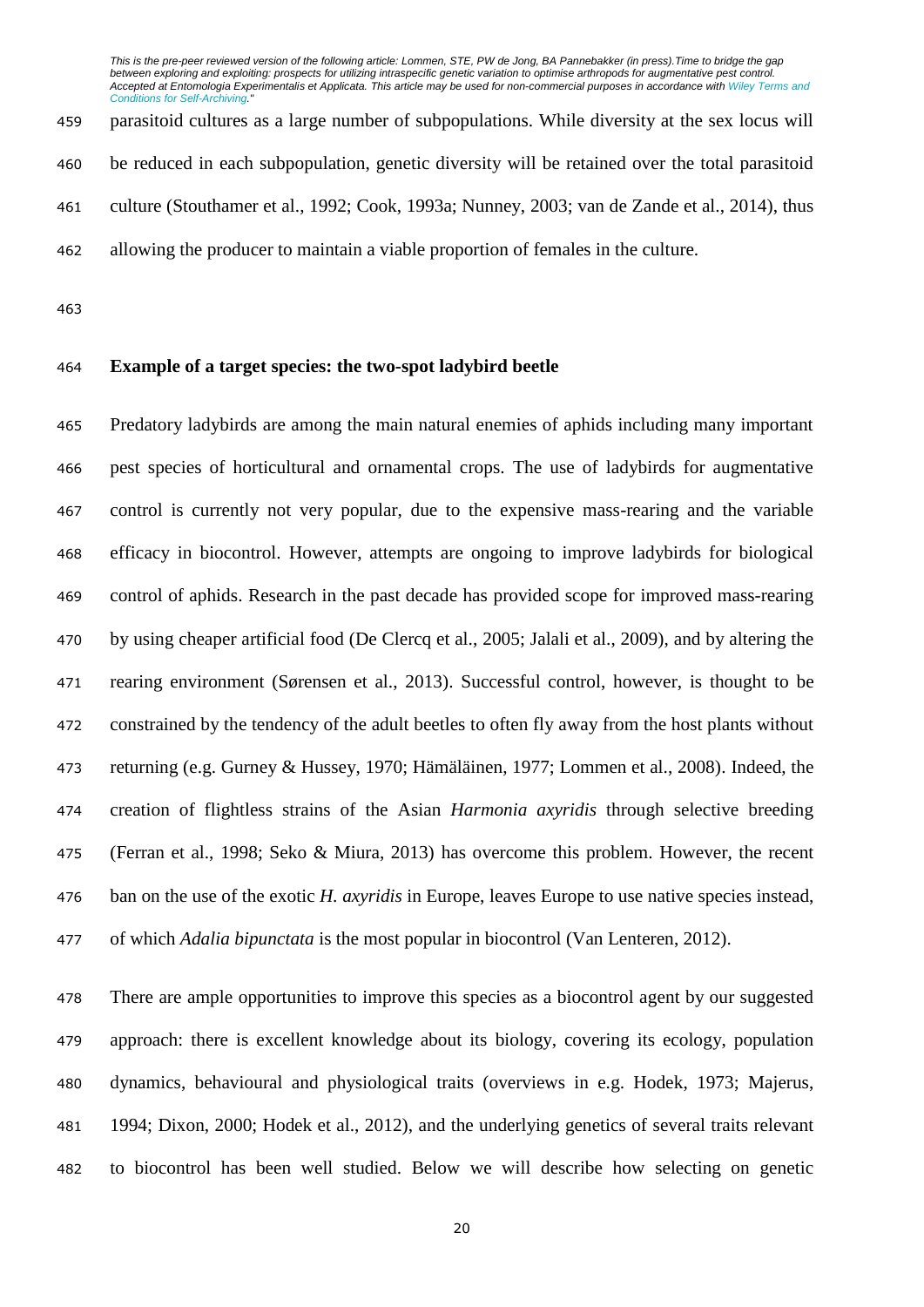variation in two traits of *A. bipunctata*, wing length and body colouration, could enhance the performance of this native species in biological control.

# *Variation in wing length*

 There is a growing body of evidence that limiting the flight ability of ladybirds prolongs their residence time on aphid-infested host plants and can thus enhance biological control efficacy compared to conspecific winged controls (Ignoffo et al., 1977; Ferran et al., 1998; Tourniaire et al., 1999; Weissenberger et al., 1999; Seko et al., 2008, 2014; Iguchi et al., 2012). Therefore, the trait targeted for breeding selection was reduced flight ability. Interestingly, some wild populations of *A. bipunctata* exhibit wing dimorphism, with "wingless" morphs occurring rarely (Majerus & Kearns, 1989; Marples et al., 1993). In such individuals, both the elytra and the flight wings are truncated, impairing the flight ability. Thanks to early classical breeding experiments on this trait, it is known that this trait has a simple genetic architecture: it is regulated by a recessive allele at a single locus (Marples et al., 1993; Ueno et al., 2004). Wingless indiviuals possess two copies of this wingless allele (homozygote recessives). Using this knowledge, winglessness can rapidly be fixed in laboratory populations. Individuals possessing the recessive allele can be used as source material for a selective breeding program focusing on this trait. Since the naturally occurring wingless morphs are rare, however, and heterozygous individuals cannot visually be distinguished from wild types, field collected wingless individuals were first crossed with a large number (hundreds) of wild collected wildtype conspecifics to construct a breeding stock harbouring sufficient genetic variation to prevent loss of fitness through inbreeding effects. Within three generations a pure-breeding wingless population of individuals was indeed generated.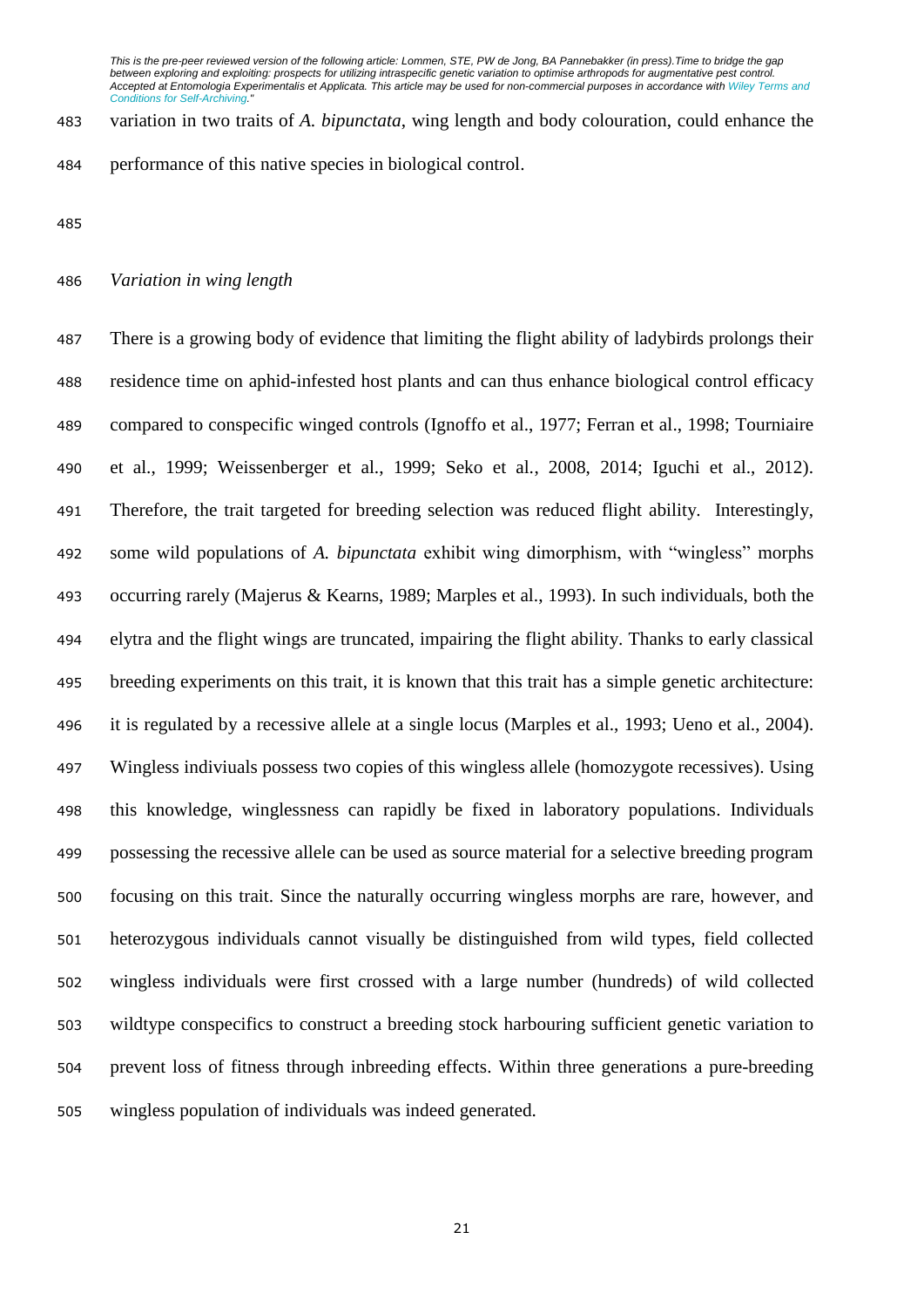Evaluating the success of the selected stock, a greenhouse study proved an increased residence time of wingless ladybirds on single pepper plants, compared to winged conspecifics. Because the feeding behaviour was not altered by the wingless trait, this resulted in better control of *Myzus persicae* aphids (Lommen et al., 2008). Releasing the wingless stock on lime trees in an open, urban environment showed that this strain reduced the amount of honeydew from lime aphids underneath the infested trees (Lommen et al., 2013). Together, these preliminary experiments indicate that the selection of genetically wingless beetles appears to be a promising direction to enhance the efficacy of biological control by *A. bipunctata*.

 Another requirement for the cost-effective use of wingless *A. bipunctata* is the feasibility of economic mass-rearing. Although handling flightless ladybirds is much easier than those capable of flight and saves costs of labour, producers of natural enemies have raised concerns about the reduced fitness of wingless *A. bipunctata* (J. van Schelt, personal communication). In contrast to the parasitoid sex ratio example described above, the enhanced biological control efficacy achieved by selectively breeding for impaired flight, does not align with an increased mass rearing efficiency. Instead, Ueno et al. (2004) indicated that wingless morphs of *A. bipunctata* have a longer development time, a reduced life span, and a lower life-time reproduction compared to their winged conspecifics. Lommen (2013) recently showed, however, that artificial selection of more favourable genetic backgrounds from the standing natural genetic variation in such wingless strains could improve mass-rearing. Laboratory stocks of the wingless phenotype show large variation in the extent of wing reduction: though all individuals are genetically 'wingless' and have the same genotype with two recessive alleles for winglessness, there is a continuous range from individuals lacking all wing tissue to those only missing the tip of the wings. Interestingly, this variation correlates with variation in several fitness traits, with individuals missing less wing tissue performing better (Ueno et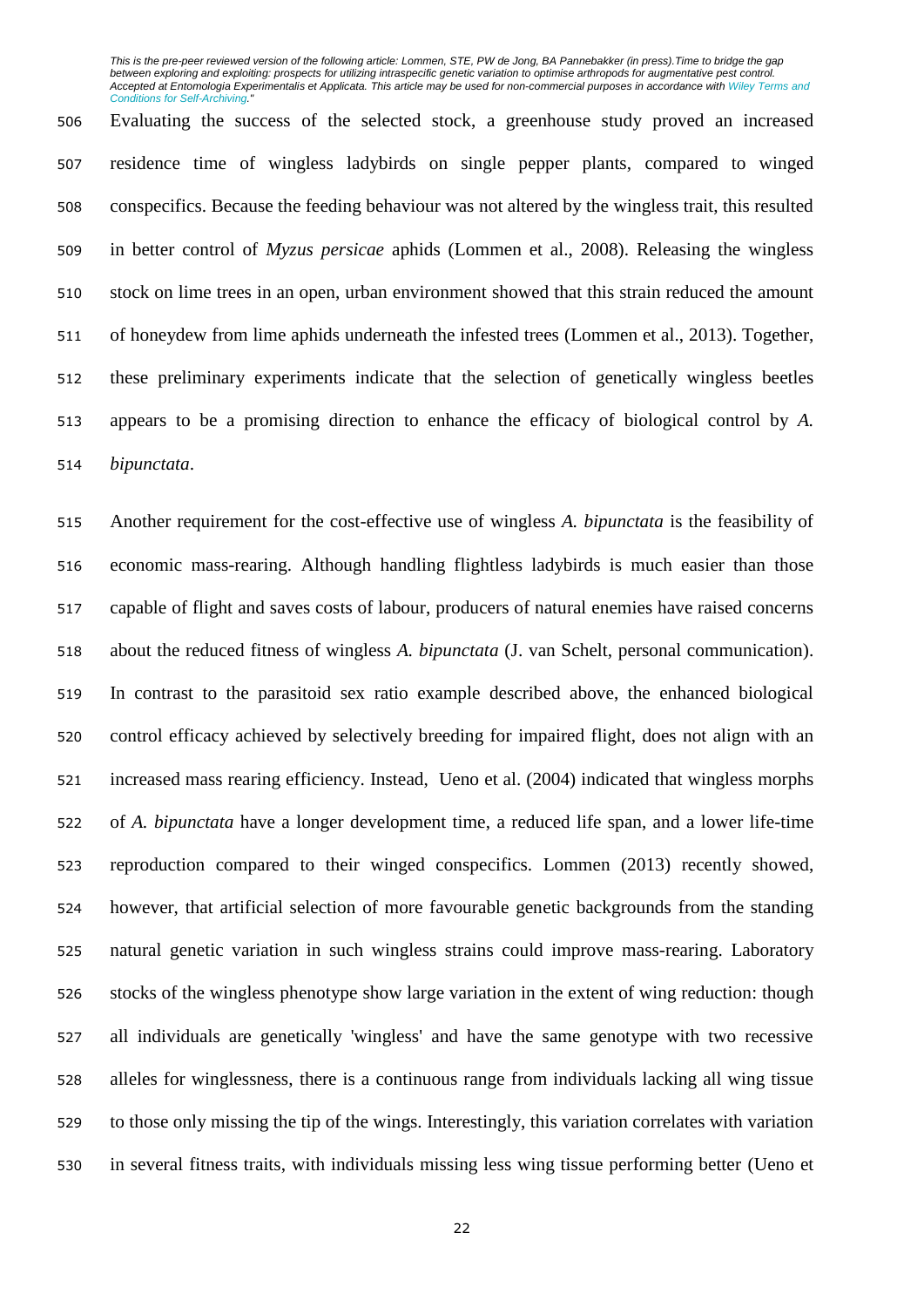al., 2004; Lommen, 2013). To investigate the potential to select such well-performing wingless phenotypes with small reductions in wing length, the genetic architecture of the variation was elucidated using classical quantitative genetics studies. It appears to be regulated by at least two additional unknown genetic loci, but the phenotype is the result of interactions between these genes and the environment (Lommen et al., 2005; Lommen, 2013). This is reflected in the heritability (as determined by parent-offspring regression) of wing 537 length which is higher ( $h^2$ =0.64) at a rearing temperature of 19°C than at 29°C ( $h^2$ =0.29, Lommen, 2013). Four generations of artificial selection within the wingless stock on only 539 slight wing reduction at  $21^{\circ}$ C vielded wingless stocks in which the majority of beetles had only tiny reductions. Indeed, these showed a higher survival and reproduction than lines oppositely selected for large reductions in wings. Moreover, wingless females mated more successfully when they have less severe wing reductions (Lommen, 2013). Wingless lines selected for slight reductions in their wings may not only improve the mass-rearing of wingless *A. bipunctata*, but may additionally further improve aphid control, because of an increased adult longevity.

 In short, we see ample opportunity to exploit the intraspecific natural variation in wing length of *A. bipunctata* to improve its performance as a biological control agent, both in its suitability for mass-rearing and with respect to its control efficacy. The most promising option for commercialization would be to develop a "wingless" strain consisting of beetles with only slight wing truncations. This process would encompass the two levels of selection discussed above: first, the qualitative wingless trait should be fixed in a laboratory culture of *A. bipunctata*. This only requires a single copy of the wingless allele (which has, up to now, been kept in culture), and three generations of rearing. Subsequently, this wingless laboratory stock should be selected for quantitative expression of the trait to obtain the desired phenotype with minimal wing reduction by selection over several generations. Since the trait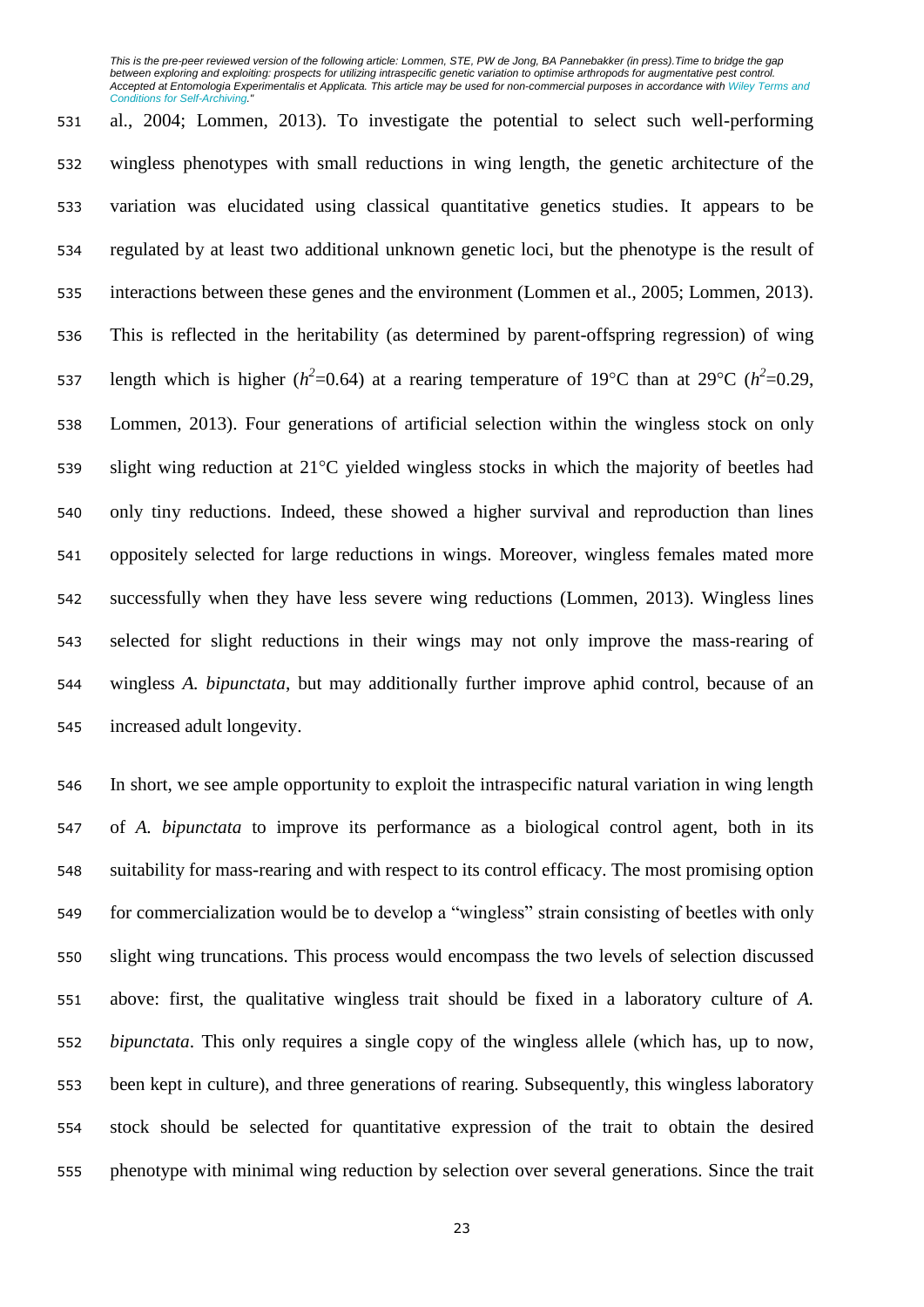has an obvious and visible phenotype, no molecular marker is needed to keep track on the presence of the trait. To prevent detrimental inbreeding effects during the selection process, the numbers of individuals initially used to introgress the wingless locus into should be large. The obtained laboratory cultures should then be kept large enough, or regularly outcrossed to freshly sampled wild types, to maintain genetic variation in traits other than the wingless trait (Wajnberg, 1991; Bartlett, 1993; Nunney, 2003).

## *Variation in body colouration*

 Variation in wing length of *A. bipunctata* is a potentially a rich source to improve biocontrol by *A. bipunctata*. This is, however, a unique case of a rare mutation in some populations that appears to be beneficial for biological control, but does not seem adaptive in natural populations (Lommen, 2013). In contrast, there are many other traits in *A. bipunctata* that exhibit large adaptive variation in natural populations in traits interesting for biological control of which the genetic basis is well known. Colour polymorphism is such a trait that has been studied extended, but has not been employed to optimise biocontrol. Within natural populations, genetically distinct morphs have different amounts of melanisation of their dorsal body parts, resulting in the coexistence of dark (melanised) and red (non-melanised) morphs (Dobzhansky, 1924, 1933; Lusis, 1961; Majerus, 1994, 1998), which can serve as source material for a selective breeding stock. The trait appears to be under natural selection by climatic factors, with different colour forms having different relative fitness in different areas, resulting in different frequencies of occurrence (Muggleton, 1978; Majerus, 1994; Brakefield & de Jong, 2011). Because the darker coloured individuals (melanics) absorb solar radiation more effectively than the lighter ones (non-melanics) (Lusis, 1961), the former reach higher body temperatures and activities in colder climates (except in windy conditions where heat is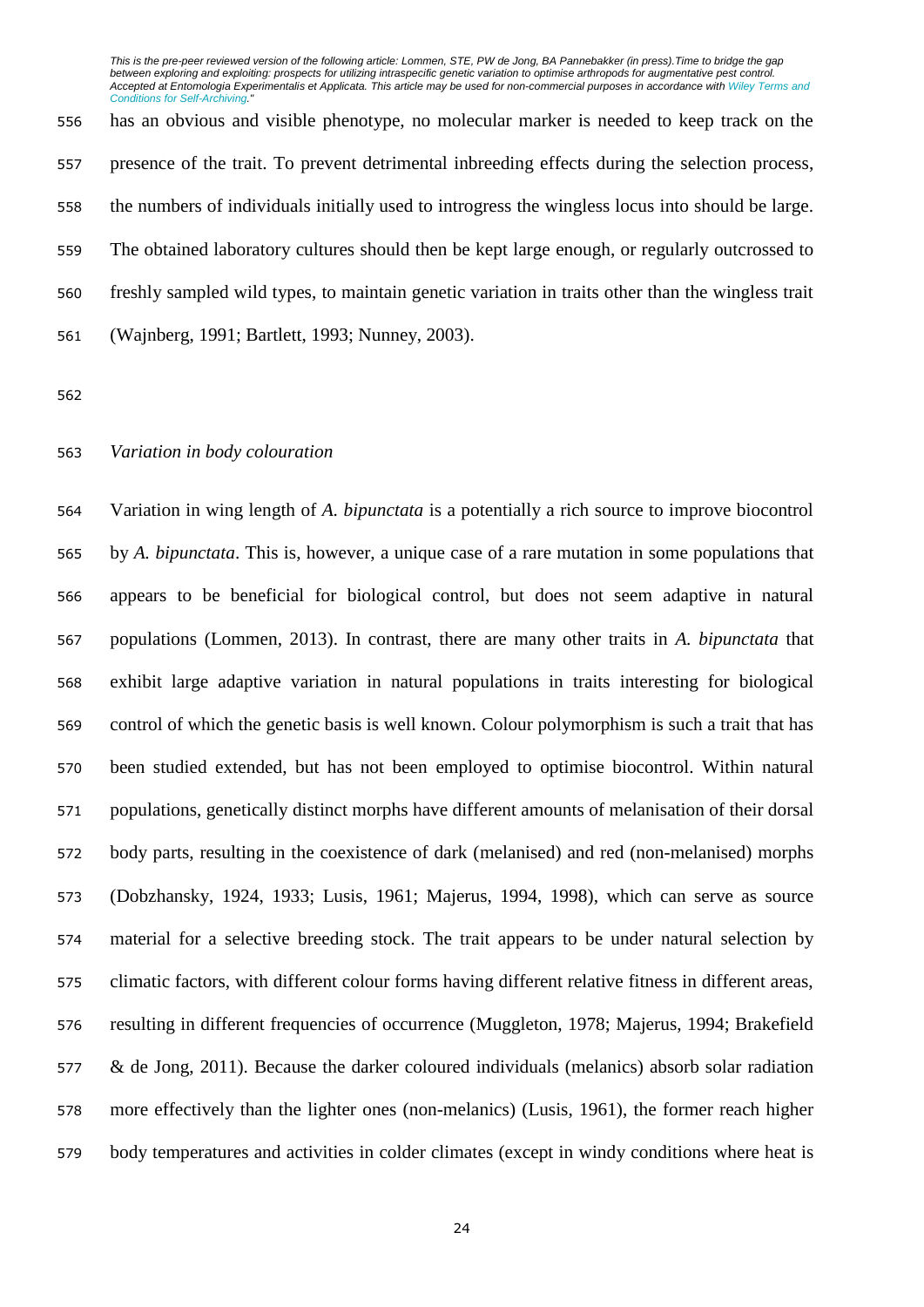quickly lost) (de Jong et al., 1996), and, associated with this higher activity, have higher aphid consumption rates, leading to better aphid control. Colour polymorphism is entirely under genetic control, and the genetic architecture seems to involve a major locus with a series of alleles, with those corresponding to melanic colourisation more dominant (Majerus & Zakharov, 2000). Therefore, only a few generations of selection on colour are needed to obtain separate pure-breeding melanic and non-melanic lines, and again the selection success can directly be inferred from the visible phenotype, hence not requiring molecular markers.

 Since climatic factors influence and limit the activity of natural enemies, they influence the efficacy of pest control (Jalali et al., 2010). By releasing colour morphs of *A. bipunctata* that maximise activity levels under the local climatic circumstances, biological control may be optimized. In, for example, a greenhouse with an ambient temperature below the optimum temperature for activity of *A. bipunctata*, but with abundant light, melanic ladybird beetles may provide more efficient aphid control than non-melanics. On the other hand, in a windy outdoor environment, the non-melanics may be more effective (de Jong et al., 1996).

 Optimizing the activity levels of biocontrol agents through selective breeding of specific body colours can be applied to a wider range of natural enemies. Variation in body melanisation is common in insects and generally has a large genetic component (see e.g. True, 2003; Wittkopp & Beldade, 2009; Van 't Hof & Saccheri, 2010; Ramniwas et al., 2013). Interestingly, this has recently also been reported for parasitoids, where it indeed leads to variation in levels of activity (Abe et al., 2013).

## *Combining traits and environmental conditions*

 We have described how selection on intraspecific genetic variation in two different traits (wing length and body colouration) can produce lines with desired traits to improve biological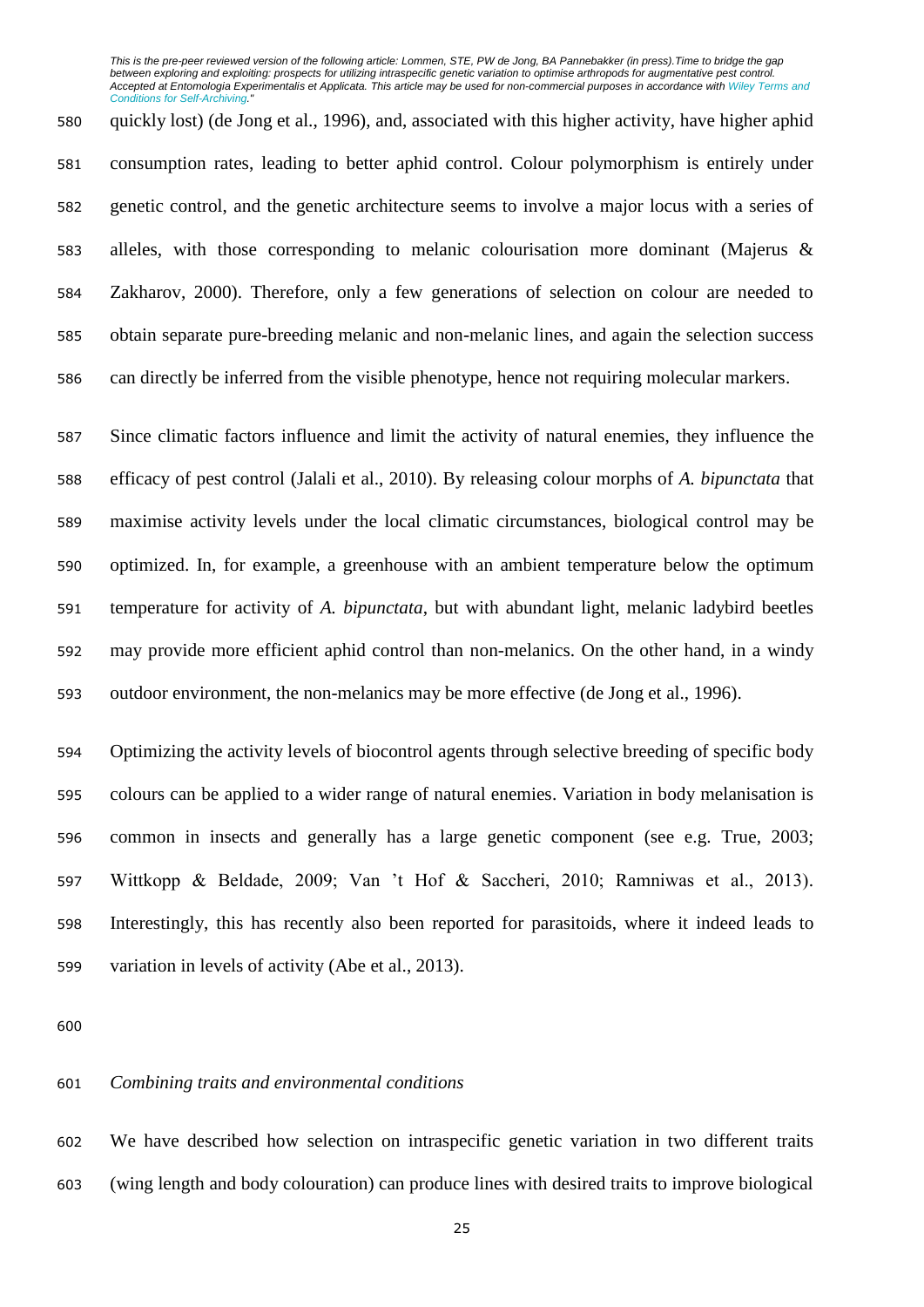control by *A. bipunctata*. To optimise biological control, combinations of these traits could easily be made according to the latest insights in the underlying genetics: winglessness and melanism turn out to be only weakly genetically linked (Lommen et al., 2012), which allows simultaneous selection on both traits. However, given the importance of gene-environment interactions in this species, breeding conditions should be carefully chosen. In addition, a proper cost-benefit analysis should be made early in the project to assess of the commercial potential for wingless *A. bipunctata* in augmentative biological control. This involves a comparison of selected and non-selected strains with the same origin and age under practical rearing and application conditions.

## **Conclusion**

 In this paper, we have made a case for the exploitation of natural intraspecific genetic variation to optimise and refine the use of natural enemies in augmentative biological control of arthropod pests. We have argued that now is the right time to do so, because of: (1) an increase in the use of augmentative biological pest control; (2) the reduced availability of biological control agents for augmentation due to stricter legislation; and (3) the increased availability of genetic information on non-model species (as illustrated in the sex-ratio case study). Exploiting intraspecific natural variation for the optimization of natural enemies for augmentative release is expected to meet with much fewer ethical and legislative issues than the use of transgenics, imported exotic natural enemies or chemical insecticides. It also complies with the current insights in sustainability of pest control. Therefore, we feel that this approach deserves more attention than has been given to it so far. We have attempted to sketch the implementation of selective breeding in a specific example of the ladybird to illustrate the potential and limitations of this approach.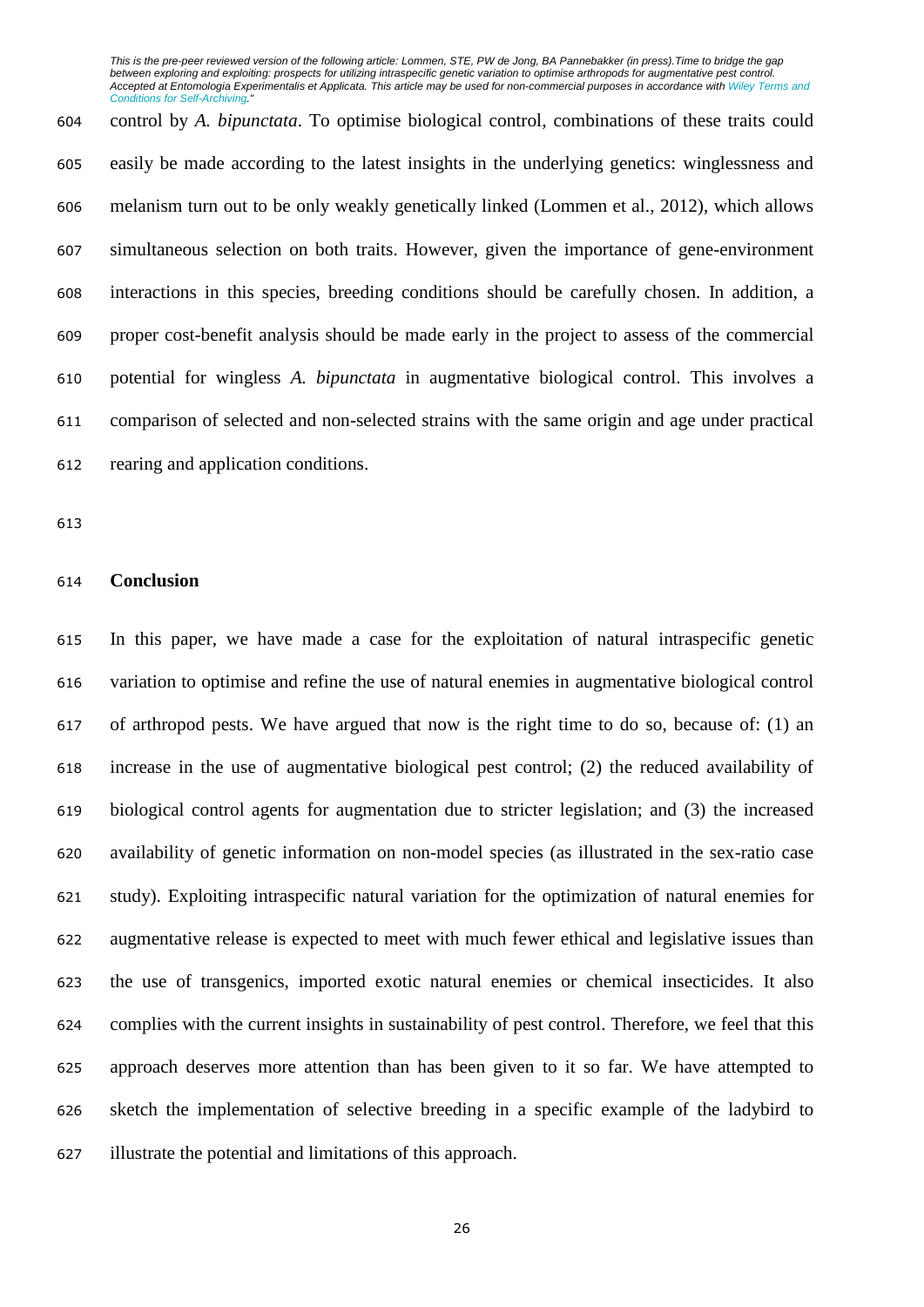To develop a proof-of-concept showing that a genetic improvement strategy is widely applicable in large-scale practice situations, a joint effort between scientists and practitioners is urgently needed. In parallel, scientists should focus on (1) gaining in depth knowledge of the genetic diversity within populations relevant to biological control (Wajnberg, 2004); (2) the estimation of genetic parameters for haplodiploid species (Liu & Smith, 2000; Brascamp & Bijma, 2014); and (3) identify traits that can be measured easily in the laboratory, which can be predictive of field efficiency after release. Ultimately, using intraspecific natural variation to optimise biological control agents will reduce the reliance of augmentative biological control on the importation of non-native natural enemies. It will help to reduce the environmental risks associated with this practice, and the dependency on other countries for the acquisition of genetic resources.

### **Acknowledgements**

 We are grateful to Joop van Lenteren, Gerben Messelink, Jeroen van Schelt, Tom van Dooren, visitors of the Netherlands Entomological Society (NEV) Entomology Day, and our colleagues for lively discussions on this topic. Paul Brakefield's constructive comments on earlier versions of this manuscript, Fons Debets critical eye on the figures, and the comments of several anonymous reviewers are highly appreciated. This project has received funding from the Technology Foundation STW, applied science division of Netherlands Organisation for Scientific Research NWO and the technology program of the Dutch Ministry of Economic Affairs (Project number 6094), the Netherlands Genomics Initiative (NGI Zenith no. 935.11.041), and the European Union's Horizon 2020 research and innovation programme under the Marie Sklodowska-Curie grant agreement No 641456.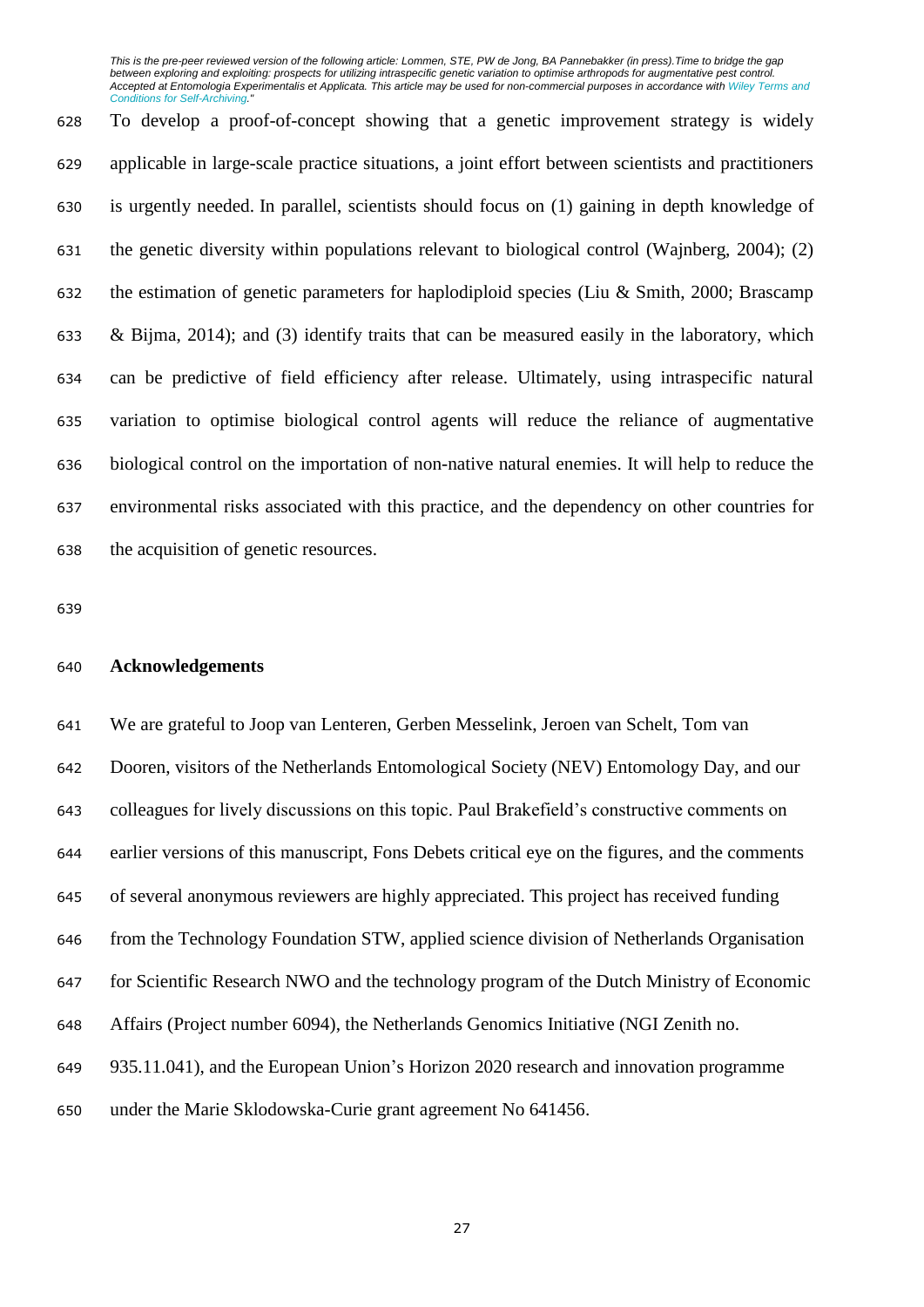### **References**

|  |  | 652 Abe Y, Nishimura T & Maeto K (2013) Causes of polymorphic melanism and its |  |  |  |
|--|--|--------------------------------------------------------------------------------|--|--|--|
|--|--|--------------------------------------------------------------------------------|--|--|--|

thermoregulatory function in a parasitoid wasp *Meteorus pulchricornis* (Hymenoptera:

Braconidae). European Journal of Entomology 110:627–632.

- Ackermann M, Bijlsma R, James AC, Partridge L, Zwaan BJ & Stearns SC (2001) Effects of
- assay conditions in life history experiments with *Drosophila melanogaster*. Journal of
- Evolutionary Biology 14:199–209.
- Anbesse SA, Strauch O & Ehlers R-U (2012) Genetic improvement of the biological control
- nematode *Heterorhabditis bacteriophora* (Rhabditidomorpha: Heterorhabditidae):
- heterosis effect enhances desiccation but not heat tolerance. Biocontrol Science and
- Technology 22:1035–1045.
- Antolin MF (1992) Sex ratio variation in a parasitic wasp I. Reaction norms. Evolution 46:1496–1510.
- Bartlett AC (1993) Maintaining Genetic Diversity in Laboratory Colonies of Parasites and
- Predators. Applications of Genetics to Arthropods of Biological Control Significance.

(ed by S Narang, A Bartlett & R Faust) CRC Press, Boca Raton, FL, pp 133–145.

- Beukeboom LW & Perrin N (2014) The Evolution of Sex Determination. Oxford University Press, Oxford UK.
- Bigler F (1989) Quality assessment and control in entomophagous insects used for biological control. Journal of Applied Entomology 108:390–400.
- Boller E (1972) Behavioral aspects of mass-rearing of insects. Entomophaga 17:9–25.
- Brakefield PM & de Jong PW (2011) A steep cline in ladybird melanism has decayed over 25
- years: a genetic response to climate change? Heredity 107:574–578.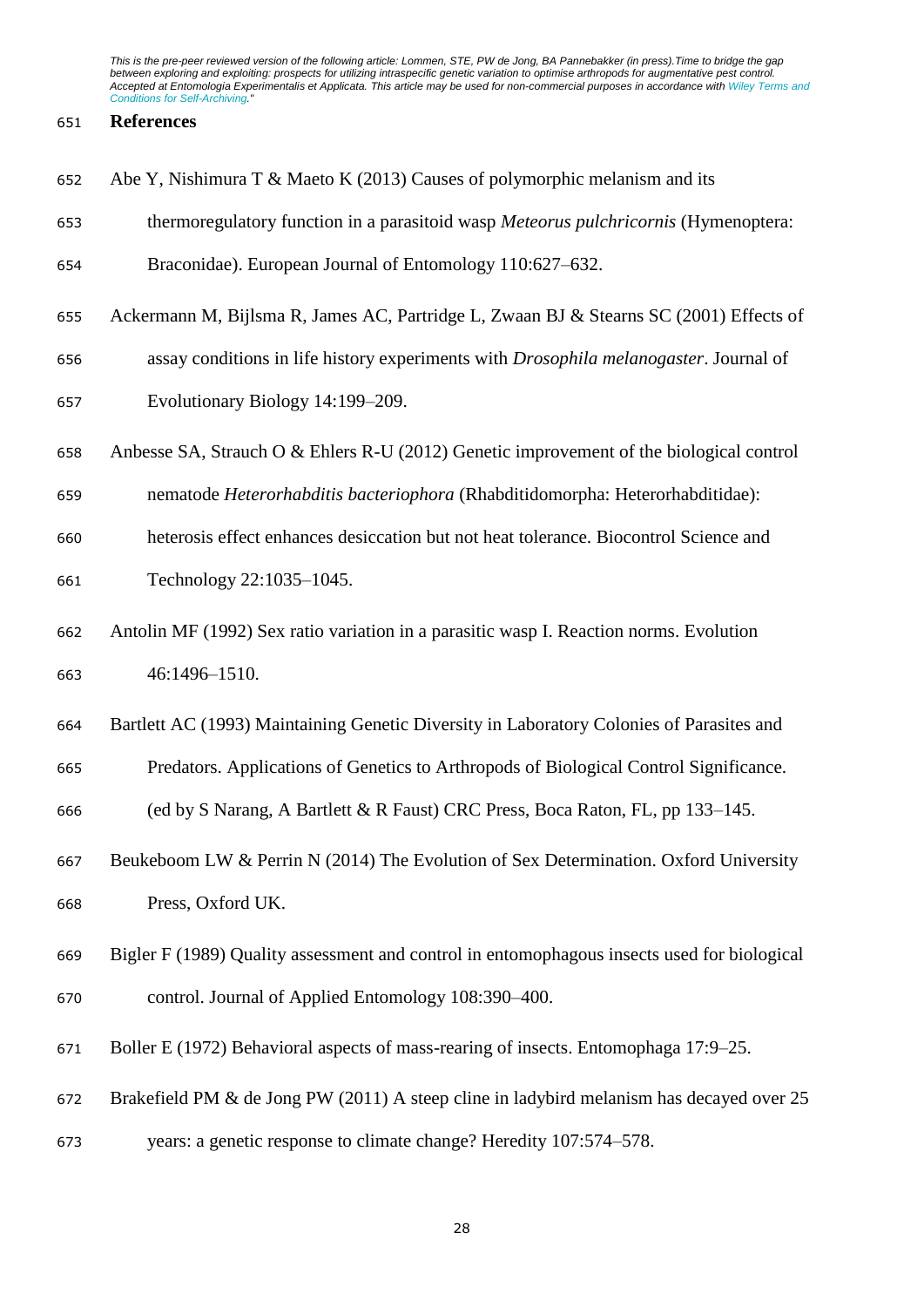- Brascamp EW & Bijma P (2014) Methods to estimate breeding values in honey bees.
- Genetics Selection Evolution 46:1–15.
- Chandler D, Grant WP & Greaves J (2010) Biopesticides: pest management and regulation. CABI, Wallingford, UK.
- De Clercq P, Bonte M, Van Speybroeck K, Bolckmans K & Deforce K (2005) Development
- and reproduction of *Adalia bipunctata* (Coleoptera: Coccinellidae) on eggs of *Ephestia*
- *kuehniella* (Lepidoptera: Phycitidae) and pollen. Pest Management Science 61:1129–
- 1132.
- Cock MJW, Van Lenteren JC, Brodeur J, Barratt BIP, Bigler F, Bolckmans K, Cônsoli FL,
- Haas F, Mason PG & Parra JRP (2010) Do new Access and Benefit Sharing procedures
- under the Convention on Biological Diversity threaten the future of biological control? BioControl 55:199–218.
- Cook J (1993a) Inbred lines as reservoirs of sex alleles in parasitoid rearing programs.
- Environmental Entomology 22:1213–1216.
- Cook J (1993b) Sex determination in the Hymenoptera: a review of models and evidence. Heredity 71:421–435.
- Cook J (2002) Sex determination in invertebrates. Sex ratios: concepts and research methods. (ed by ICW Hardy) Cambridge University Press, Cambridge, pp 178–194.
- Coelho A, Rugman-Jones PF, Reigada C, Stouthamer R & Parra JRP (2016) Laboratory
- performance predicts the success of field releases in inbred lines of the egg parasitoid
- *Trichogramma pretiosum* (hymenoptera: Trichogrammatidae). PLoS ONE 11:1–16.
- Cook J & Crozier RH (1995) Sex determination and population biology in the Hymenoptera.
- Trends in Ecology & Evolution 10:281–286.
- Crozier RH (1971) Heterozygosity and sex determination in haplo-diploidy. American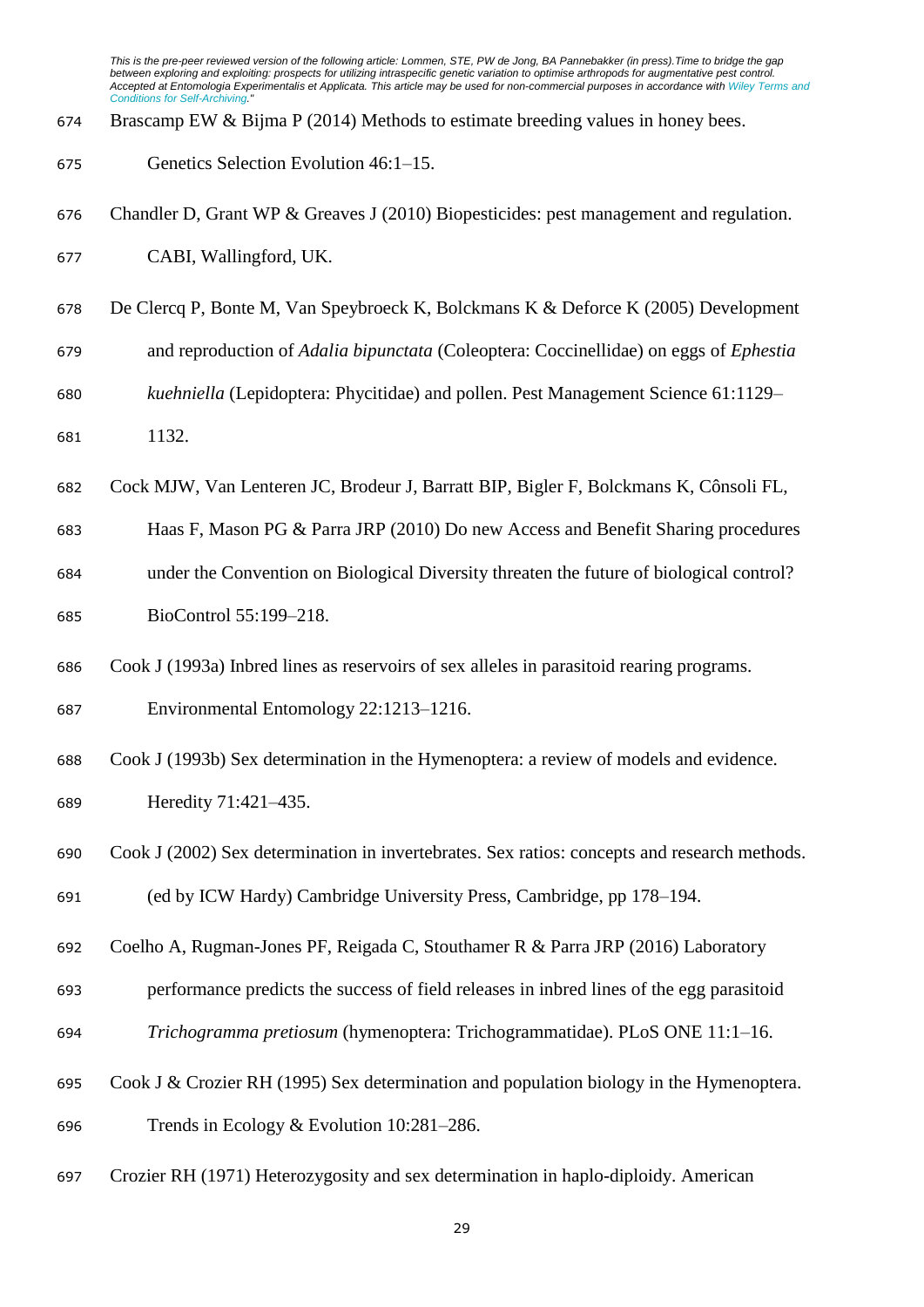Naturalist 105:399–412.

| 699 | Davidowitz G, Roff DA & Nijhout HF (2005) A physiological perspective on the response of   |
|-----|--------------------------------------------------------------------------------------------|
| 700 | body size and development time to simultaneous directional selection. Integrative and      |
| 701 | Comparative Biology 45:525-31.                                                             |
| 702 | de Jong PW, Gussekloo SWS & Brakefield PM (1996) Differences in thermal balance, body      |
| 703 | temperature and activity between non-melanic and melanic two-spot ladybird beetles         |
| 704 | (Adalia bipunctata) under controlled conditions. Journal of Experimental Biology           |
| 705 | 199:2655-2666.                                                                             |
| 706 | Dekkers JCM $&$ Hospital F (2002) The use of molecular genetics in the improvement of      |
| 707 | agricultural populations. Nature Reviews Genetics 3:22–32.                                 |
| 708 | de Koning D-J & Haley CS (2005) Genetical genomics in humans and model organisms.          |
| 709 | Trends in Genetics 21:377-381.                                                             |
| 710 | Dixon AFG (2000) Insect predator-prey dynamics. Ladybird beetles and biological control.   |
| 711 | Cambridge University Press, Cambridge.                                                     |
| 712 | Dobzhansky T (1924) Die geographische und individuelle Variabilitat von Harmonia axyridis  |
| 713 | Pall in ihren Wechselbeziehungen. Biologisches Zentralblatt 44:401-421.                    |
| 714 | Dobzhansky T (1933) Geographical variation in lady-beetles. American Naturalist 67:97–126. |
| 715 | Ellegren H (2014) Genome sequencing and population genomics in non-model organisms.        |
| 716 | Trends in Ecology & Evolution $29:51-63$ .                                                 |
| 717 | Enserink M, Hines PJ, Vignieri SN, Wigginton NS & Yeston JS (2013) The Pesticide           |
| 718 | Paradox. Science 341:728-729.                                                              |
| 719 | Erickson DL, Fenster CB, Stengien HK, Price D & Stenoien HK (2004) Quantitative trait      |
| 720 | locus analyses and the study of evolutionary process. Molecular ecology 13:2505–22.        |
|     |                                                                                            |
|     | 30                                                                                         |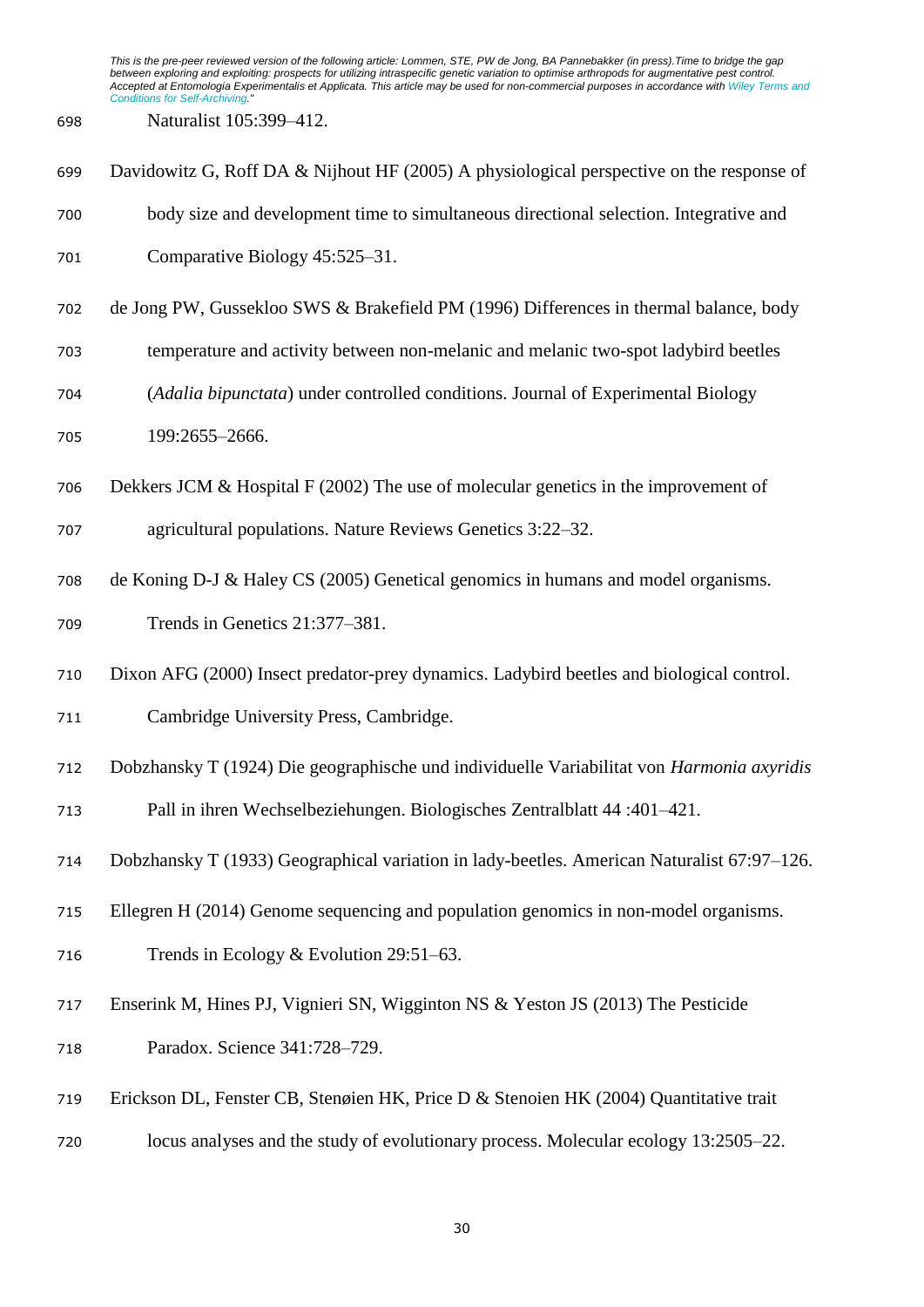- Falconer DS & Mackay TFC (1996) Introduction to Quantitative Genetics. Longmans Green,
- Harlow, Essex, UK.
- Ferran A, Giuge L, Tourniaire R, Gambier J & Fournier D (1998) An artificial non-flying
- mutation to improve the efficiency of the ladybird *Harmonia axyridis* in biological
- control of aphids. BioControl 43:53–64.
- Futschik A & Schlötterer C (2010) The next generation of molecular markers from massively
- parallel sequencing of pooled DNA samples. Genetics 186:207–218.
- Goddard ME & Hayes BJ (2009) Mapping genes for complex traits in domestic animals and
- their use in breeding programmes. Nature Reviews Genetics 10:381–391.
- Godfray HCJ & Waage JK (1991) Predictive modelling in biological control: the magno
- mealy bug (*Rastrococcus invadens* and its parasitoids. Journal of Applied Ecology 28:434–453.
- Gondro C, Werf J Van der & Hayes B (2013) Genome-Wide Association Studies and
- Genomic Prediction (C Gondro, J van der Werf, & B Hayes, Ed. by ). Humana Press, Totowa, NJ.
- Gornall J, Betts R, Burke E, Clark R, Camp J, Willett K & Wiltshire A (2010) Implications of climate change for agricultural productivity in the early twenty-first century.
- Philosophical transactions of the Royal Society of London. Series B, Biological sciences 365:2973–2989.
- Gottlieb Y, Werren JH, Karr TL & Zchori-Fein E (2002) Diploidy restoration in *Wolbachia*-
- infected *Muscidifurax uniraptor* (Hymenoptera : Pteromalidae). Journal of Invertebrate Pathology 81:166–174.
- Grinberg P & Wallner W (1991) Long-term laboratory evaluation of *Rogas lymantriae*: A
- braconid endoparasite of the gypsy moth, *Lymantria dispar*. Entomophaga 36:205–212.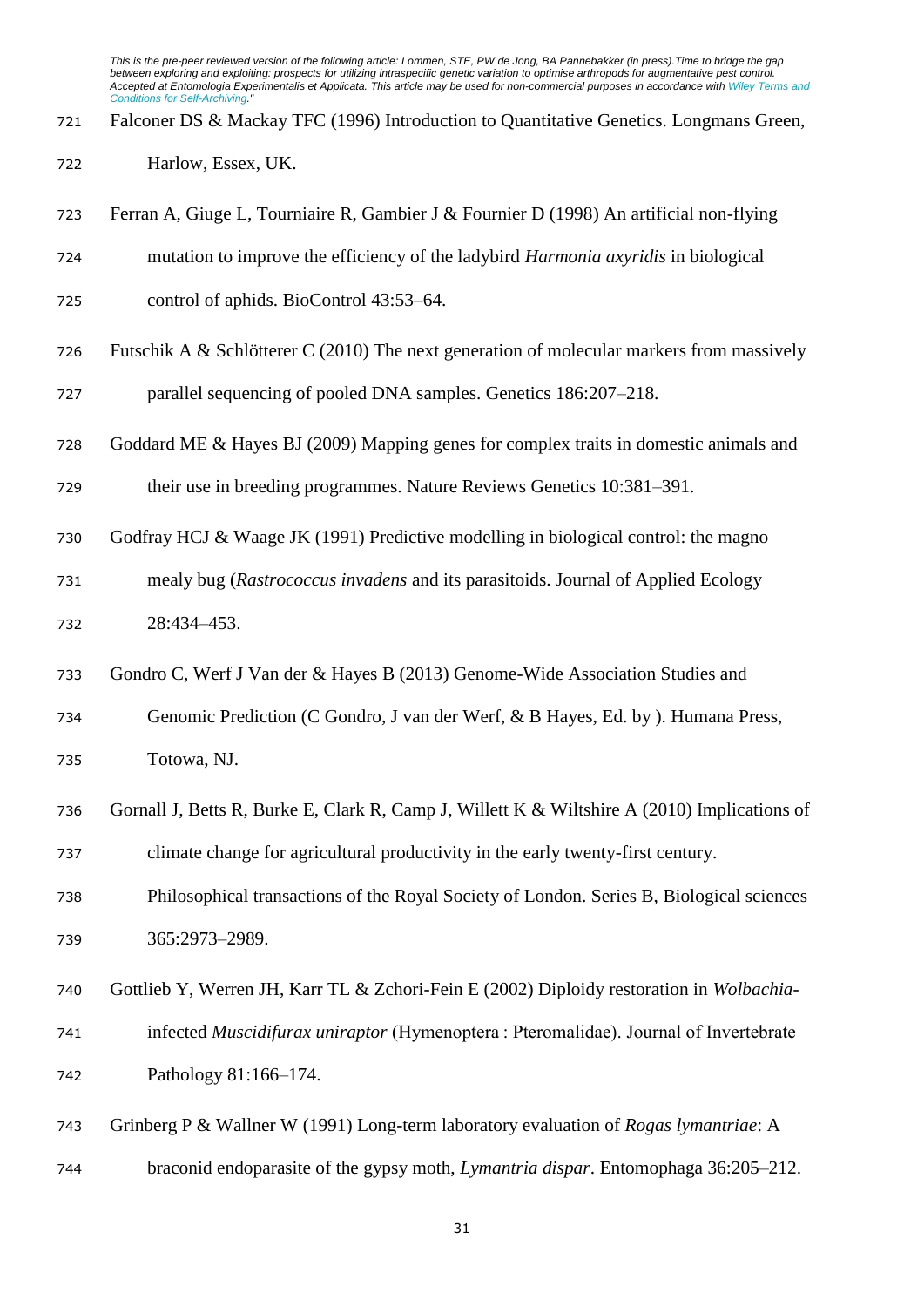- Gurney B & Hussey NW (1970) Evaluation of some coccinellid species for the biological
- control of aphids in protected cropping. Annals of Applied Biology 65:451–458.
- Guzmán-Larralde A, Cerna-Chávez E, Rodríguez-Campos E, Loyola-Licea JC & Stouthamer
- R (2014) Genetic variation and the performance of a mass-reared parasitoid,
- *Trichogramma pretiosum* (Hymenoptera: Trichogrammatidae), in laboratory trials.
- Journal of Applied Entomology 138:346–354.
- Hämäläinen M (1977) Control of aphids on sweet peppers, chrysantemums and roses in small
- greenhouses using the ladybeetles *Coccinella septempunctata* and *Adalia bipunctata*
- (Col, Coccinellidae). Annales Agriculturae Fenniae 16:117–131.
- Henter HJ (2004) Constrained sex allocation in a parasitoid due to variation in male quality.
- Journal of Evolutionary Biology 17:886–896.
- Hiltpold I, Baroni M, Toepfer S, Kuhlmann U & Turlings TCJ (2010) Selection of
- entomopathogenic nematodes for enhanced responsiveness to a volatile root signal helps
- to control a major root pest. The Journal of Experimental Biology 213:2417–2423.
- Hodek I (1973) Biology of Coccinellidae. Dr. W. Junk N.V., The Hague.
- Hodek I, Van Emden HF & Honĕk A (2012) Ecology and behaviour of the ladybird beetles
- (Coccinellidae). Blackwell Publishing Ltd., Chichester.
- Hoekstra RF (2003) Adaptive recovery after fitness reduction: the role of population size.
- Quality control and production of biological control agents theory and testing
- procedures. (ed by JC Van Lenteren) CABI Publishing, Wallingford, UK, pp 89–92.
- Hopper KR, Roush RT & Powell W (1993) Management of genetics of biological-control introductions. Annual Review of Entomology 38:27–51.
- Hoy MA (1985) Recent advances in genetics and genetic improvement of the Phytoseiidae.
- Annual Review of Entomology.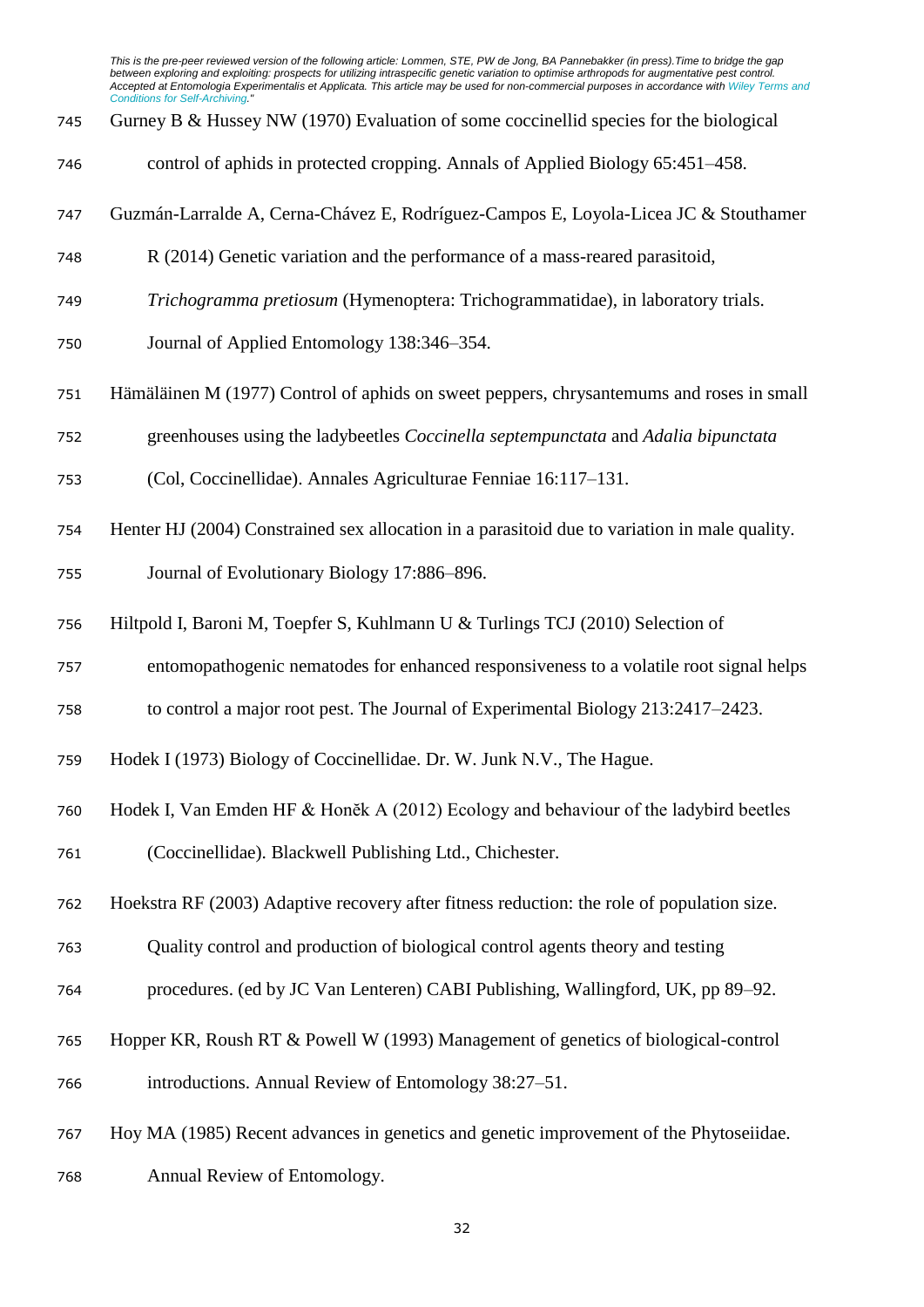Hoy MA (1986) Use of genetic improvement in biological control. Agriculture, Ecosystems

& Environment 15:109–119.

 Hoy MA (1990) Genetic improvement of arthropod natural enemies: becoming a convential tactic? . New directions in biological control: alternatives for suppressing agicultural pests and diseases . (ed by RR Baker & PE Dunn) A. R. Liss Inc. , New York, pp 405– 417. Hoy MA (2013) Insect Molecular Genetics. Academic Press, London, UK. Hoy MA & Cave FE (1986) Screening for thelytocia in the parahaploid Phytoseiid, *Metaseiulus occidentalis* (Nesbitt). Experimental and Applied Acarology 2:273–276. Hufbauer RA, Bogdanowicz SM & Harrison RG (2004) The population genetics of a biological control introduction: mitochondrial DNA and microsatellite variation in native and introduced populations of *Aphidus erv*i, a parasitoid wasp. Molecular Ecology 13:337–348. Huigens ME, de Almeida RP, Boons PAH, Luck RF & Stouthamer R (2004) Natural interspecific and intraspecific horizontal transfer of parthenogenesis-inducing *Wolbachia* in *Trichogramma* wasps. Proceedings of the Royal Society of London Series B- Biological Sciences 271:509–515. Huigens ME, Hohmann C, Luck RF, Gort G & Stouthamer R (2004) Reduced competitive ability due to *Wolbachia* infection in the parasitoid wasp *Trichogramma kaykai*. Entomologia Experimentalis et Applicata 110:115–123. Huigens ME, Luck RF, Klaassen R, Maas M, Timmermans M & Stouthamer R (2000) Infectious parthenogenesis. Nature 405:178–179. Hussey NW & Bravenboer L (1971) Control of pests in glasshouse culture by the introduction of natural enemies. Biological Control SE - 8. (ed by CB Huffaker) Springer US, pp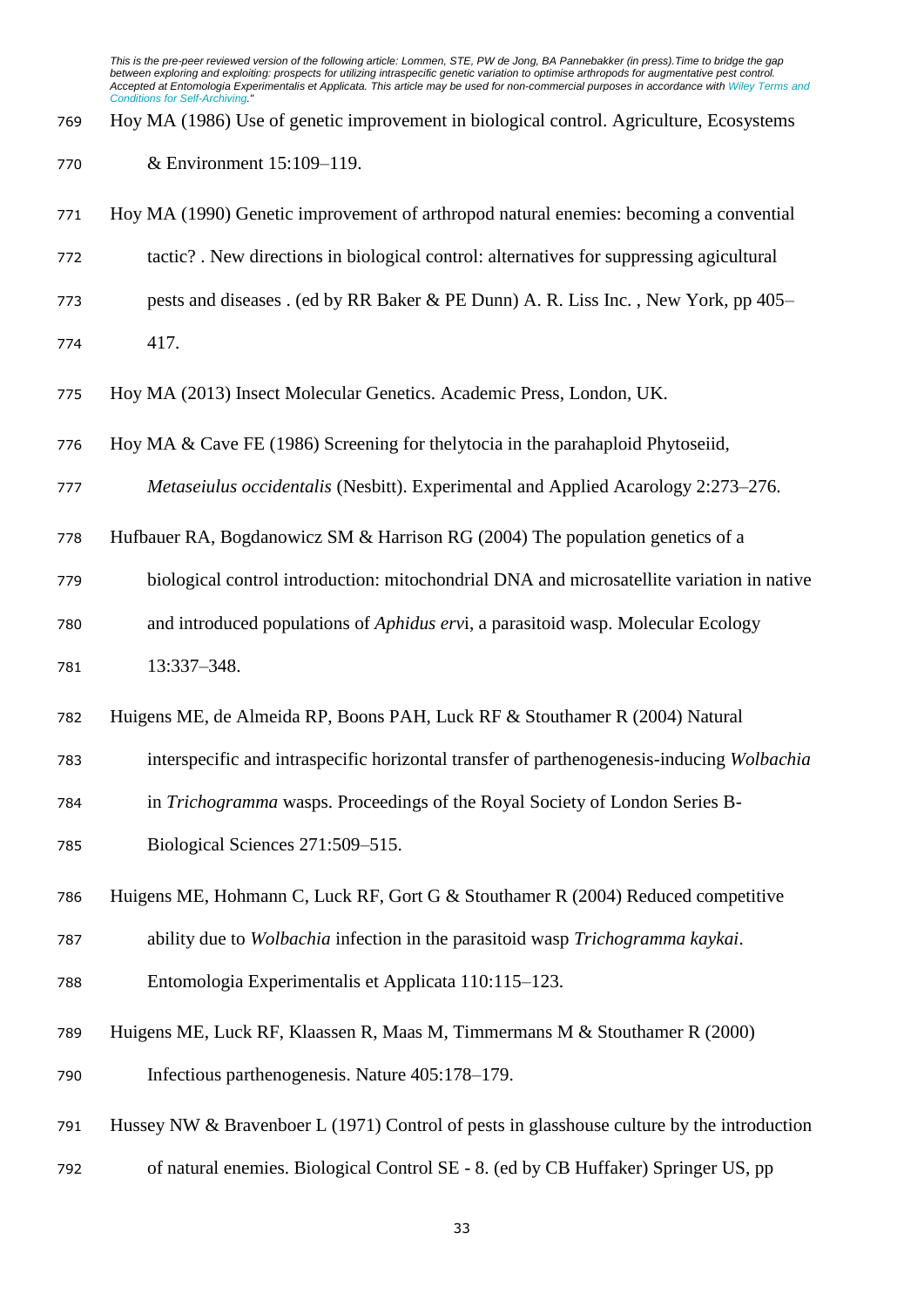195–216.

| 794 | Ignoffo CM, Garcia C, Dickerson WA, Schmidt GT & Biever KD (1977) Imprisonment of               |
|-----|-------------------------------------------------------------------------------------------------|
| 795 | entomophages to increase effectiveness - evaluation of a concept. Journal of Economic           |
| 796 | Entomology 70:292-294.                                                                          |
| 797 | Iguchi M, Fukushima F & Miura K (2012) Control of Aphis gossypii and Myzus persicae             |
| 798 | (Hemiptera: Aphididae) by a flightless strain of Harmonia axyridis (Coleoptera:                 |
| 799 | Coccinellidae) on green pepper plants in open fields. Entomological Science 15:127–             |
| 800 | 132.                                                                                            |
| 801 | IPPC (2005) International plant protection convention, ISPM no. 3, Guidelines for the export,   |
| 802 | shipment, import and release of biological control agents and beneficial organisms.             |
| 803 | Irvin NA & Hoddle MS (2006) The effect of intraspecific competition on progeny sex ratio in     |
| 804 | Gonatocerus spp. for Homalodisca coagulata egg masses: Economic implications for                |
| 805 | mass rearing and biological control. Biological Control 39:162-170.                             |
| 806 | Jalali MA, Tirry L, Arbab A & Clercq P De (2010) Temperature-Dependent Development of           |
| 807 | the Two-Spotted Ladybeetle, Adalia bipunctata, on the Green Peach Aphid, Myzus                  |
| 808 | persicae, and a Factitious Food Under Constant Temperatures. Journal of Insect Science          |
| 809 | $10:1-14.$                                                                                      |
| 810 | Jalali MA, Tirry L & De Clercq P (2009) Food consumption and immature growth of <i>Adalia</i>   |
| 811 | <i>bipunctata</i> (Coleoptera: Coccinellidae) on a natural prey and a factitious food. European |
| 812 | Journal of Entomology 106:193-198.                                                              |
| 813 | Johns C & Whitehouse M (2004) Helicoverpa spp.(Lepidoptera: Noctuidae): Netelia producta        |
| 814 | (Brullé) and <i>Heteropelma scaposum</i> (Morley)(Hymenoptera: Ichneumonidae) for field         |
| 815 | release. Australian Journal of Entomology 43:83-87.                                             |
| 816 | Johnson MW & Tabashnik WJ (1993) Laboratory selection for pesticide resistance in natural       |
|     |                                                                                                 |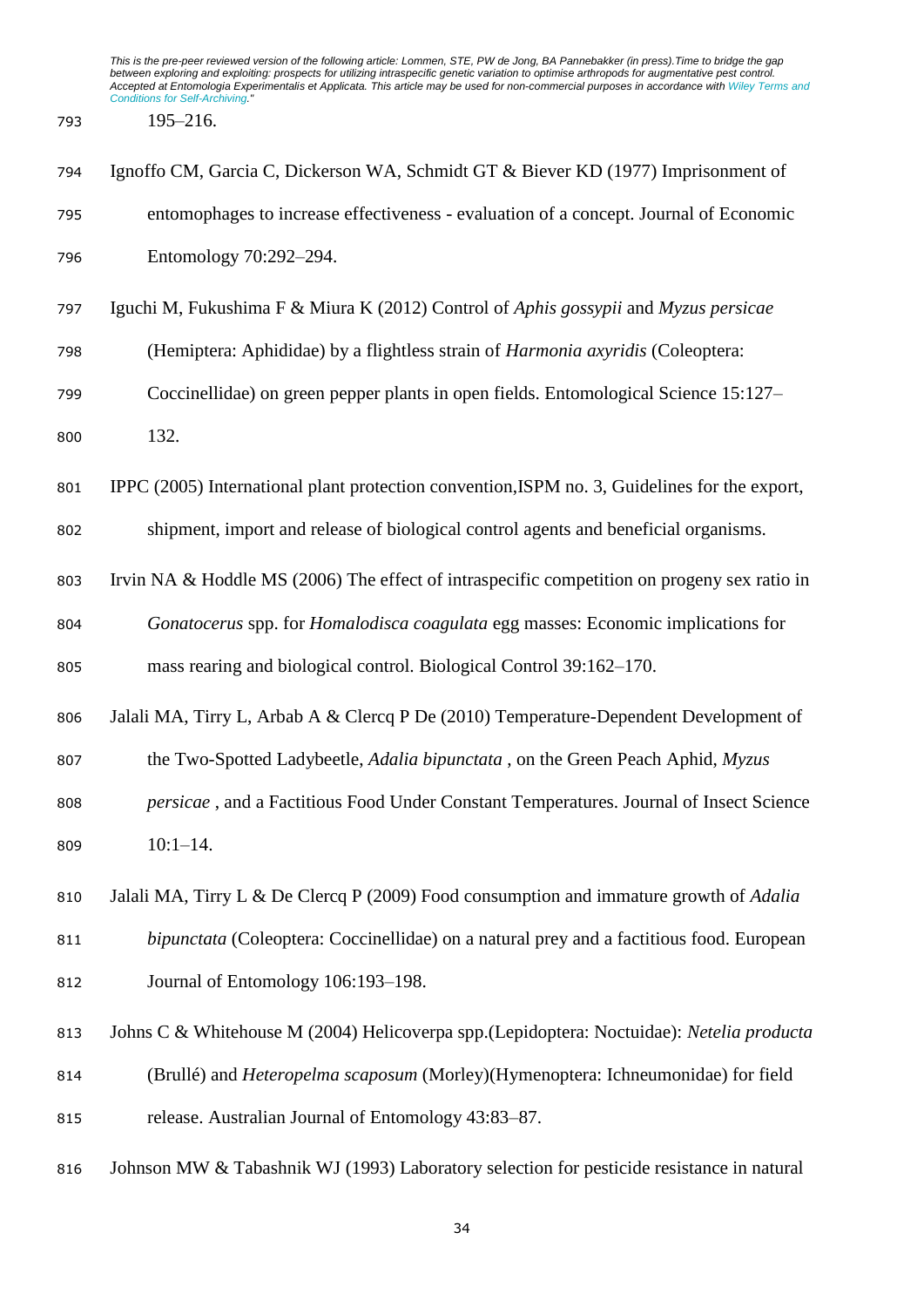| 817 | enemies. Applications of genetics to arthropods of biological control significance. (ed by  |
|-----|---------------------------------------------------------------------------------------------|
| 818 | SK Narang, AC Bartlett & RM Faust) CRC Press, Inc., Boca Raton, Florida, pp 91–105.         |
| 819 | Kaushik N (2004) Biopesticides for Sustainable Agriculture: prospects and constraints. TERI |
| 820 | Press, New Delhi, India.                                                                    |
| 821 | Kazmer D & Luck RF (1995) Field tests of the size-fitness hypothesis in the egg parasitoid  |
| 822 | Trichogramma pretiosum. Ecology 76:412-425.                                                 |
| 823 | Kobayashi A, Tanaka Y & Shimada M $(2003)$ Genetic variation of sex allocation in the       |
| 824 | parasitoid wasp <i>Heterospilus prosopidis</i> . Evolution 57:2659–2664.                    |
| 825 | Kraaijeveld AR & Alphen JJM (1995) Variation in diapause and sex ratio in the parasitoid    |
| 826 | Asobara tabida. Entomologia Experimentalis et Applicata 74:259-265.                         |

- Leppla NC (2003) Aspects of total quality control for the production of natural enemies.
- Quality control and production of biological control agents theory and testing
- procedures. (ed by JC Van Lenteren) CABI Publishing, Wallingford, UK, pp 19–24.
- Liu BH (1997) Statistical genomics: linkage, mapping, and QTL analysis. CRC press, Boca Raton, FL.
- Liu F & Smith SM (2000) Estimating quantitative genetic parameters in haplodiploid organisms. Heredity 85:373–382.
- Lommen STE (2013) Exploring and exploiting natural variation in the wings of a predatory ladybird beetle for biological control.
- Lommen STE, Holness TC, Van Kuik AJ, de Jong PW & Brakefield PM (2013) Releases of a
- natural flightless strain of the ladybird beetle *Adalia bipunctata* reduce aphid-born
- honeydew beneath urban lime trees. BioControl 58:195–204.
- Lommen STE, de Jong PW & Brakefield PM (2005) Phenotypic plasticity of elytron length in
- wingless two-spot ladybird beetles, *Adalia bipunctata* (Coleoptera: Coccinellidae).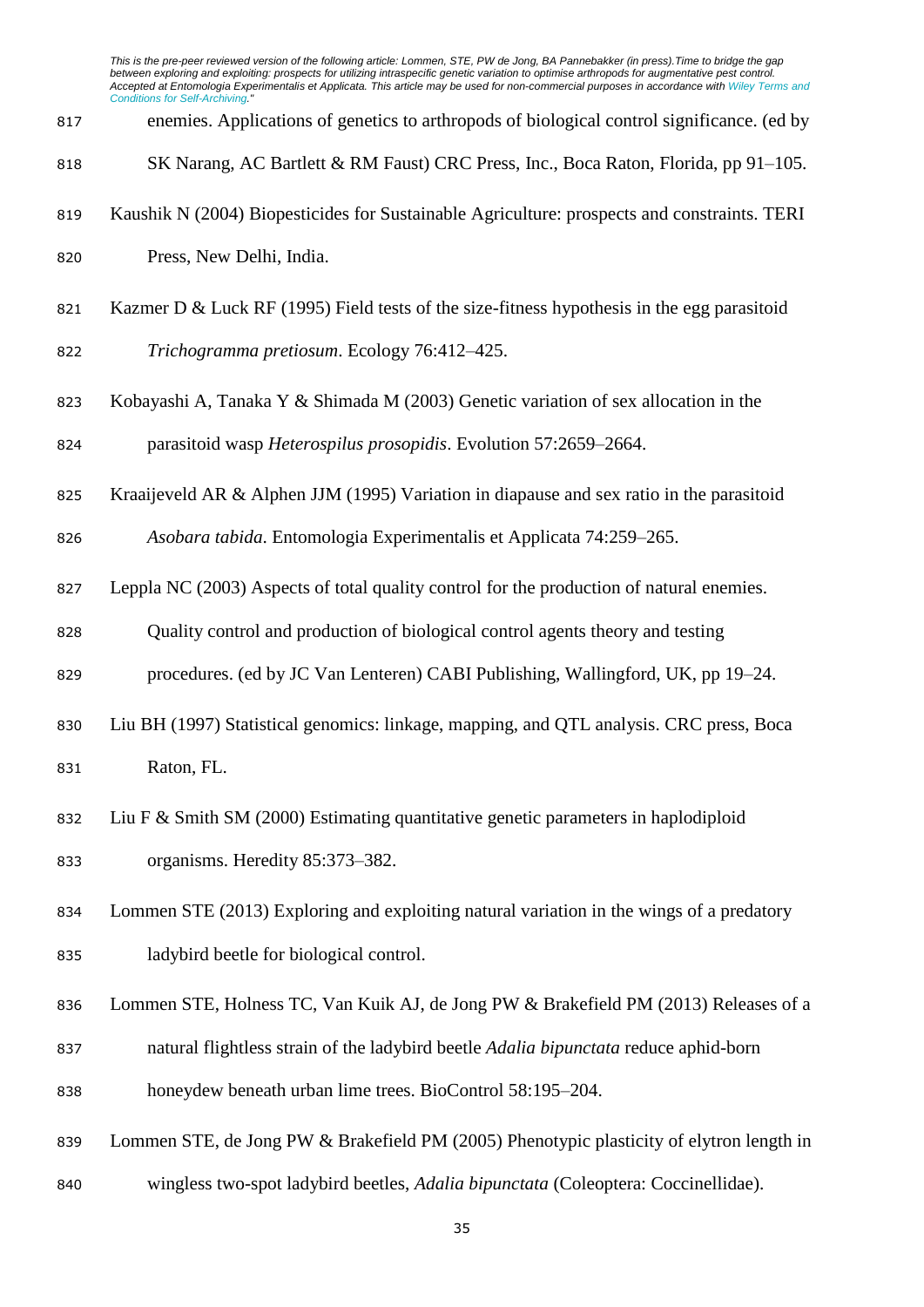- European Journal of Entomology 102:553–556.
- Lommen STE, de Jong PW, Koops K & Brakefield PM (2012) Genetic linkage between melanism and winglessness in the ladybird beetle *Adalia bipunctata*. Genetica 140:229– 233.
- Lommen STE, Middendorp CW, Luijten CA, Van Schelt J, Brakefield PM & de Jong PW
- (2008) Natural flightless morphs of the ladybird beetle *Adalia bipunctata* improve
- biological control of aphids on single plants. Biological Control 47:340–346.
- Lozier JD, Roderick GK & Mills NJ (2008) Evolutionarily significant units in natural
- enemies: Identifying regional populations of *Aphidius transcaspicus* (Hymenoptera:
- Braconidae) for use in biological control of mealy plum aphid. Biological Control
- 46:532–541.
- Lush JA (1943) Animal Breeding Plans. Iowa State College Press, Ames, Iowa.
- Lusis JJ (1961) On the biological meaning of colour polymorphism of lady-beetle *Adalia*
- *bipunctata* L. Latvijas Entomologs 4:3–29.
- Lynch M & Walsh B (1998) Genetics and Analysis of Quantitative Traits. Sinauer Associates, Sunderland.
- Mackauer M (1976) Genetic problems in production of biological-control agents. Annual Review of Entomology 21:369–385.
- Majerus MEN (1994) Ladybirds. Collins, London, UK.
- Majerus MEN (1998) Melanism : evolution in action. Oxford University Press, Oxford UK.
- Majerus MEN & Kearns PWE (1989) Ladybirds. Richmond Publishing Company, Slough, UK.
- Majerus MEN & Zakharov IA (2000) Does thermal melanism maintain melanic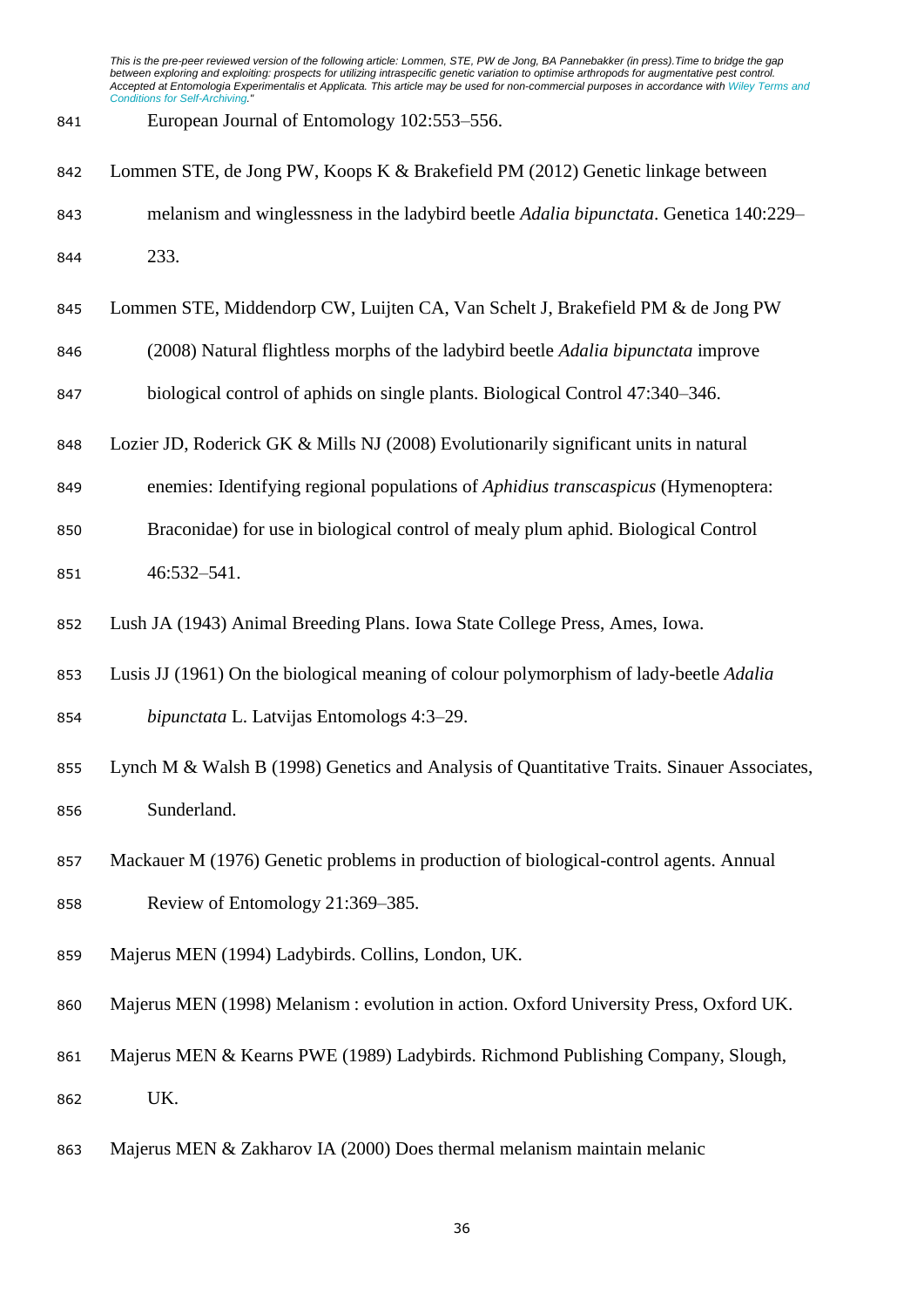- polymorphism in the two-spot ladybird *Adalia bipunctata* (Coleoptera: Coccinellidae)?
- Zhurnal Obshchei Biologii 61:381–392.
- Marples NM, de Jong PW, Ottenheim MM, Verhoog MD & Brakefield PM (1993) The
- inheritance of a wingless character in the two-spot ladybird (*Adalia bipunctata*).
- Entomologia Experimentalis Et Applicata 69:69–73.
- McDonald IC (1976) Ecological genetics and the sampling of insect populations for
- laboratory colonization. Environmental Entomology 5:815–820.
- Meuwissen TH, Hayes BJ & Goddard ME (2001) Prediction of total genetic value using
- genome-wide dense marker maps. Genetics 157:1819–1829.
- Muggleton J (1978) Selection against the melanic morphs of *Adalia bipunctata* (two spot
- ladybird): A review and some new data. Heredity 40:269–280.
- Nachappa P, Margolies DC, Nechols JR & Morgan TJ (2010) Response of a complex
- foraging phenotype to artificial selection on its component traits. Evolutionary Ecology 24:631–655.
- Narang SK, Bartlett AC & Faust RM (1993) Applications of genetics to arthropods of biological control significance. CRC Press, Inc., Boca Raton, Florida.
- Niassy S, Maniania NK, Subramanian S, Gitonga LM, Mburu DM, Masiga D & Ekesi S
- (2012) Selection of promising fungal biological control agent of the western flower
- thrips *Frankliniella occidentalis* (Pergande). Letters in applied microbiology 54:487–
- 493.
- Nunney L (2003) Managing captive populations for release: a population genetic perspective.
- Quality Control and Production of Biological Control Agents: Theory and Testing
- Procedures. (ed by JC Van Lenteren) CAB International, Wallingford, UK, Wallingford,
- UK, pp 73–97.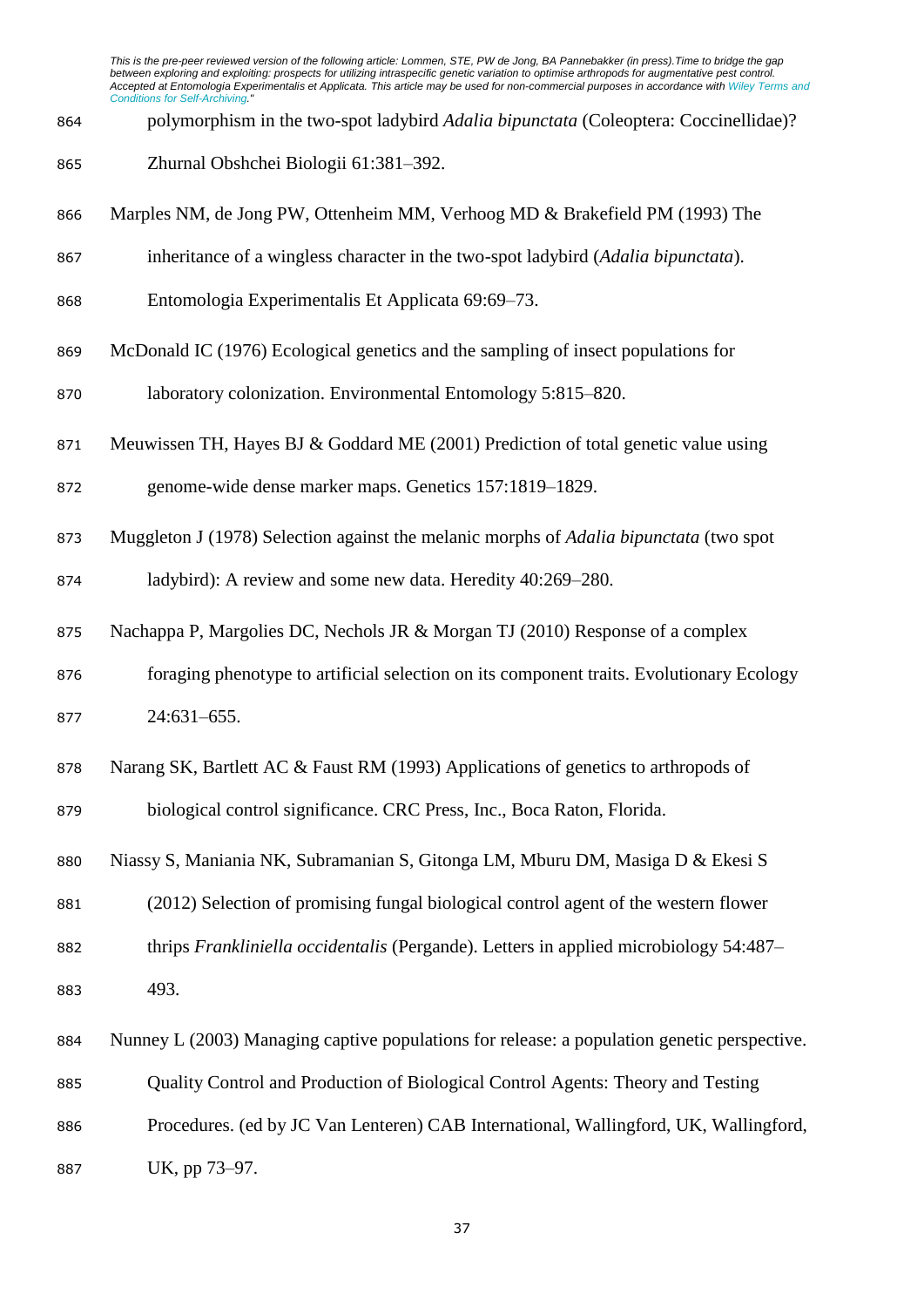Ode PJ & Hardy ICW (2008) Parasitoid sex ratios and biological control. Behavioral Ecology

of Insect Parasitoids. (ed by E Wajnberg, C Bernstein & JJM van Alphen) Blackwell

- Orzack SH & Parker ED (1986) Sex-ratio control in a parasitic wasp, *Nasonia vitripennis*. I.
- Genetic variation in facultative sex-ratio adjustment. Evolution 40:331–340.
- Orzack SH & Parker ED (1990) Genetic variation for sex ratio traits within a natural
- population of a parasitic wasp, *Nasonia vitripennis*. Genetics 124:373–384.
- Pannebakker BA, Halligan DL, Reynolds KT, Shuker DM, Ballantyne GA, Barton NH &
- West SA (2008) Effects of spontaneous mutation accumulation on sex ratio traits in a
- parasitoid wasp. Evolution 62:1921–1935.
- Pannebakker BA, Pijnacker LP, Zwaan BJ & Beukeboom LW (2004) Cytology of
- Wolbachia-induced parthenogenesis in *Leptopilina clavipes* (Hymenoptera: Figitidae). 900 Genome 47:299-303.
- Pannebakker BA, Watt R, Knott S a, West S a & Shuker DM (2011) The quantitative genetic
- basis of sex ratio variation in *Nasonia vitripennis*: a QTL study. Journal of evolutionary biology 24:12–22.
- Parker ED & Orzack SH (1985) Genetic variation for the sex ratio in *Nasonia vitripennis*. Genetics 110:93–105.
- Plants IU for the P of NV of (1962) International Convention for the Protection of New
- Varieties of Plants. Paris.
- Platner GR & Oatman ER (1972) Techniques for culturing and mass producing parasites of the potato tuberworm. Journal of Economic Entomology 65:1336–1338.
- Ram A & Sharma K (1977) Selective breeding for improving the fecundity and sex-ratio of
- *Trichogramma fasciatum* (Perkins) (Trichogrammatidae: Hymenoptera), an egg parasite

Publishing Ltd, Malden MA, pp 253–291.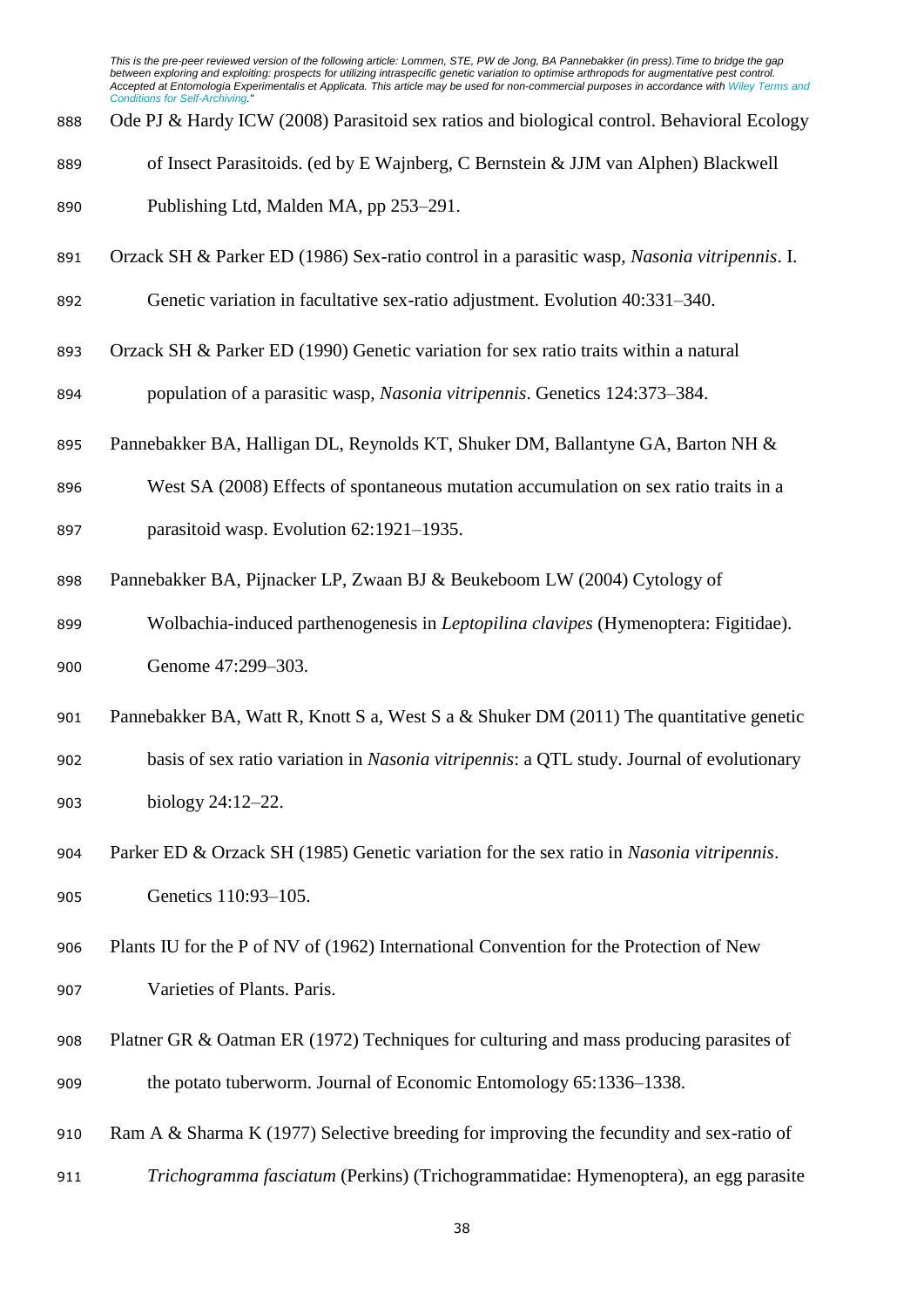- of Lepidopterous hosts. Entomon 2:133–137.
- Ramniwas S, Kajla B, Dev K & Parkash R (2013) Direct and correlated responses to
- laboratory selection for body melanisation in *Drosophila melanogaster*: support for the
- melanisation–desiccation resistance hypothesis. The Journal of Experimental Biology

216:1244–1254.

- Rappaport N & Page M (1985) Rearing *Glypta fumiferanae* [Hym.: Ichneumonidae] on a
- multivoltine laboratory colony of the Western Spruce Budworm (Choristoneura
- occidentalis) [Lep.: Tortricidae]. Entomophaga 30:347–352.
- Rhodes J & Kawecki TJ (2009) Behaviour and neurobiology. Experimental Evolution. (ed by
- T Garland Jr & MR Rose) University of California Press, pp 263–300.
- Ribaut JM & Hoisington D (1998) Marker-assisted selection: new tools and strategies. Trends in Plant Science 3:236–239.
- 924 Rockman M V (2012) The OTN program and the alleles that matter for evolution: all that's
- gold does not glitter. Evolution; international journal of organic evolution 66:1–17.
- Rosenheim JA & Hoy MA (1988) Genetic-improvement of a parasitoid biological-control
- agent artificial selection for insecticide resistance in *Aphytis melinus* (Hymenoptera,

Aphelinidae). Journal of Economic Entomology 81:1539–1550.

- Roush RT (1990) Genetic variation in natural enemies: critical issues for colonization in
- biological control. Critical Issues in Biological Control. (ed by M Mackauer, L Ehler & J
- Roland) Intercept, Andover, UK, pp 263–288.
- Russell J & Stouthamer R (2010) Sex Ratio Modulators of Egg Parasitoids. Egg Parasitoids in
- Agroecosystems with Emphasis on *Trichogramma*. (ed by FL Consoli, JRP Parra & RA
- Zucchi) Springer, Dordrecht, The Netherlands, pp 167–190.
- Saenz-de-Cabezon FJ, Zalom FG & Lopez-Olguin JF (2010) A review of recent patents on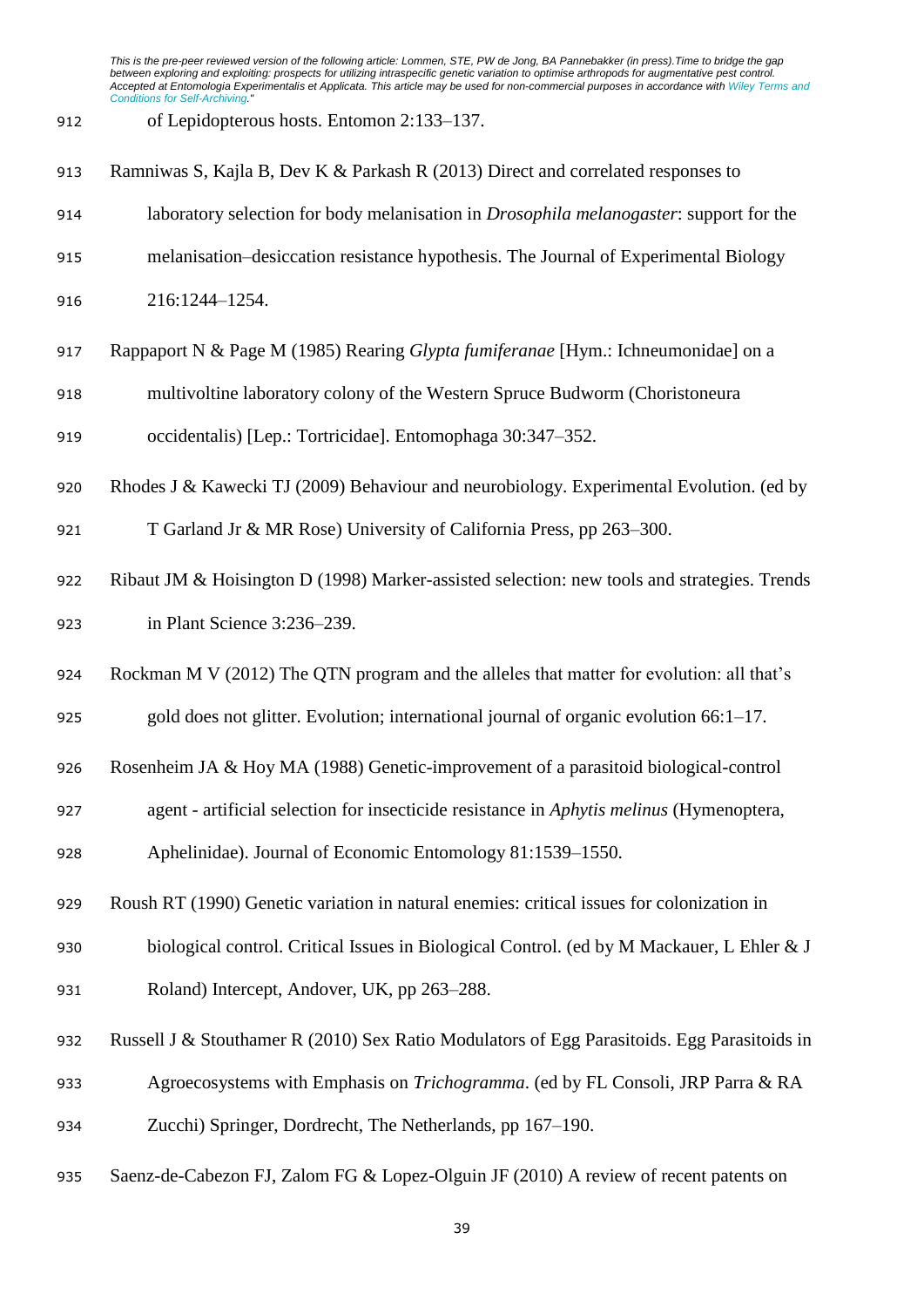macroorganisms as biological control agents. Recent patents on biotechnology 4:48–64.

- Salame L, Glazer I, Chubinishvilli MT & Chkhubianishvili T (2010) Genetic improvement of
- the desiccation tolerance and host-seeking ability of the entomopathogenic nematode
- *Steinernema feltiae*. Phytoparasitica 38:359–368.
- Sander JD & Joung JK (2014) CRISPR-Cas systems for editing, regulating and targeting
- genomes. Nature Biotechnology 32:347–55.
- 942 Schlötterer C, Tobler R, Kofler R & Nolte V (2014) Sequencing pools of individuals —
- mining genome-wide polymorphism data without big funding. Nature Reviews Genetics
- 15:749–763.
- Secretariat of the Convention on Biological Diversity (2011) Nagoya Protocol on Access to
- Genetic Resources and the Fair and Equitable Sharing of Benefits. United Nations
- Environmental Programme, Montreal, Canada.
- Seko T & Miura K (2013) Genetic Improvement of Invertebrate Natural Enemies-Breeding
- and Quality Control of a Flightless Lady Beetle-. Japanese Journal of Applied
- Entomology and Zoology 57:219–234.
- Seko T, Sumi A, Nakano A, Kameshiro M, Kaneda T & Miura K (2014) Suppression of
- aphids by augmentative release of larvae of flightless *Harmonia axyridis*. Journal of Applied Entomology 138:326–337.
- Seko T, Yamashita K & Miura K (2008) Residence period of a flightless strain of the ladybird
- beetle *Harmonia axyridis* Pallas (Coleoptera: Coccinellidae) in open fields. Biological Control 47:194–198.
- Shapiro DI, Glazer I & Segal D (1997) Genetic improvement of heat tolerance in
- *Heterorhabditis bacteriophora* through hybridization. Biological Control 8:153–159.
- Silva IMMS, Van Meer MMM, Roskam MM, Hoogenboom A, Gort G & Stouthamer R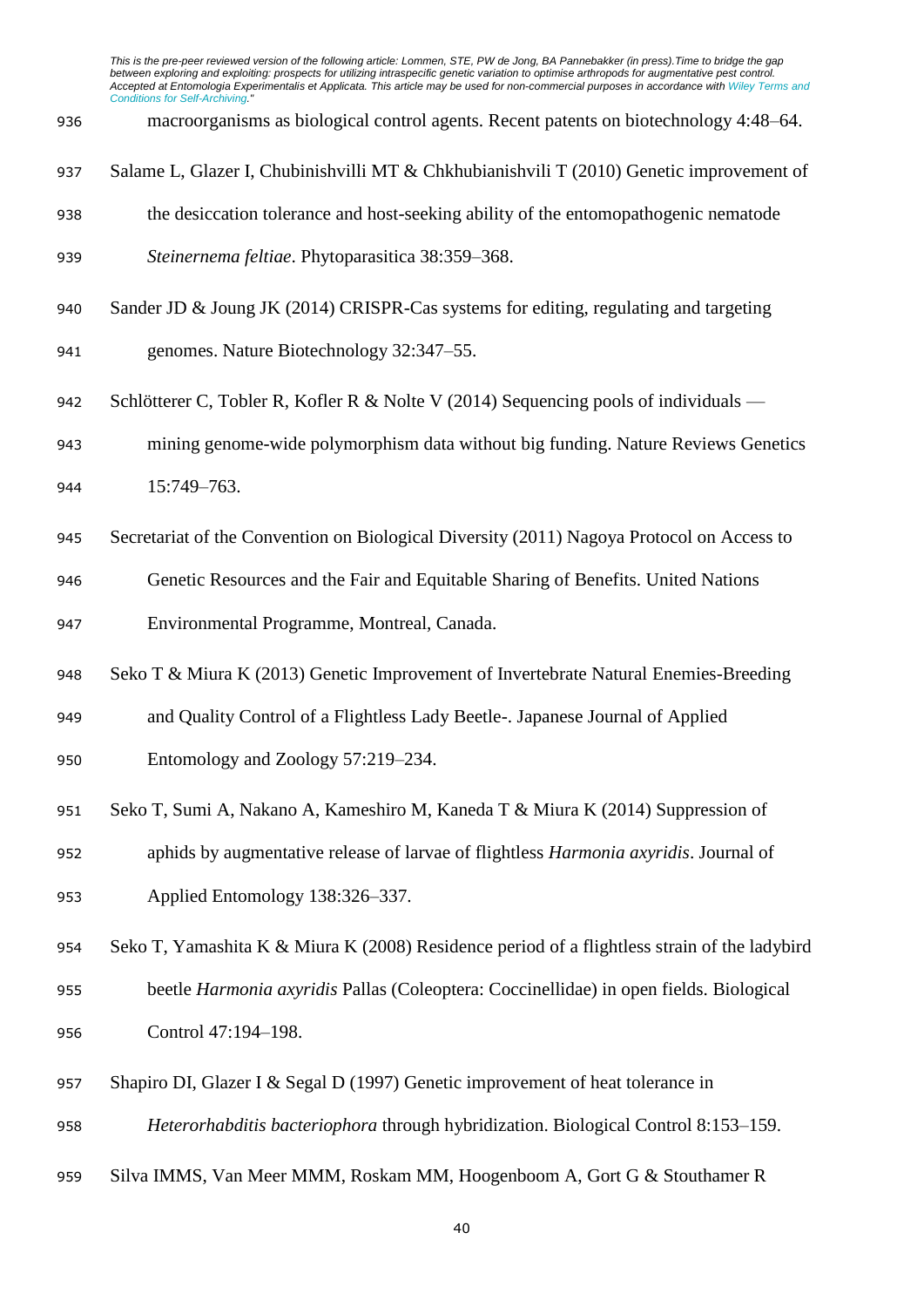|     | This is the pre-peer reviewed version of the following article: Lommen, STE, PW de Jong, BA Pannebakker (in press). Time to bridge the gap<br>between exploring and exploiting: prospects for utilizing intraspecific genetic variation to optimise arthropods for augmentative pest control.<br>Accepted at Entomologia Experimentalis et Applicata. This article may be used for non-commercial purposes in accordance with Wiley Terms and<br><b>Conditions for Self-Archiving."</b> |
|-----|-----------------------------------------------------------------------------------------------------------------------------------------------------------------------------------------------------------------------------------------------------------------------------------------------------------------------------------------------------------------------------------------------------------------------------------------------------------------------------------------|
| 960 | (2000) Biological control potential of Wolbachia-infected versus uninfected wasps:                                                                                                                                                                                                                                                                                                                                                                                                      |
| 961 | Laboratory and greenhouse evaluation of Trichogramma cordubensis and T. deion                                                                                                                                                                                                                                                                                                                                                                                                           |
| 962 | strains. Biocontrol Science and Technology 10:223-238.                                                                                                                                                                                                                                                                                                                                                                                                                                  |
| 963 | Simmonds F (1947) Improvement of the sex-ratio of a parasite by selection. The Canadian                                                                                                                                                                                                                                                                                                                                                                                                 |
| 964 | Entomologist 79:41-44.                                                                                                                                                                                                                                                                                                                                                                                                                                                                  |
| 965 | Smith J, Rodriguez-Del-Bosque L & Agnew C (1990) Biology of <i>Mallochia pyralidis</i>                                                                                                                                                                                                                                                                                                                                                                                                  |
| 966 | (Hymenoptera: Ichneumonidae), an ectoparasite of <i>Eoreuma loftini</i> (Lepidoptera:                                                                                                                                                                                                                                                                                                                                                                                                   |
| 967 | Pyralidae) from Mexico. Annals of the Entomological Society of America 83:961–966.                                                                                                                                                                                                                                                                                                                                                                                                      |
| 968 | Sørensen JG, Addison MF & Terblanche JS (2012) Mass-rearing of insects for pest                                                                                                                                                                                                                                                                                                                                                                                                         |
| 969 | management: Challenges, synergies and advances from evolutionary physiology. Crop                                                                                                                                                                                                                                                                                                                                                                                                       |
| 970 | Protection 38:87-94.                                                                                                                                                                                                                                                                                                                                                                                                                                                                    |
| 971 | Sørensen CH, Toft S & Kristensen TN (2013) Cold-acclimation increases the predatory                                                                                                                                                                                                                                                                                                                                                                                                     |
| 972 | efficiency of the aphidophagous coccinellid Adalia bipunctata. Biological Control                                                                                                                                                                                                                                                                                                                                                                                                       |
| 973 | $65:87 - 94.$                                                                                                                                                                                                                                                                                                                                                                                                                                                                           |
| 974 | Stouthamer R (1993) The use of sexual versus asexual wasps in biological control.                                                                                                                                                                                                                                                                                                                                                                                                       |
| 975 | Entomophaga 38:3-6.                                                                                                                                                                                                                                                                                                                                                                                                                                                                     |
| 976 | Stouthamer R (2003) The use of unisexual wasps in biological control. Quality Control and                                                                                                                                                                                                                                                                                                                                                                                               |
| 977 | Production of Biological Control Agents: Theory and Testing Procedures. (ed by J Van                                                                                                                                                                                                                                                                                                                                                                                                    |
| 978 | Lenteren) CAB International, Wallingford, UK, pp 93-113.                                                                                                                                                                                                                                                                                                                                                                                                                                |
| 979 | Stouthamer R & Huigens ME (2003) Parthenogenesis associated with Wolbachia. Insect                                                                                                                                                                                                                                                                                                                                                                                                      |
| 980 | symbiosis. (ed by K Bourtzis & TA Miller) CRC Press, pp 247–266.                                                                                                                                                                                                                                                                                                                                                                                                                        |
| 981 | Stouthamer R & Kazmer DJ (1994) Cytogenetics of microbe-associated parthenogenesis and                                                                                                                                                                                                                                                                                                                                                                                                  |
| 982 | its consequences for gene flow in <i>Trichogramma</i> wasps. Heredity 73:317–327.                                                                                                                                                                                                                                                                                                                                                                                                       |
| 983 | Stouthamer R & Luck RF (1993) Influence of microbe-associated parthenogenesis on the                                                                                                                                                                                                                                                                                                                                                                                                    |

```
41
```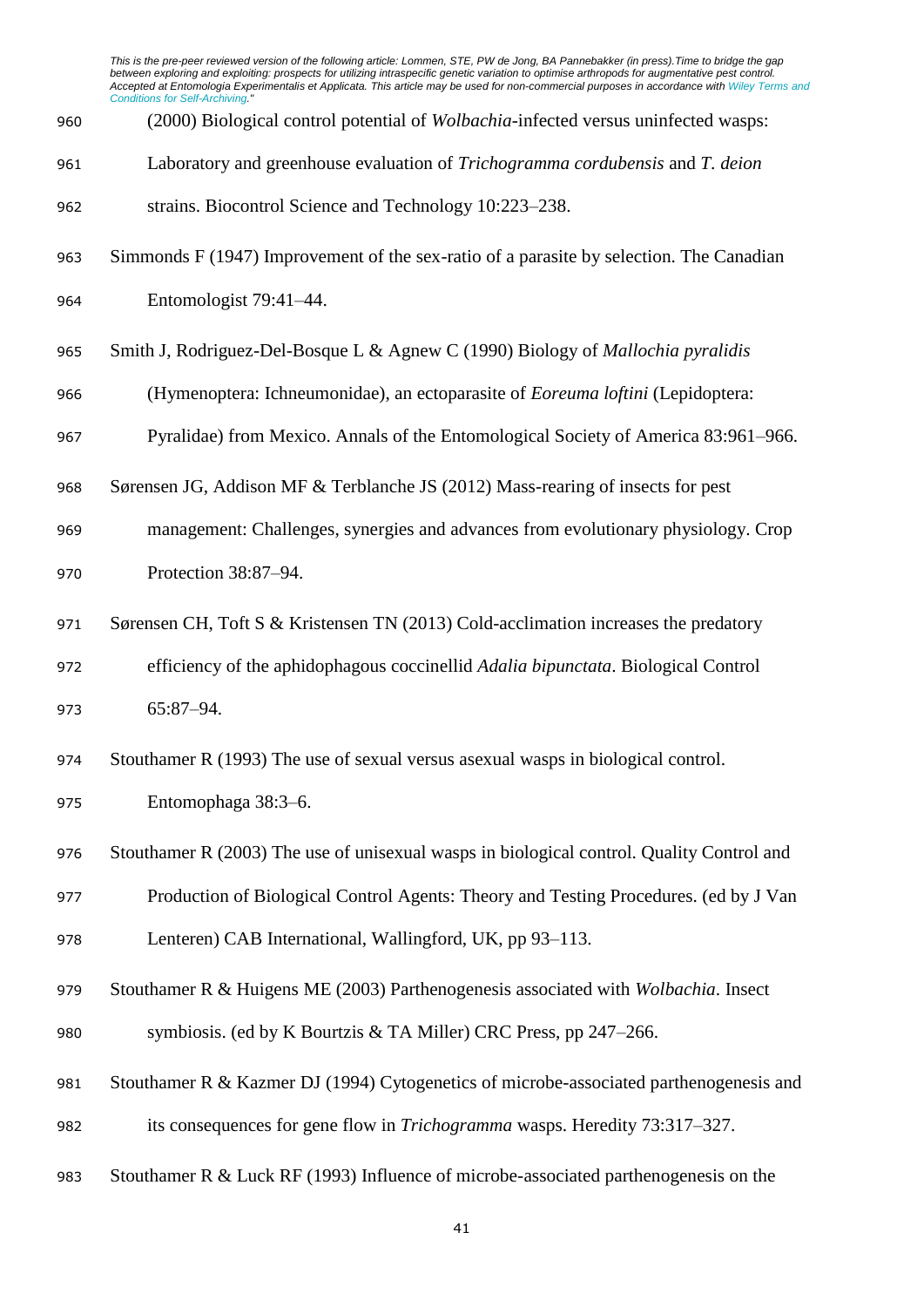- fecundity of *Trichogramma deion* and *T. pretiosum*. Entomologia Experimentalis et
- Applicata 67:183–192.
- Stouthamer R, Luck RF & Hamilton WD (1990) Antibiotics cause parthenogenetic
- *Trichogramma* (Hymenoptera/Trichogrammatidae) to revert to sex. Proceedings of the
- National Academy of Sciences 87:2424–2427.
- Stouthamer R, Luck RF & Werren JH (1992) Genetics of sex determination and the
- improvement of biological control using parasitoids. Environmental Entomology 21:427–435.
- 
- Stouthamer R & Nunney L (2014) Can Neutral Molecular Markers be used to Determine the
- Success of an Introduction of a ' Better ' Strain Into an Established Population of a
- Biocontrol Parasitoid ? Journal of Economic Entomology 107:483–495.
- Strauch O, Oestergaard J, Hollmer S & Ehlers R-U (2004) Genetic improvement of the
- desiccation tolerance of the entomopathogenic nematode *Heterorhabditis bacteriophora*

through selective breeding. Biological Control 31:218–226.

- Suomalainen E, Saura A & Lokki J (1987) Cytology and Evolution in Parthenogenesis. CRC Press, Boca Raton, Florida.
- Tabone E, Bardon CC, Desneux N & Wajnberg E (2010) Parasitism of different

 *Trichogramma* species and strains on *Plutella xylostella* L. on greenhouse cauliflower. 1002 Journal of Pest Science 83:251–256.

- Tagami Y, Miura K & Stouthamer R (2001) How Does Infection with Parthenogenesis-
- Inducing Wolbachia Reduce the Fitness of *Trichogramma*? Journal of invertebrate pathology 78:267–271.
- Tourniaire R, Ferran A, Gambier J, Giuge L & Bouffault F (1999) Locomotor behavior of flightless *Harmonia axyridis* Pallas (Col., Coccinellidae). Journal of Insect Behavior
	-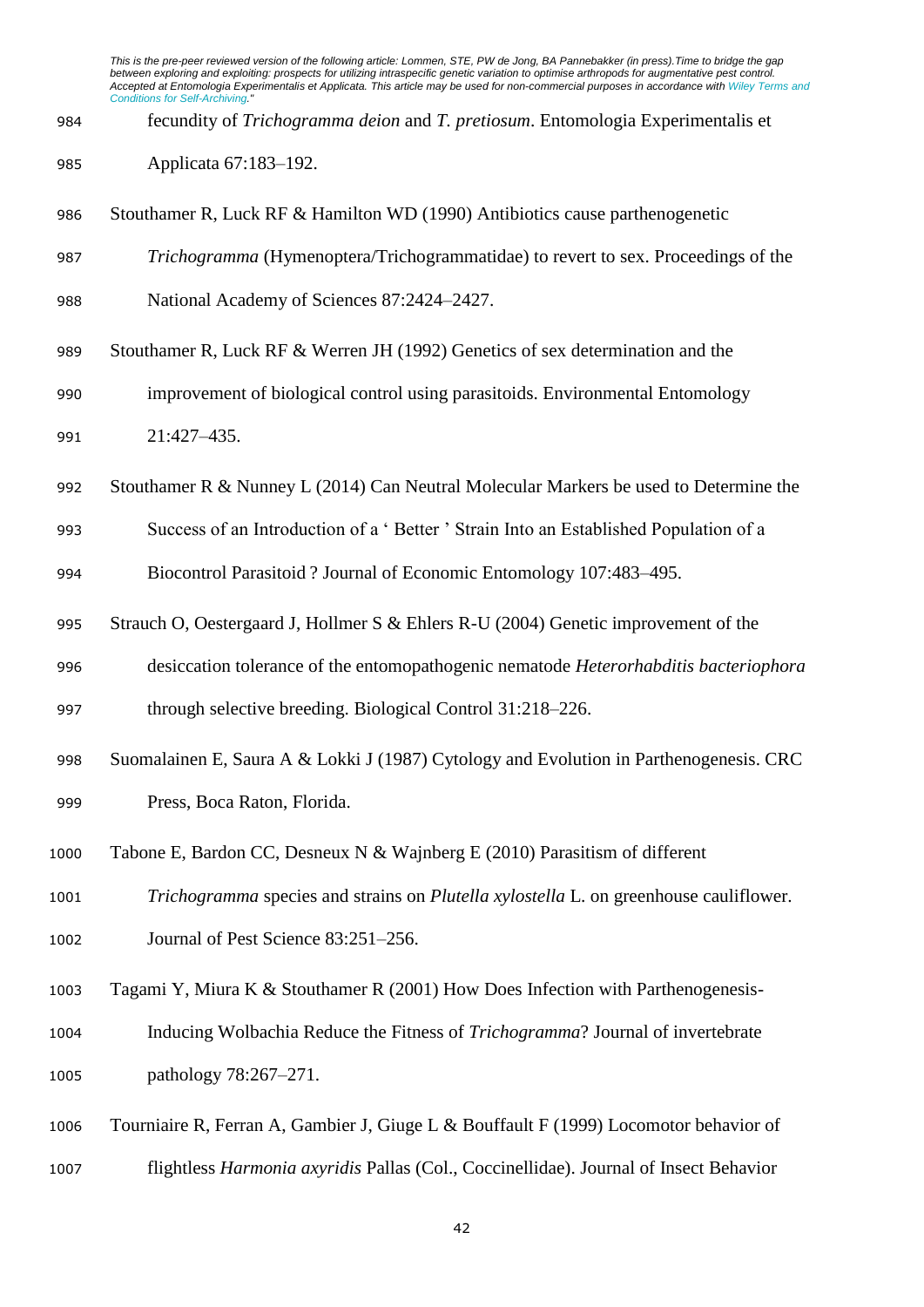12:545–558.

- True JR (2003) Insect melanism: the molecules matter. Trends in Ecology & Evolution 1010 18:640–647.
- Ueno H, de Jong PW & Brakefield PM (2004) Genetic basis and fitness consequences of
- winglessness in the two-spot ladybird beetle, *Adalia bipunctata*. Heredity 93:283–289.
- Van 't Hof AE & Saccheri IJ (2010) Industrial melanism in the peppered moth is not
- associated with genetic variation in canonical melanisation gene candidates. Plos One 1015 5:e10889.
- van de Zande L, Ferber S, de Haan A, Beukeboom LW, van Heerwaarden J & Pannebakker
- BA (2014) Development of a *Nasonia vitripennis* outbred laboratory population for genetic analysis. Molecular Ecology Resources 14:578–587.
- Van Houten YM, Van Stratum P, Bruin J & Veerman A (1995) Selection for non-diapause in
- Amblyseius cucumeris and *Amblyseius barkeri* and exploration of the effectiveness of
- selected strains for thrips control. Entomologia Experimentalis Et Applicata 77:289–295.
- Van Lenteren JC (2003) Commercial availability of biological control agents. Quality control
- and production of biological control agents theory and testing procedures. (ed by JC Van
- Lenteren) CABI Publishing, Wallingford, UK, pp 167–180.
- Van Lenteren JC (2012) The state of commercial augmentative biological control: plenty of natural enemies, but a frustrating lack of uptake. BioControl 57:1–20.
- Van Lenteren JC & Bigler F (2010) Egg Parasitoids in Agroecosystems with Emphasis on
- Trichogramma. (ed by FL Consoli, JRP Parra & RA Zucchi) Springer Netherlands, Dordrecht, pp 315–340.
- Van Lenteren JC, Cock MJW, Brodeur J, Barratt BIP, Bigler F, Bolckmans K, Haas F, Mason
- PG & Parra JRP (2011) Will the Convention on Biological Diversity put an end to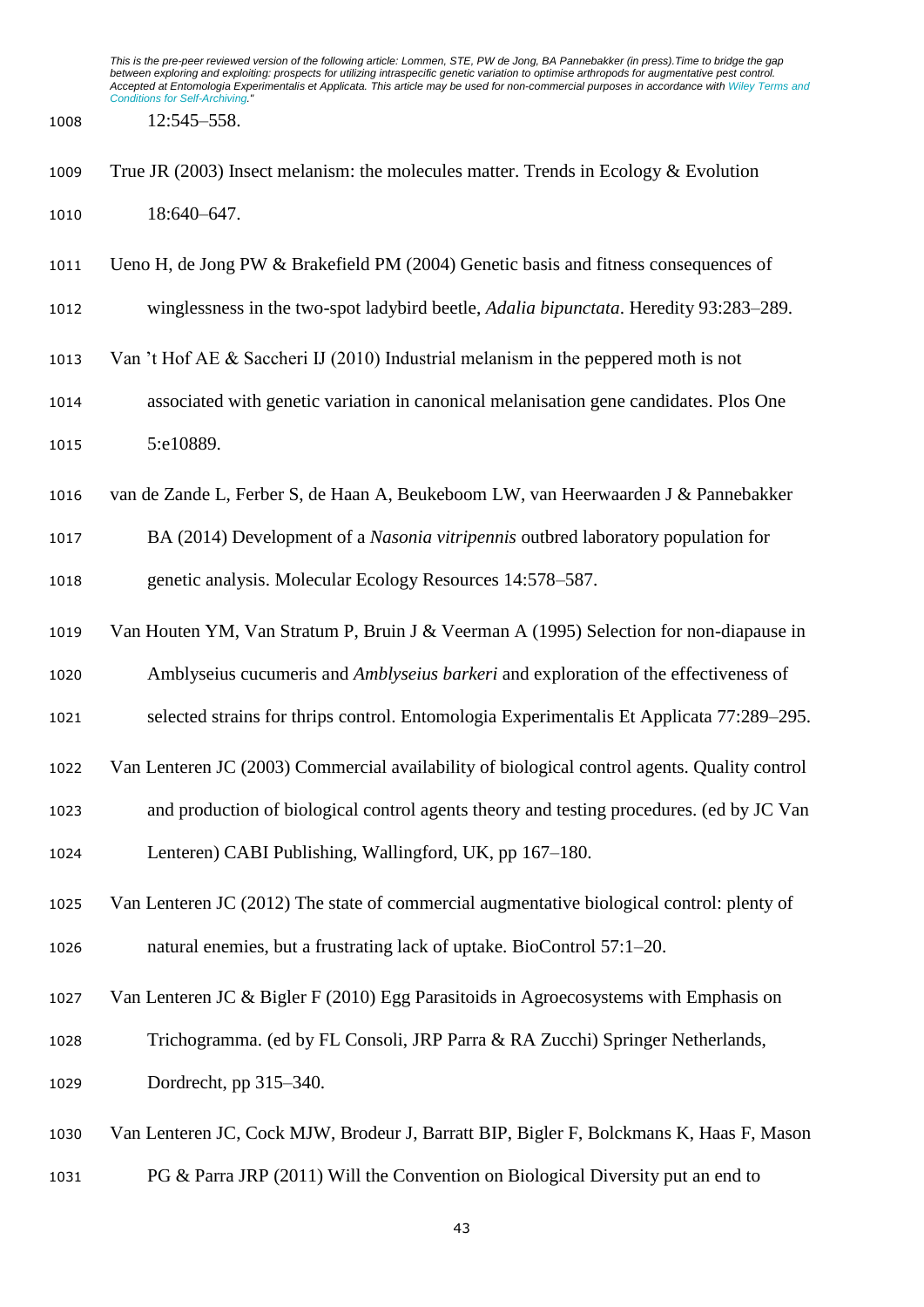- biological control? Revista Brasileira De Entomologia 55:1–5.
- Van Lenteren JC, Hale A, Klapwijk JN, Van Schelt J & Steinberg S (2003) Guidelines for
- quality control of commercially produced natural enemies. Quality control and
- production of biological control agents theory and testing procedures. (ed by JC Van
- Lenteren) CABI Publishing, Wallingford, UK, pp 265–304.
- Wajnberg E (1991) Quality control of mass-reared arthropods: A genetical and statistical
- approach. Proceedings of the 5th Workshop on Quality Control of mass-reared
- arthropods. (ed by F Bigler) Wageningen, Netherlands, pp 15–25.
- Wajnberg E (1993) Genetic variation in sex allocation in a parasitic wasp: variation in sex
- pattern within sequences of oviposition. Entomologia Experimentalis et Applicata 69:221–229.
- Wajnberg E (2004) Measuring Genetic Variation in Natural Enemies Used for Biological
- Control: Why and How? Genetics, Evolution and Biological Control. (ed by LE Ehler, R

Sforza & T Mateille) CAB International, Wallingford, UK, pp 19–37.

- Wajnberg E (2010) Genetics of the Behavioral Ecology of Egg Parasitoids. Egg Parasitoids in
- Agroecosystems with Emphasis on *Trichogramma*. (ed by FL Consoli, JRP Parra & RA
- Zucchi) Springer, Dordrecht, pp 149–165.
- Wajnberg E, Curty C & Jervis M (2012) Intra-Population Genetic Variation in the Temporal Pattern of Egg Maturation in a Parasitoid Wasp (NJ Mills, Ed. by ). PLoS ONE 1051 7:e45915.
- 
- Webber BL, Raghu S & Edwards OR (2015) Opinion: Is CRISPR-based gene drive a
- biocontrol silver bullet or global conservation threat?: Fig. 1. Proceedings of the National Academy of Sciences 112:10565–10567.
- 1055 Weissenberger A, Brun J, Piotte C & Ferran A (1999) Comparison between the wild type and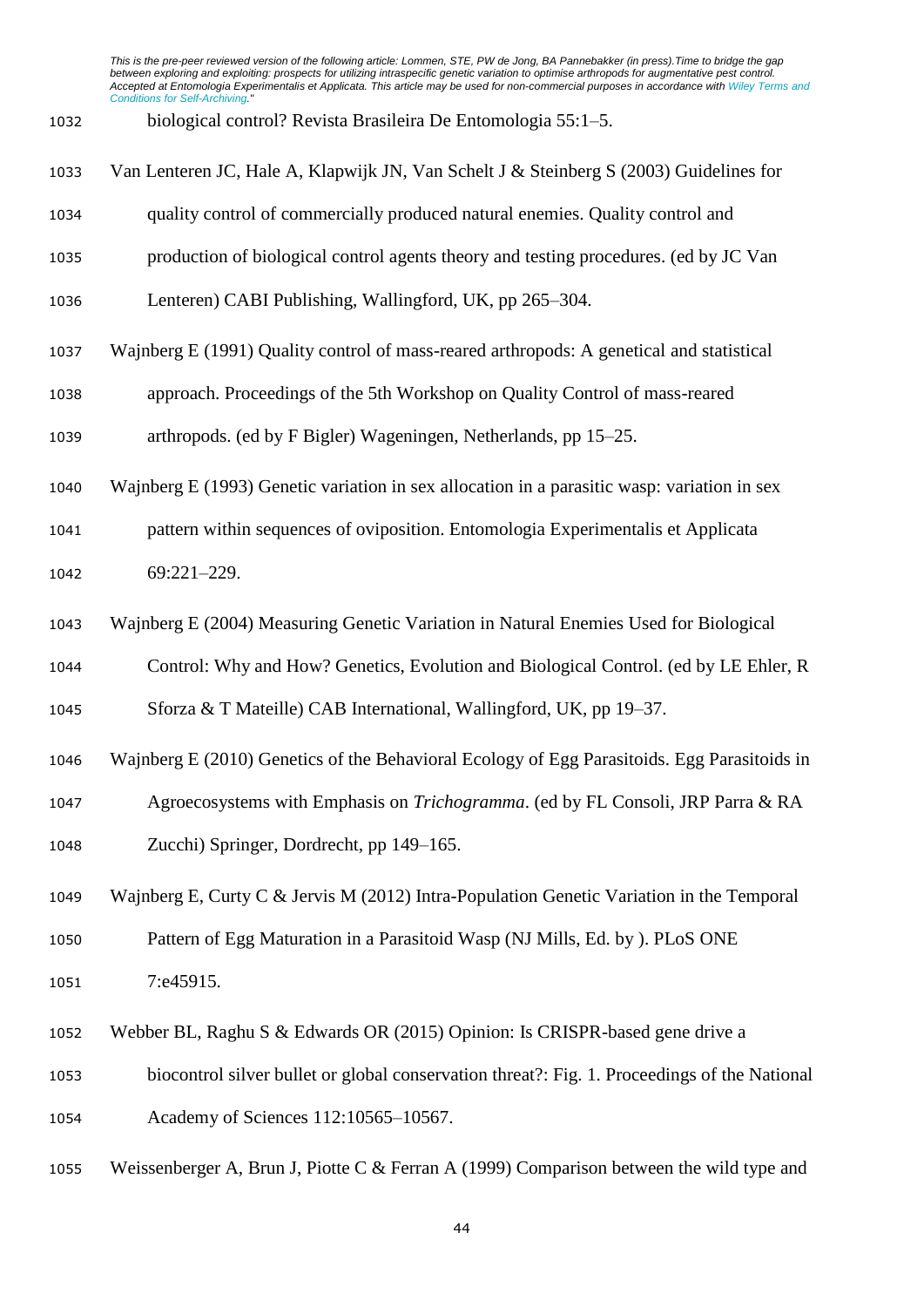- flightless type of the coccinellid *Harmonia axyridis* (Pallas) in the control of the damson hop aphid *Phorodon humuli* (Schrank). Fifth International Conference on Pests in Agriculture. Association Nationale pour la Protection des Plantes (ANPP), pp 727–734. West SA (2009) Sex Allocation. Princeton University Press, Princeton, New Jersey. Whalon M, Mota-Sanchez D, Hollingworth R & Duynslager L (2011) Arthropod Pesticide Resistance Database. White EB, Debach P & Garber MJ (1970) Artificial selection for genetic adaptation to temperature extremes in *Aphytis lingnanensis* Compere (Hymenoptera-Aphelinidae). Hilgardia 40:161–192. Whitten M & Hoy MA (1999) Genetic Improvement and Other Genetic Considerations for Improving the Efficacy and Success Rate of Biological Control. Handbook of Biological Control. (ed by TS Bellows, TW Fisher, LE Caltagirone, DL Dahlsten, G Gordh & CB Huffaker) Academic Press, San Diego, CA, pp 271–296. Wilkes A (1947) The effects of selective breeding on the laboratory propagation of insect parasites. Proceedings of the Royal Society of London. Series B 134:227–245. Wittkopp PJ & Beldade P (2009) Development and evolution of insect pigmentation: Genetic mechanisms and the potential consequences of pleiotropy. Seminars in Cell & Developmental Biology 20:65–71. Xi Z, Gavotte L, Xie Y & Dobson SL (2008) Genome-wide analysis of the interaction between the endosymbiotic bacterium *Wolbachia* and its *Drosophila* host. BMC genomics 9:1. Zabalou S, Riegler M, Theodorakopoulou M, Stauffer C, Savakis C & Bourtzis K (2004)
	-

*Wolbachia*-induced cytoplasmic incompatibility as a means for insect pest population

control. Proceedings of the National Academy of Sciences 101:15042–15045.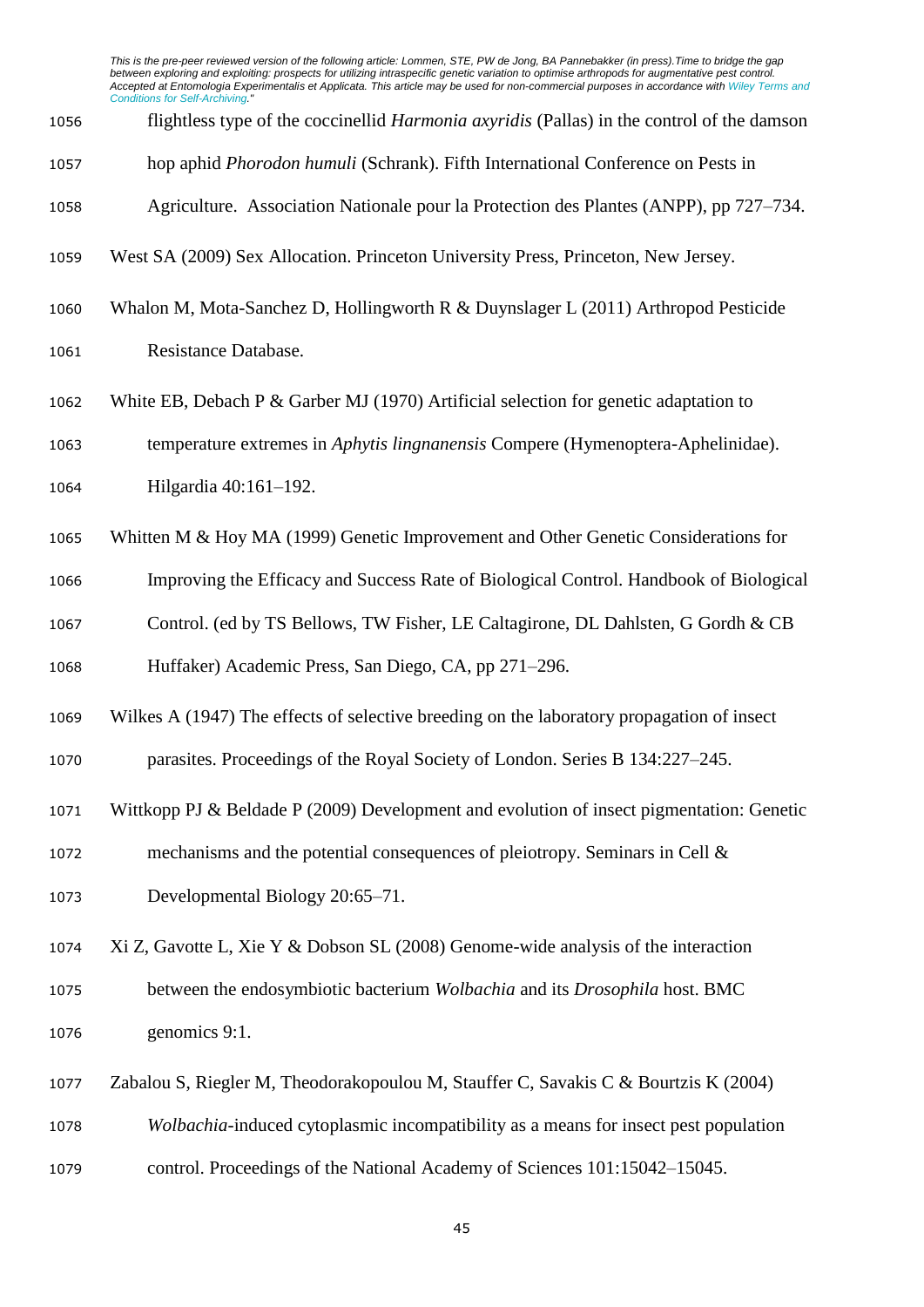- Zayed A (2004) Effective population size in Hymenoptera with complementary sex
- determination. Heredity 93:627–30.
- Zayed A & Packer L (2005) Complementary sex determination substantially increases
- extinction proneness of haplodiploid populations. Proceedings of the National Academy
- of Sciences of the United States of America 102:10742–10746.
- Zwaan BJ & Beukeboom LW (2005) Genetics. Insects as Natural Enemies. (ed by MA Jervis)
- Springer, Dordrecht, The Netherlands, pp 167–218.
- 
- 
-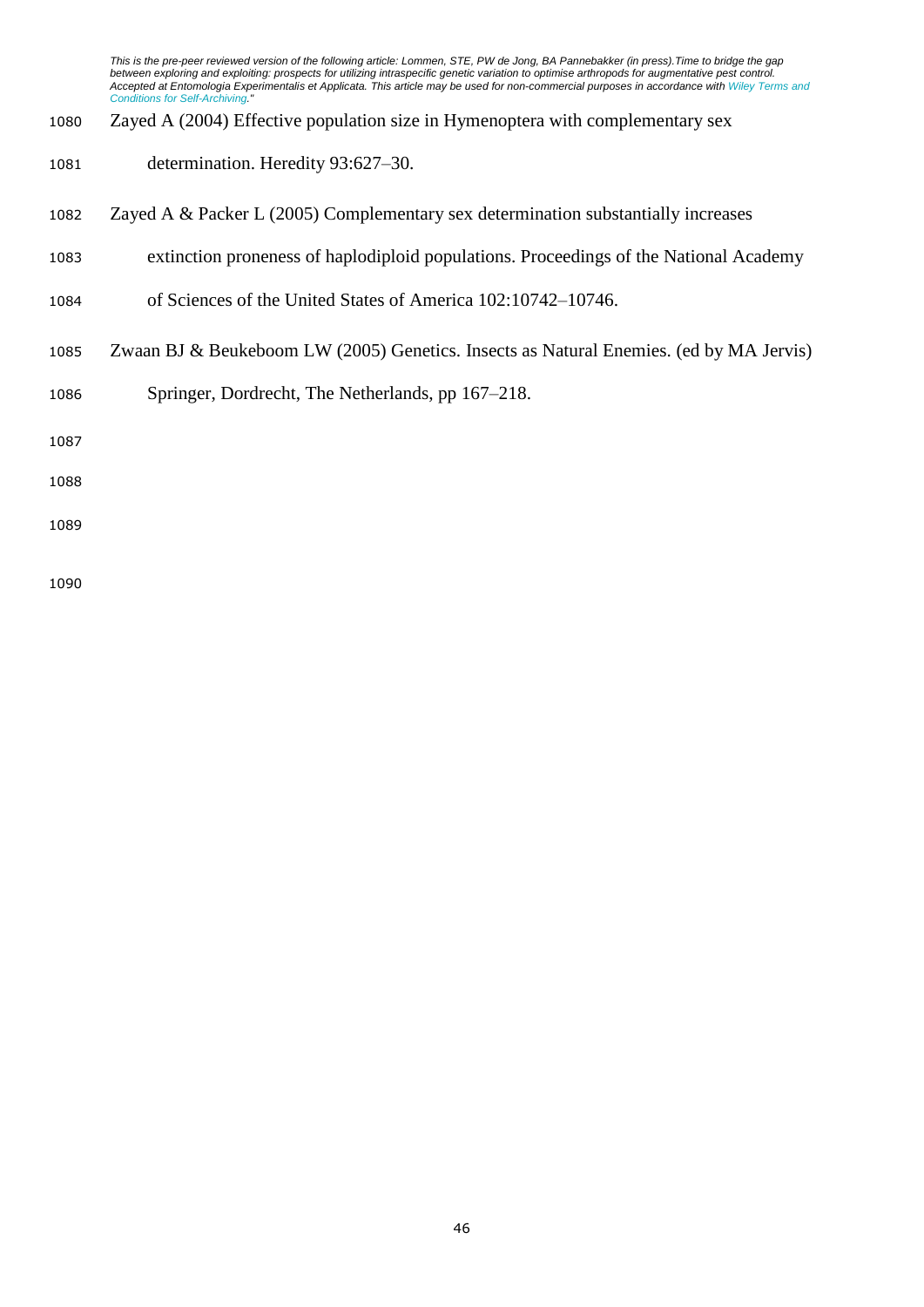## **Figure legends**

 **Figure 1.** Conceptual diagram of breeding selection illustrating the partitioning of phenotypic variance into genotypic variance and environmental variance. Top panel shows the frequency distribution of a hypothetical phenotypic trait in the parental generation (bold, large bell- shaped curve). The population as a whole consists of individual genotypes, represented by the small bell-shaped curves. Each of these genotypes has a different mean phenotypic value and variance. The difference between the means is influenced by genotypic variance, whereas the variance around the mean in each of the genotypes represents environmental variance. The former has a heritable component (additive genetic variance), whereas the latter does not. This is represented by the bottom panel, where the phenotypes with the lowest (in dark), and the highest (in light) phenotypic value in the parental generation have been selected, respectively. This leads to a shift to a lower, and a higher phenotypic mean value respectively in the downward- and upward selected offspring. This response is due to the selection on the genotypic component of the variance in the parental generation.